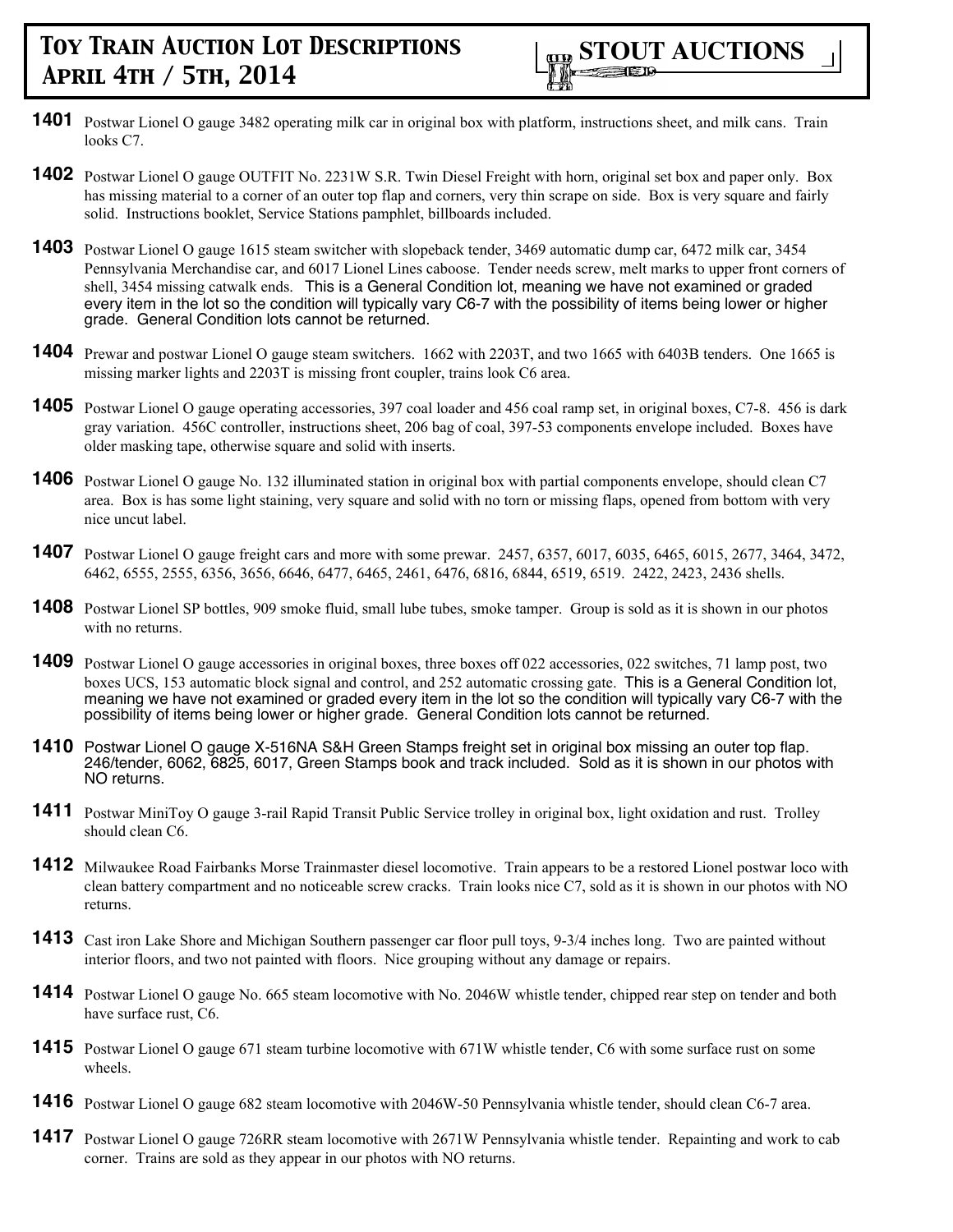

- **1418** Postwar Lionel O gauge 736 steam locomotive with 2671W Pennsylvania whistle tender. Loco is repainted, tender has repaired rear step. Trains are sold as they are shown in our photos with NO returns.
- **1419** Postwar Lionel O gauge 2055 steam locomotive with 6026W whistle tender, tender missing rear step, loco has touchups or repaint. Trains are sold as they are shown in our photos with NO returns.
- **1420** Postwar Lionel O gauge, two 2020 steam locomotives with unnumbered whistle tenders. Trains are sold as they are shown in our photos with NO returns.
- **1421** Postwar Lionel O gauge trains, four 2026 steam locomotives and four whistle tenders, 2466W, 6466W, 6466WX, 6466WX. Trains are sold as they are shown in our photos with NO returns.
- **1422** Postwar Lionel O gauge 675 steam locomotive with 2046W whistle tender. Loco is repainted and tender is redecorated. Trains are sold as they are shown in our photos with NO returns.
- **1423** Prewar Lionel O gauge steam locomotives and whistle tenders. This is a General Condition lot, meaning we have not examined or graded every item in the lot so the condition will typically vary C6-7 with the possibility of items being lower or higher grade. General Condition lots cannot be returned. 224, 224E, 224, 2224W, 2224W, and 2689W.
- **1424** Prewar Lionel O gauge 225 steam locomotive with 2235W whistle tender. Trains should clean to look C6 area, tender coal pile has a chipped corner.
- **1425** Postwar Lionel O gauge 1666 steam locomotives with 6466W whistle tender and unnumbered whistle tender with redecorating. Unnumbered tender trucks have no form of pickup, tender has whistle. This is a General Condition lot, meaning we have not examined or graded every item in the lot so the condition will typically vary C6-7 with the possibility of items being lower or higher grade. General Condition lots cannot be returned.
- **1426** Prewar Lionel O gauge 229 steam locomotive with 2666T tender with whistle, and 2666W tender with whistle. Trains may clean C6, sold as they are shown in our photos with NO returns.
- **1427** Postwar Lionel O gauge 681 Steam Turbine locomotive with 2046W whistle tender. Trains may or may not clean C6 area. Trains are sold as they are shown in our photos with NO returns.
- **1428** Prewar Lionel O gauge 249 steam locomotive with 2225WX whistle tender in gun metal gray, trains may or may not clean C6 area. Trains are sold as they are shown in our photos with NO returns.
- **1429** Prewar Lionel O gauge 249E steam locomotive with whistle tender, repainted in textured black paint, trains should clean C6 area.
- **1430** Prewar Lionel O gauge 261 steam locomotive with 265T tender, repainting, etc. Partial box included. Trains are sold as they are shown in our photos with NO returns.
- **1431** Postwar Lionel O gauge 2340 Pennsylvania GG-1 electric 5 stripe green locomotive, should clean C6.
- **1432** Prewar Lionel O gauge 1668E streamline steam locomotive with three tenders, none have whistle. Trains are sold as they are shown in our photos with NO returns.
- **1433** Postwar Lionel O gauge 1615 steam switcher with 1615T slopeback tender with original box missing an outer flap. Loco has engineer and fireman figures in windows and tender is missing coupler, otherwise trains should clean C6 area.
- **1434** Prewar Lionel O gauge 204 steam locomotive and O-2689WX whistle tender in original boxes. Trains and boxes are sold as they are shown in our photos with NO returns.
- **1435** Postwar Lionel O gauge 41 U.S. Army diesel switcher locomotive motorized unit in original box, only one cracked window strut, very nice C6. Box has skinned stripe to one side panel, O/W C8-9 no insert.
- **1436** Postwar Lionel O gauge 2628 Manhattan Pullman passenger coach in original box with insert. Train should clean to look C6. Box is missing a tuck flap on one end and detached end flap on other end, square and solid box and insert otherwise.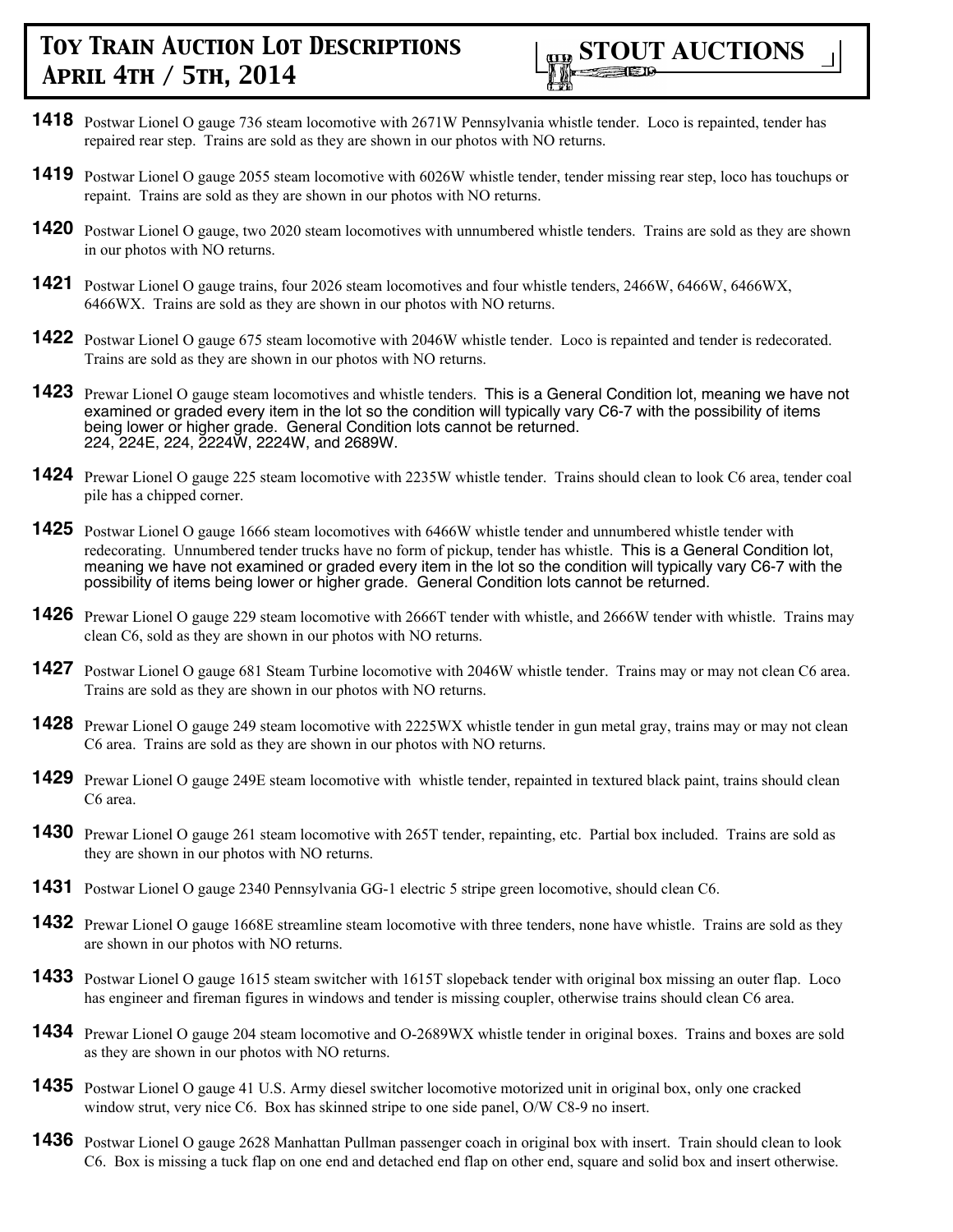

- **1437** Tinplate steam locomotive floor toy w/counterweight motor, sold as it is shown in our photos with NO returns. Measures approximately 17-1/2 inches long. Paint appears to be original.
- **1438** BIG 6 very early cast iron steam locomotive w/tender floor toy, some original paint. Loco measures approximately 7-3/4 inches long, tender 4 inches.
- **1439** Postwar Lionel O gauge 2338 The Milwaukee Road GP-7 diesel road switcher, C6.
- **1440** Postwar Lionel O gauge 624 Chesapeake and Ohio NW-2 diesel switcher with decal lettering and ten handrail stanchions, should clean C6. z
- **1441** Postwar Lionel O gauge 627 LV and 628 NP GE 44T center cab diesel switchers, C6.
- **1442** Early cast iron steam locomotive and tender, loco number 400, tender has L.S. & M.S. embossing. Train has original paint, looks C6 area. Tender is missing small piece at coupler opening.
- **1443** Postwar Lionel O gauge 41 U.S. Army industrial diesel switcher with one cracked window strut and 60 trolley with one piece bumpers, blue lettering and roof vents, C6.
- **1444** Early cast iron pull floor toys, three locos with attached tenders, and four passenger cars. Trains are sold as they are shown in our photos with NO returns. Loco and tenders measure approximately 5 inches to 5-3/4 inches long.
- **1445** Postwar Lionel O gauge 2442 Pullman coach, 2442 Pullman coach, and 2443 observation, passenger cars. Trains should clean C6.
- **1446** Cast Iron tender and three matching passenger cars, cars measure approximately 5-1/2 inches long. Group is sold as it is shown in our photos with NO returns.
- **1447** Modern era Lionel standard gauge oil tender for a steam locomotive, should clean and polish C6-7.
- **1448** Prewar Lionel O gauge 251 boxcab electric locomotive with two 605 Pullman coaches and 606 observation, passenger cars all in gray paint. Trains should clean and polish to look super nice C6 area.
- **1449** Postwar Lionel O gauge 2203T and 2203B (bell ringing) slopeback tenders with backup lights, C6.
- **1450** Keystone No. 6800 Pullman passenger car ride on steerable pressed steel floor/street toy. Overall surface rust, bent steps, carpet on inside. Train appears to be in original paint with no broken or missing parts. Car steering works fine. Toy is sold as it is shown in our photos with NO returns.
- **1451** Prewar Lionel O gauge 710 Pullman passenger coaches, both with repainted roofs, bodies look original C6.
- **1452** Postwar Lionel O gauge boxcars that generally look C6 area, but have some missing doors, casting fatigue to ends, etc. Trains are sold as they are shown in our photos with NO returns. Five X2458 and two X2758 Pennsylvania double door automobiles boxcars.
- **1453** Prewar Lionel O gauge passenger cars, sold as they are shown in our photos with NO returns. 1630 Pullman, 1631 observation, two 2630 Pullman, and 2631 observation.
- **1454** Postwar Lionel O gauge 2344 New York Central F3 diesel A-B-A units, sold as they are shown in our photos with NO returns.
- **1455** Postwar Lionel O gauge single dome tank cars, all custom decorated/restored. Trains are sold as they are shown in our photos with NO returns.
- **1456** Prewar Lionel standard gauge 419 Baggage/Parlor car, sold as it is shown in our photos with NO returns.
- **1457** Postwar Lionel O gauge whistle tenders, sold as they are shown in our photos with NO returns. 6654W, 2671W, and two unnumbered tenders.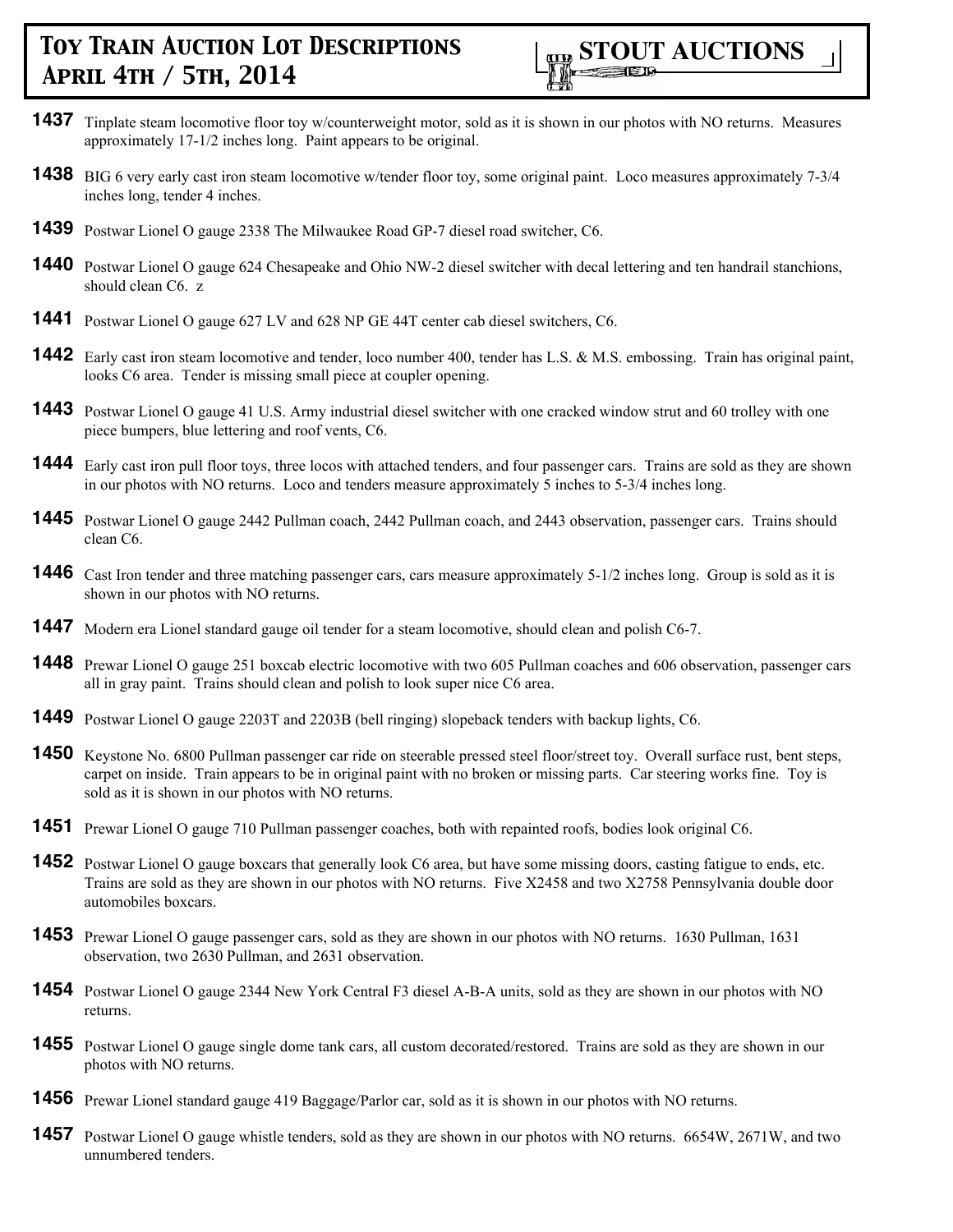- **1458** Postwar Lionel O gauge 342 culvert loader with two 6342 New York Central culvert cars. Loader has repainted base, otherwise trains look C6.
- **1459** Postwar Lionel O gauge Super O track, 1044 transformer and two KW transformers. This is a General Condition lot, meaning we have not examined or graded every item in the lot so the condition will typically vary C6-7 with the possibility of items being lower or higher grade. General Condition lots cannot be returned.
- **1460** Postwar Lionel O gauge 022 remote control switches in original boxes with controllers, inserts, etc. Four pairs. This is a General Condition lot, meaning we have not examined or graded every item in the lot so the condition will typically vary C6-7 with the possibility of items being lower or higher grade. General Condition lots cannot be returned.
- **1461** Postwar Lionel O gauge 6460, 6434, 6436, 6454, 6561, 3462, 6417. This is a General Condition lot, meaning we have not examined or graded every item in the lot so the condition will typically vary C6-7 with the possibility of items being lower or higher grade. General Condition lots cannot be returned.
- **1462** Postwar Lionel O gauge 2460, 6112, 3461, 2465, 6456. 3472, 3444, 2357, unnumbered log/pipe car. This is a General Condition lot, meaning we have not examined or graded every item in the lot so the condition will typically vary C6-7 with the possibility of items being lower or higher grade. General Condition lots cannot be returned.
- **1463** Postwar Lionel O gauge 6430, 6467, 6511, 6800, 6800, 6805, 6807, 6818, 6826 and two 6418 girders. This is a General Condition lot, meaning we have not examined or graded every item in the lot so the condition will typically vary C6-7 with the possibility of items being lower or higher grade. General Condition lots cannot be returned.
- **1464** Postwar Lionel O gauge tank cars, eleven total. Four 2555, two 6555, two 6465 Sunoco, 6465 Lionel Lines, two unnumbered 3-D. This is a General Condition lot, meaning we have not examined or graded every item in the lot so the condition will typically vary C6-7 with the possibility of items being lower or higher grade. General Condition lots cannot be returned.
- **1465** Postwar Lionel O gauge 2465, 3650, 6572, 6418, 6456, 6456, 6465, 2452. This is a General Condition lot, meaning we have not examined or graded every item in the lot so the condition will typically vary C6-7 with the possibility of items being lower or higher grade. General Condition lots cannot be returned.
- **1466** Postwar Lionel O gauge cabooses, 2457, three 2472, 6257, and four 6457. This is a General Condition lot, meaning we have not examined or graded every item in the lot so the condition will typically vary C6-7 with the possibility of items being lower or higher grade. General Condition lots cannot be returned.
- **1467** Postwar Lionel O gauge group of caboose, 6520 D.L.&W. searchlight caboose in dark gray, and three 6419 D.L.&W. cabooses, two have undecorated cabs. This is a General Condition lot, meaning we have not examined or graded every item in the lot so the condition will typically vary C6-7 with the possibility of items being lower or higher grade. General Condition lots cannot be returned.
- **1468** Postwar Lionel O gauge 6517 bay window caboose with built date, glue repaired roof corner, and touchups; and 6517 bay window caboose without built date. Trains look C6.
- **1469** Lionel postwar O gauge dealer master cartons. 153-23 carton has 5 mint interior boxed bulbs and one that has a torn flap, the master has an unglued corner. 156-13 lamp carton has a split corner and includes 5 mint boxed bulbs.
- **1470** Prewar Lionel standard gauge freight cars, two 513 cattle cars, and three 517 cabooses. This is a General Condition lot, meaning we have not examined or graded every item in the lot so the condition will typically vary C6-7 with the possibility of items being lower or higher grade. General Condition lots cannot be returned.
- **1471** Prewar Lionel standard gauge freight trains. Two 511 flatcars with one lumber load, two 515 Sunoco tanks, and 520 operating searchlight car. This is a General Condition lot, meaning we have not examined or graded every item in the lot so the condition will typically vary C6-7 with the possibility of items being lower or higher grade. General Condition lots cannot be returned.
- **1472** Prewar Lionel standard gauge train signals, 82N automatic semaphore and automatic train control block signal both repainted, and manual semaphore signal. This is a General Condition lot, meaning we have not examined or graded every item in the lot so the condition will typically vary C6-7 with the possibility of items being lower or higher grade. General Condition lots cannot be returned.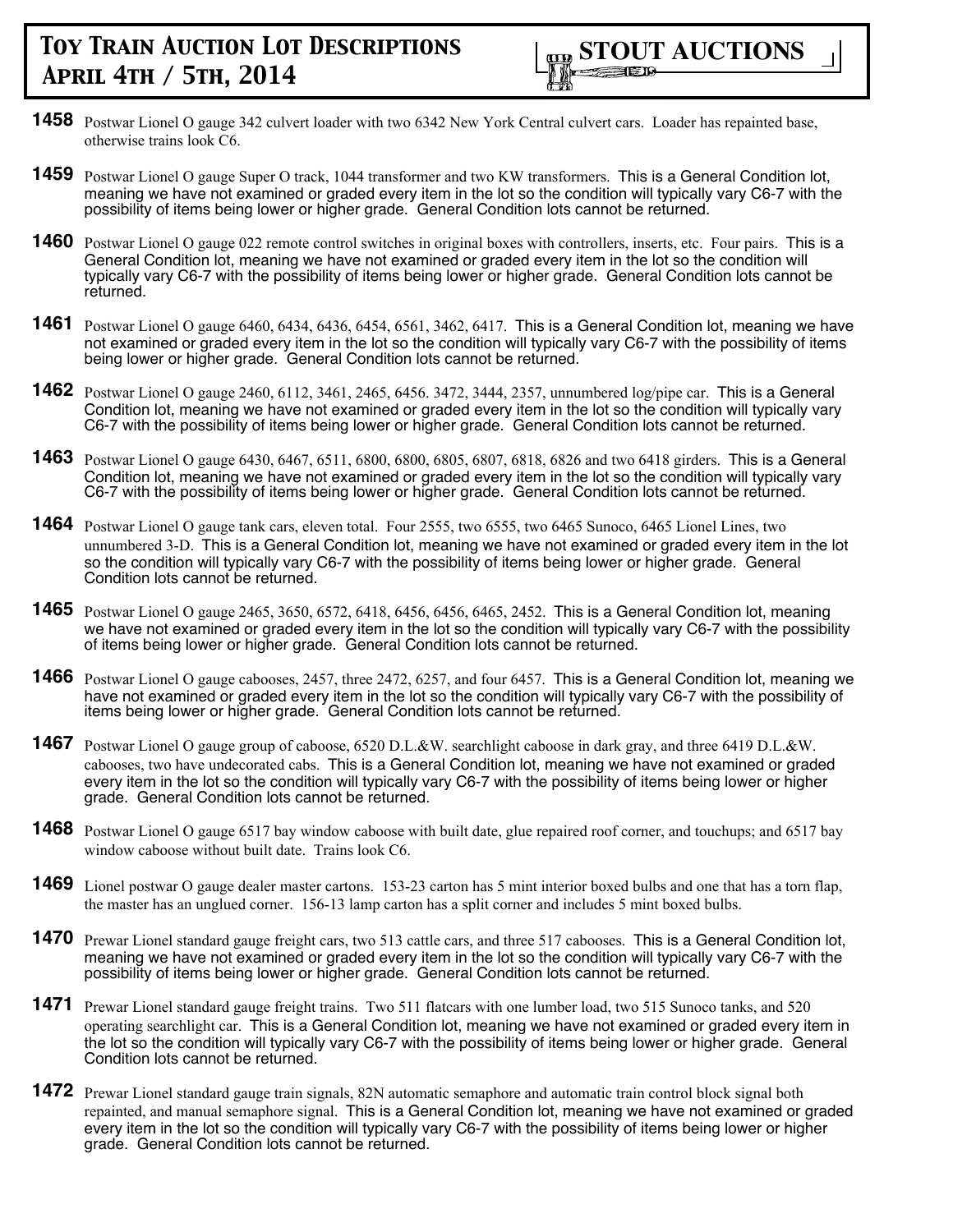

- **1473** Postwar Lionel O gauge freight cars, two 6519 Allis Chalmers cars and three 6362 rail truck cars. This is a General Condition lot, meaning we have not examined or graded every item in the lot so the condition will typically vary C6-7 with the possibility of items being lower or higher grade. General Condition lots cannot be returned.
- **1474** Huge Lionel O gauge train parts lot. This is a General Condition lot, meaning we have not examined or graded every item in the lot so the condition will typically vary C6-7 with the possibility of items being lower or higher grade. General Condition lots cannot be returned. Trailer vans, 260 bumpers, trucks, wheels, coupler plate, OTC, LTC, CTC, 364C, 022 controllers, 309, 81, components envelopes, and a LOT more. View photos for the best description and as to the quantity and diversity of this group.
- **1475** Group of Marx O gauge accessories and two locos. 1666 plastic steam locos, crossing gate, flashing signals, switch towers, etc. This is a General Condition lot, meaning we have not examined or graded every item in the lot so the condition will typically vary C6-7 with the possibility of items being lower or higher grade. General Condition lots cannot be returned.
- **1476** Lionel Postwar O gauge trains including 2328 Burlington GP-7 diesel locomotive, two 2432 Clifton vista domes, 2434 Newark coach, and 2436 Summit observation. Trains are C6-7.
- **1477** Lionel Postwar O gauge trains including 675 steam locomotive, 2046W Lionel Lines whistle tender with one broken step, two 2421 Maplewood coaches, and 2423 Hillside Lionel Lines observation. Trains are generally C7 condition with paint nicks and scratches, but no major broken parts or blemishes.
- **1478** Lionel modern O gauge 1387 Milwaukee Special passenger set in OB. Set is complete and appears to be in C7-8 condition with run time. Set box has a few light spots of wear.
- **1479** Lionel modern O gauge 1587 Baltimore and Ohio Capitol Limited set in OB. Set is C7-8 condition and is complete with some run time. Set lid has some light wear and a few shallow dents.
- 1480 Lionel modern O gauge 1487 Pennsylvania Broadway Limited set in OB. Set is complete with track and transformer and is in C7-8 condition with run time. Set box has light wear and a few shallow dents.
- **1481** K Line modern O gauge 1732 Rock Island Rocky Mountain Express set in OB. Set is C8-9 with very light run time and is complete with track and transformer. Set box and inserts have some damage and wear. Also includes K1732A three car add on set in OB.
- **1482** Lionel modern O gauge 1450 Service Station F-3 Special set in original box with 8464 and 8465 Rio Grande F-3a diesel units with 9117 Alaska hopper, 9863 REA reefer, 9144 D&RG gondola, 9710 Rutland boxcar, and 9166 Rio Grande illuminated caboose. Set is C7. Locos are a bit dirty and has spider cracking of the yellow paint on the roof.
- **1483** Lionel modern O gauge 1463 Coca-Cola freight set in OB. Set is C7 due to some light mildew and dust on the roofs of the trains. No track in the set. Set box is over all clean.
- **1484** Lionel modern O gauge Quaker City Limited freight set no. 1971 in individual OBs and set box. The set is C7 condition with light spots of frame rust on the loco and some light mildew and dust on cars and loco roof, which might clean.
- **1485** Lionel modern O gauge 1071 Mid-Atlantic Limited set consisting of 8063 Seaboard diesel, 9233 transformer car, 9369 Sinclair tank, 9370 Seaboard gondola, 9371 Lantic Sugar hopper and 9372 Seaboard bay window caboose. The set is C7 condition with light spots of frame rust on the loco and some light mildew and dust on cars and loco roof, which might clean.
- **1486** Lionel modern O gauge 1867 Milwaukee Limited diesel freight set in OB. The set is C7 condition with light spots of frame rust on the loco and some light mildew and dust on cars and loco roof, which might clean.
- **1487** Lionel modern O gauge The Chessie Royal Limited freight set no. 1070 in OB. Set includes; 8061 Western Maryland U33C diesel, 9432 Postwar Years boxcar, 9328 Chessie bay window caboose, 9329 Chessie crane car, 9324 radioactive Waste flatcar, 9818 Western Maryland reefer and a 9344 Citgo tank car. The set is C7 condition with light mildew and dust on cars and loco roof, which might clean.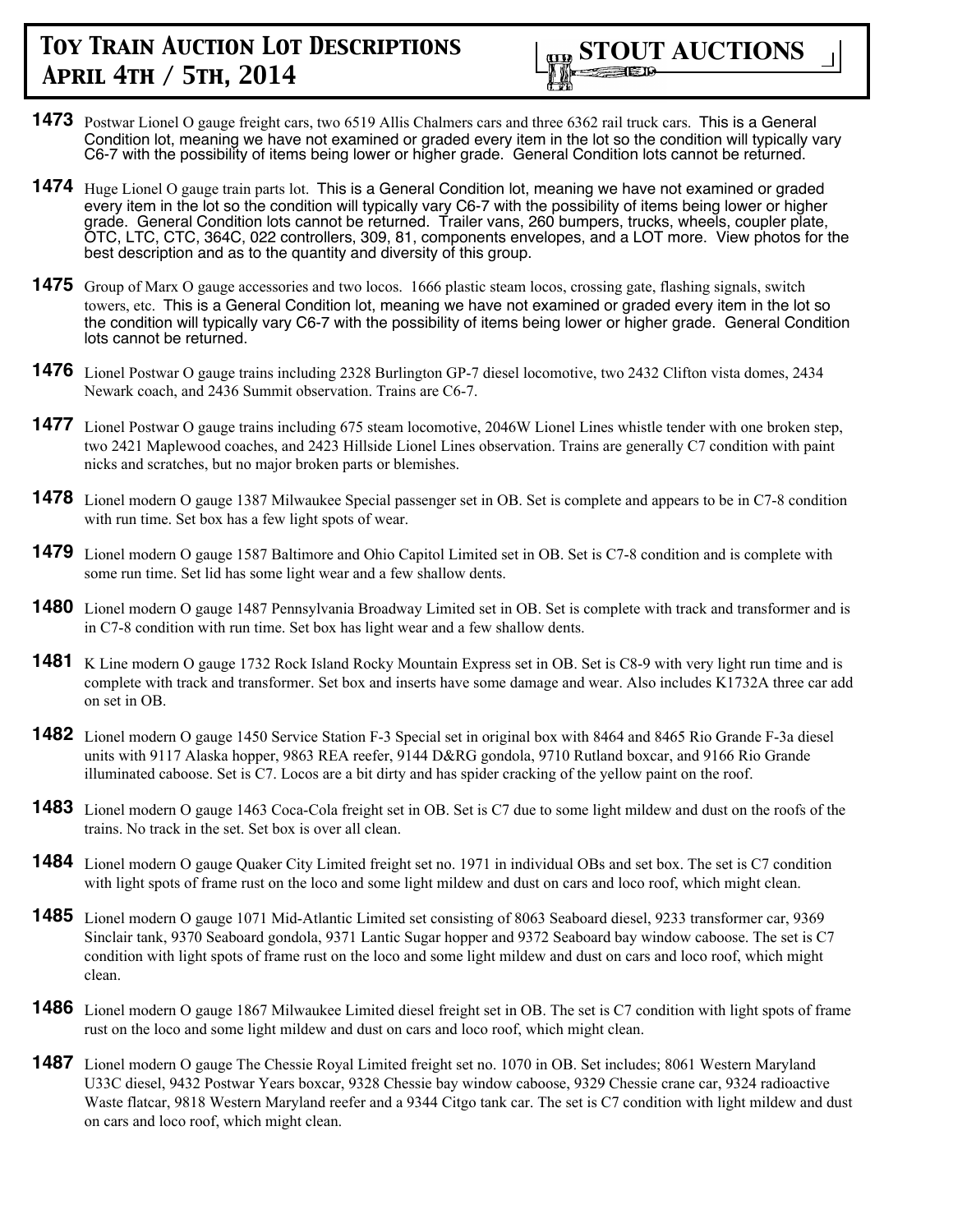

- **1488** Lionel modern O Gauge 1577 Liberty Special set sealed in OB. The set is C7 condition with light mildew and dust on cars and loco roof, which might clean. Includes track and transformer.
- **1489** Lionel modern O gauge 1585 75th anniversary set factory in OB. The set is C7 condition with light mildew and dust on cars and loco roof, which might clean.
- **1490** Lionel modern O gauge 1350 Service Station F3 Special in OB, trains look C7-8. Set consists of 8365 and 8366 Canadian Pacific F3 A units, 9113 Norfolk and Western hopper, 9724 Missouri Pacific boxcar, 9725 MKT cattle car, 9723 Western Pacific boxcar and 9165 Canadian Pacific illuminated caboose. The set is C7 condition with light mildew and dust on cars and loco roofs, which might clean. Clean nose decals. Set box has some wear and writing.
- **1491** Lionel modern O gauge freight cars in OB. Ten freight cars include 5722 Nickel Plate reefer, 19526 Jolly Green Giant reefer, 5731 Louisville and Nashville reefer, 6208 Chessie gondola, 5730 Strasburg reefer, 5732 Jersey Central reefer, 5719 Canadian National reefer, 17905 ADM tank car, 19406 West Point mint car, and 6905 Nickel Plate caboose. Cars are generally C8, however a few cars might have light mildew and dust on the roofs which should clean.
- **1492** Lionel modern O gauge alcohol reefers in OBs. Includes 9841 Calvert Gin reefer, 9846 Seagram's Vodka, 9845 Baileys Irish Cream, 9844 Sambuca Romana reefer, 9842 Seagrams reefer, 9840 Fleischmann's Gin, and 9847 Woldschmidt Vodka. Cars are generally C8 in this group. A few OBs have some very light wear.
- **1493** Lionel modern O gauge freight cars in OB. Ten freight cars include 7309 Southern stock car, 7810 Crush boxcar, 9107 Dr. Pepper vat, 9784 Santa Fe boxcar, 7811 Dr. Pepper boxcar, 7800 Pepsi boxcar, 7801 A&W boxcar, 7809 Vernors boxcar, 7803 Trains n Truckin boxcar, and 7802 Canada Dry boxcar. Cars are generally C8, however a few cars might have light mildew and dust on the roofs which should clean.
- **1494** Lionel modern O gauge tobacco boxcars in OBs. Nine cars include 7710 Mail Pouch boxcar, 7709 Salem boxcar, 7703 Beechnut boxcar, 7708 Winston boxcar, 7702 Prince Albert boxcar, 7701 Camel boxcar, 7711 El Producto boxcar, 7706 Sir Walter Raleigh boxcar, and 7707 White Owl boxcar. Cars are generally C8 with run time.
- **1495** Lionel modern O gauge freight cars in OB. Ten freight cars include 9206 Great Northern boxcar, 9709 Bangor and Aroostook State of Maine boxcar, 9705 Rio Grande boxcar, Southern 9700 boxcar, 9704 Norfolk and Western boxcar, 9701-B tougher black Baltimore and Ohio boxcar, 9209 Burlington Northern boxcar, 9706 Chesapeake and Ohio boxcar, 9701 Baltimore and Ohio auto boxcar, and 9702 Soo boxcar. Cars are generally C8, however a few cars might have light mildew and dust on the roofs which should clean. OBs have some light wear.
- **1496** Lionel modern O gauge freight cars in OB. Twelve freight cars include 9204 Northern Pacific boxcar, 9205 Norfolk and Western boxcar in incorrect box, 9703 CP Rail boxcar in small window Parkers Brother box that is unnumbered and with Ontario Canada address, 9201 Penn Central boxcar, 9206 Great Northern boxcar, 9202 Santa Fe boxcar, 9208 CP Rail boxcar, 9203 Union Pacific boxcar, 9215 Norfolk and Western boxcar, 9200 Illinois Central boxcar, 9210 Baltimore and Ohio boxcar, and 9211 Penn Central boxcar. Cars are generally C8, however a few cars might have light mildew and dust on the roofs which should clean.
- **1497** Lionel modern O gauge 18310 and 18306 Pennsylvania commuter car powered and dummy sets. Cars were displayed in C8-9 condition. Some very light dust on car roofs. OBs have some light corner wear.
- **1498** Lionel modern O gauge freight cars in OBs. Eleven cars include 9822 Grand Trunk gondola, 9820 Wabash gondola, 9808 Union Pacific boxcar, 9801 Baltimore and Ohio boxcar, 9823 Santa Fe flat, 9821 Southern Pacific gondola, 9802 Miller reefer, 9803 Johnson Wax boxcar, 9809 Clark reefer, 9825 Shaefer reefer, and 9826 New York Central boxcar. Cars are generally C7-8, however a few cars might have light mildew and dust on the roofs which should clean.
- **1499** Lionel modern O gauge freight cars in OB. Fifteen freight cars include 9362 Major League Baseball boxcar, 9728 LCCA Union Pacific stock car, 9726 Erie Lackawanna boxcar, 9360 NHL boxcar, 9352 Chicago and Northwestern flat with trailers, 9359 NBA boxcar, 6131 Illinois Terminal hopper, 9145 Illinois Central Gulf auto carrier, 9351 Pennsylvania auto carrier, 9307 animated gondola, two 9123 Chesapeake and Ohio auto carriers,, 9281 Santa Fe auto carrier, 9126 Chesapeake and Ohio auto carrier, and 9348 Santa Fe crane.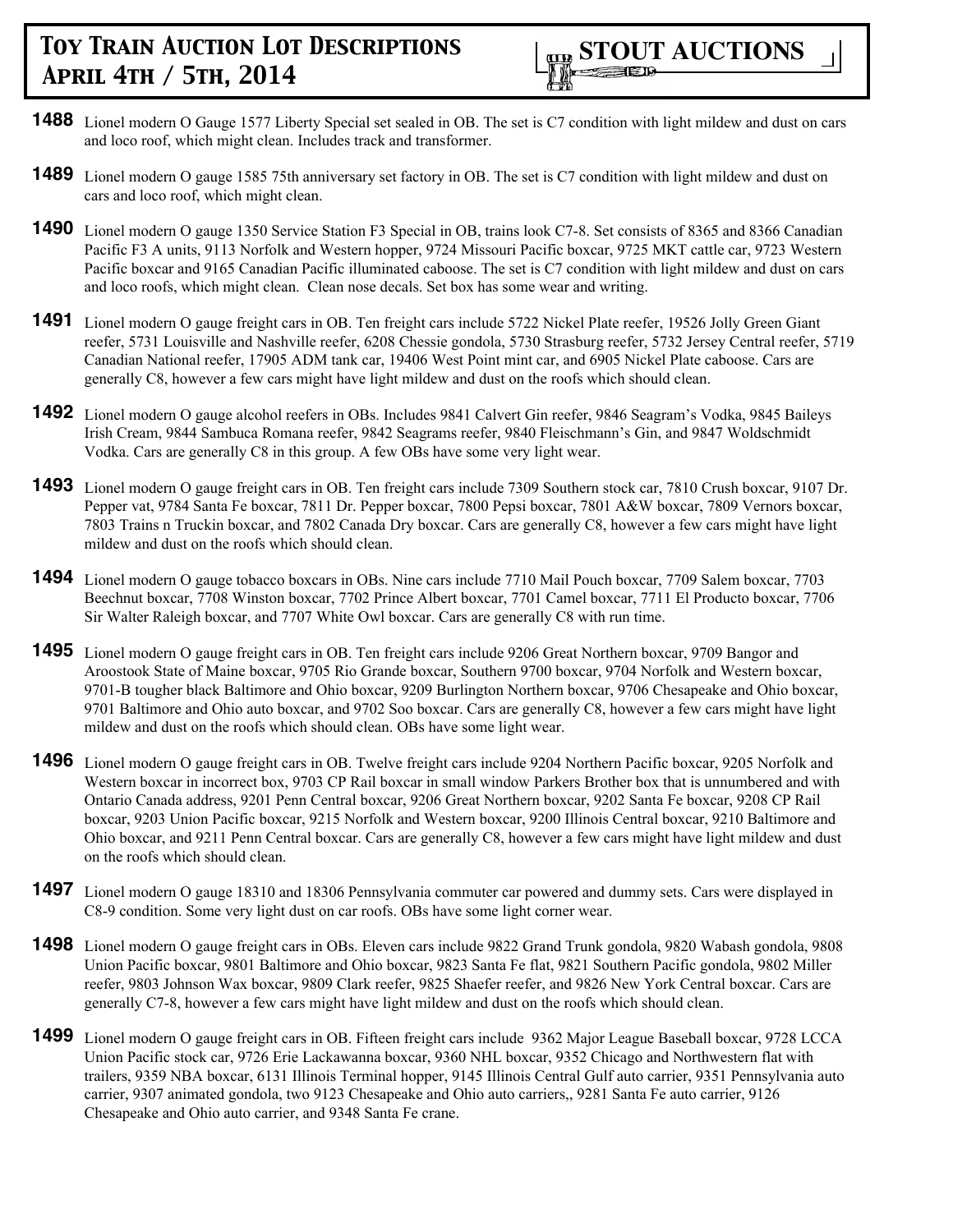

- **1500** Lionel modern O gauge freight cars in OB. Ten boxcars include 9731 Milwaukee Road, 9710 Rutland, 9723 Western Pacific, 9730 CP Rail, 9723 Western Pacific, 9715 Chesapeake and Ohio, 9716 Penn Central, 9717 Union Pacific, 9714 Rio Grande, and 9724 Missouri Pacific. Cars in the group are generally C8. OBs have some light wear and price stickers.
- **1501** Lionel modern O gauge freight cars in OB. Fifteen boxcars cars include 9732 Southern Pacific, 9604 Norfolk and Western, 9608 Burlington Northern, 9605 New Haven, 9607 Southern Pacific, 9603 Penn Central, 9602 Santa Fe 9601 Illinois Central, 9600 Chessie, 9718 Canadian National, 9730 CP Rail, 9719 New Haven, 9711 Southern, 9712 Baltimore and Ohio, and 9713 Canadian Pacific. Cars are generally C8. OBs have some wear and price stickers.
- **1502** Lionel modern O gauge reefers in OBs. Twelve cars include 9860 Gold Medal, 9875 A&P, 9873 Ralston Purina, 9877 Gerber Baby, 9855 Swift, 9854 Baby Ruth, 9858 Butterfinger, 9872 PFE, 9883 Nabisco, 9812 Arm and Hammer, 9878 Good N' Plenty, and 9879 Hills Brothers. Cars are generally C8. OBs have some light wear.
- **1503** Lionel modern O gauge reefers in OBs. Twelve reefers include 9870 Dutch Cleanser, 9861 Tropicana, 9867 Hershey, 9863 REA reefer, 9859 Pabst, 9862 Hamm's 9874 Miller Lite, 9871 Carlings. 9866 Coors, 9856 Old Milwaukee, 9850 Budweiser, and 9852 Miller. Cars are generally C8, however a few may have some very light mildew on the roof.
- **1504** Lionel modern O gauge freight cars in OB. Ten freight cars include 36093 Soo auto carrier, 16371 Burlington I beam flat, 16372 Southern I beam flat, 16983 Pennsylvania F9 well car, 19654 Amtrak bunk car, 16352 cruise missile car, 19244 Louisville and Nashville boxcar, 16806 Toys R Us boxcar, 19539 Heinz reefer, and 17311 REA reefer. Cars are generally C8, however a few may have some very light mildew on the roof.
- **1505** Lionel modern O gauge cabooses in OBs. Thirteen cars include 9021 Santa Fe work caboose, 9173 Jersey Central, 9172 Penn Central, 9064 Chesapeake and Ohio, 9163 Santa Fe, 9165 Canadian Pacific, 9171 Missouri Pacific, 9274 Santa Fe caboose, 9326 Burlington Northern, 9382 Florida East Coast, 9184 Erie, 9272 New Haven, and 9273 Southern. Cars are generally C8, however a few may have some very light mildew on the roof.
- **1506** Lionel modern O gauge cabooses in OBs. Thirteen cars include 9160 Illinois Central, 9270 Northern Pacific, 9287 Southern, 9161 Canadian National, 9186 Conrail, 9288 Lehigh Valley, 9162 Pennsylvania, 9182 Norfolk and Western, 9175 Virginian, 9167 Chessie, 9180 Rock, 9181 Boston and Maine, and 9185 Grand Trunk. Cars are generally C8, however a few may have some very light mildew on the roof.
- **1507** Lionel modern O gauge covered hoppers in OBs. Fifteen cars include 9135 Norfolk and Western, 9261 Sun Maid, 9115 Planters, 9262 Ralston Purina, 9110 Baltimore and Ohio, 9116 Domino, 9111 Norfolk and Western, 9134 Virginian, 9130 Baltimore and Ohio in incorrect OB, 9119 Detroit and Mackinaw, 9265 Chessie, 9114 Mortons, 9112 Rio Grande, 9263 Pennsylvania, and 9117 Alaskan. Cars are generally C8, however a few may have some very light mildew on the roof and one or two loose roof hatches noted. OBs have some light wear and price stickers.
- **1508** Lionel modern O gauge Service Station Special. Set is 1868 Minneapolis and St. Louis set from 1978. Set is C7-8 due to light mildew on the loco and car roofs, which should clean a bit better. Set box has some light wear.
- **1509** Lionel modern O gauge 1672 Northern Pacific Service Station Special set. Set is C7-8 with mildew on the roofs. Also includes 8668 dummy GP-9. Set is C7-8 with light mildew on the roofs.
- **1510** Lionel modern O gauge freight cars in OB. Twelve freight cars include 9752 Louisville and Nashville boxcar, 9751 Frisco boxcar, 9750 DT&I boxcar, 9725 MKT cattle car, 9707 MKT cattle car, 9068 Reading caboose, 9748 CP Rail boxcar, 9737 Central Vermont boxcar, 2429, 9430, 9431, and 9434 Joshua Lionel Cowen boxcars. Cars are generally C8, however a few may have some very light mildew on the roof. OBs have some light wear and price stickers.
- **1511** Lionel modern O gauge freight cars in OB. Twelve freight cars include 9734 Bangor and Aroostook boxcar, 9767 Rail Box boxcar, 9764 Grand Trunk boxcar, 9740 Chessie boxcar, 9763 Rio Grande cattle car, 9757 Central of Georgia boxcar, 9754 New York Central boxcar, 9735 Grand Trunk boxcar, 9748 CP Rail boxcar, 9713 Canadian Pacific boxcar, 9131 Rio Grande gondola, and 6251 New York Central dump car. Cars are generally C8, however a few may have some very light mildew on the roof. OBs have some light wear and price stickers.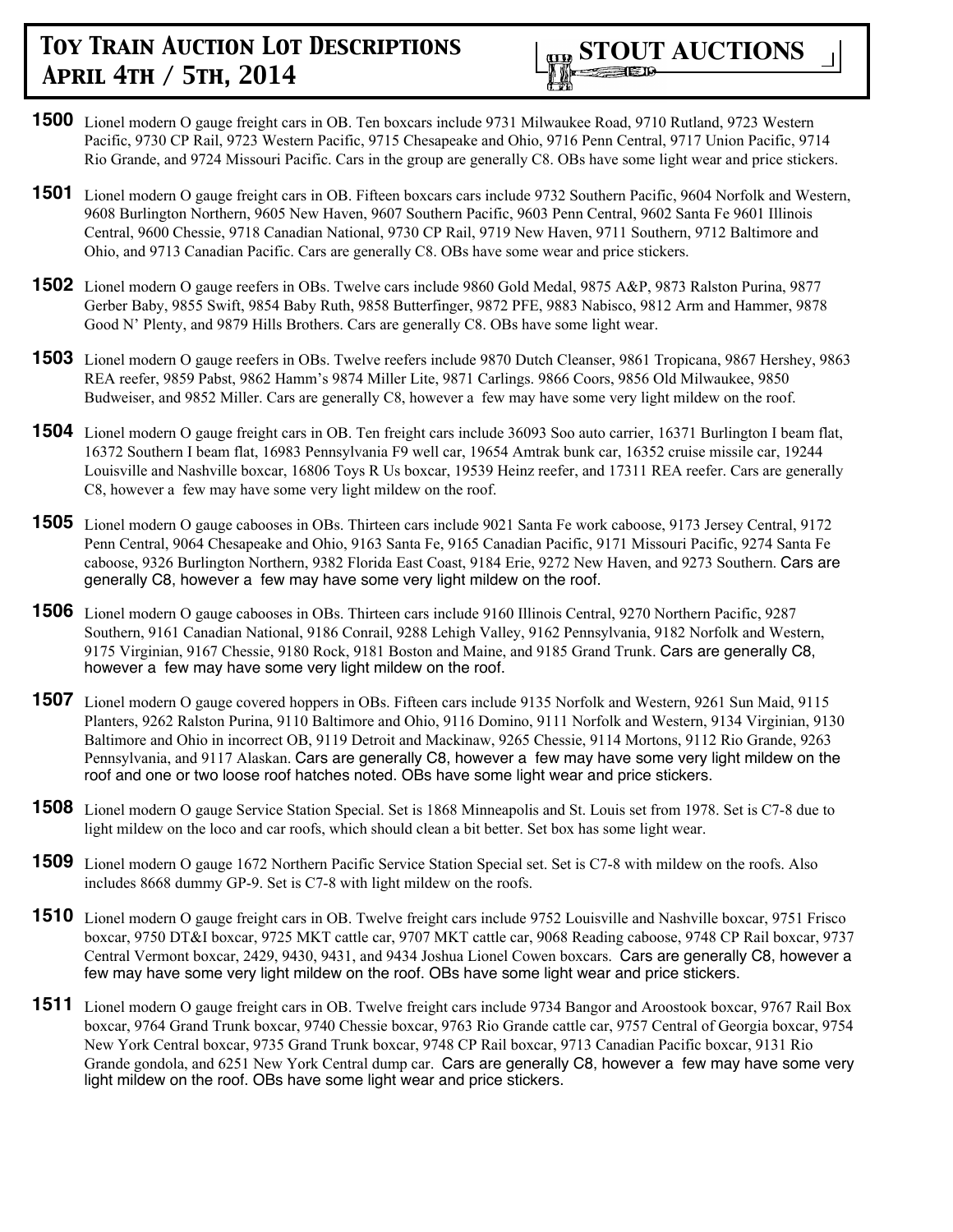- **1512** Lionel modern O gauge freight cars in OB. Twelve freight cars include 19599 Old Glory three pack, 5721 Soo reefer, 19651 Santa Fe tool car, 5733 Lionel Lines bunk car, 6126 Canadian National ore car, 19532 Hormel reefer, 19801 Poultry dispatch car, 6127 Northern Pacific ore car, 19803 Reading ice car, and 19804 Wabash operating hopper. Cars are generally C8, however a few may have some very light mildew on the roof. OBs have some light wear and price stickers.
- **1513** Lionel modern O gauge freight cars in OB. Twelve freight cars include 17203 Cotton Belt boxcar, 19503 Bangor and Aroostook reefer, 17209 Baltimore and Ohio boxcar, 16245 Contadina boxcar, 19531 Rice Krispies boxcar, 16411 Louisville and Nashville hopper, 17113 Lehigh Valley coal hopper, 16235 REA reefer, 19705 Union Pacific caboose, 16808 Toys R Us boxcar, 16538 Louisville and Nashville caboose, 6205 Canadian Pacific gondola. Cars are generally C8, however a few may have some very light mildew on the roof. OBs have some light wear and price stickers.
- **1514** Lionel modern O gauge freight cars in OB. Fifteen freight cars include 16503 New York Central caboose, 19806 Pennsylvania operating hopper, 6422 Duluth Missabe and Iron Range caboose, 9753 Maine Central boxcar, 9886 Mounds reefer, 16236 New York Central boxcar, 16606 Southern searchlight car, 16347 Ontario Northland flat, 9742 M&StL. boxcar, 9749 Penn Central boxcar, 16308 Burlington Northern flat with trailer 16301 Barrel ramp car, 16303 Pennsylvania flat with trailers, 16323 Lionel Lines flat with trailers, and 9747 Chessie boxcar. Cars are generally C8, however a few may have some very light mildew on the roof. OBs have some light wear and price stickers.
- **1515** K Line modern O gauge Rock Island Golden State passenger cars in OBs. Includes 4532A two pack, 4532B two pack, and 4532E two pack. Trains are C8-9.
- **1516** Lionel modern O gauge LCCA items. Includes 8068 The Rock GP-20 in OB, 8040 loco with 76 77 Meet special tender, 6483 Jersey Central caboose, New Orleans convention crane, 6112 Commonwealth Edison hopper, 7403 LMAC boxcar, 9460 DT&S boxcar, 9016 Chessie hopper, 9118 Corning hopper, and 9212 SCL flat with trailers. Trains are generally C7 with light mildew and dust that might clean.
- **1517** Lionel modern O gauge LCCA loco and cars in the OBs. Includes 18090 Rio Grande steam locomotive and tender, 17876 CN&L boxcar, 17880 Rio Grande caboose, 6323 Virginia Chemicals, 9733 Airco boxcar, 9142 Republic Steel gondola, 17873 Ashland tank car, 17870 East Camden boxcar. Trains are generally C7 due to light mildew and dust on the trains which might clean better.
- **1518** Weaver modern O gauge 1342L Delaware and Hudson U25B diesel locomotive in OB. Loco is C7-8 with light mildew on the roof which might clean to a nice C8. OB has light wear.
- **1519** Lionel modern O gauge 8568 Preamble Express F-3 diesel locomotive and 8665 Bangor and Aroostook Bicentennial GP-9 and caboose in OBs. Locos are C7 with light mildew on the roofs. OBs have corner and edge wear.
- **1520** Lionel modern O gauge diesel locomotives in OBs. Includes 18834 Montana Rail Link SD-9, 18400 Santa Fe rotary plow, and 8359 Chessie GP-7. Locos are C7 with light mildew on the roof, Chessie loco frame has a few small spots of rust.
- **1521** Lionel O Gauge fast food express set. Includes 8160 Burger King GP-20 with 7509 Kentucky Fried Chicken, 7510 Red Lobster, 7511 Pizza Hut, 7512 Arthur Treacher, 7513 Bonanza, 7514 Taco Bell, and 6449 Wendy's caboose. Cars and loco are generally C7 with light mildew which might clean to C8. No boxes.
- **1522** Lionel modern O gauge Lionel Lines set. Includes 8380 diesel locomotive, 6313 tank car, 5712 reefer, 9849 boxcar, 6214 gondola, 9492 boxcar, 19303 hopper, and 9239 caboose. Cars and loco are generally C7 with light mildew which might clean to C8. No boxes.
- **1523** Korber modern O gauge 1928 Lionel Factory kit and 921 JLC manufacturing kits both sealed in OBs. OBs have some weight damage otherwise C10.
- **1524** Lionel modern O Gauge Conrail 18216 SD60M diesel locomotive. Loco features Railsounds, operating headlights and ditch lights, dual motors and more. Loco is C7 missing the horn and with light mildew on the roof. No box.
- **1525** Lionel and Williams modern O gauge diesel locomotives in OBs. Includes Lionel 8550 and 8561 Jersey Central GP-9 power and dummy pair and Williams 4105 Jersey Central FM Trainmaster. Locos are C7 with mildew on roofs and a few small spots of frame rust on the GP-9 locos.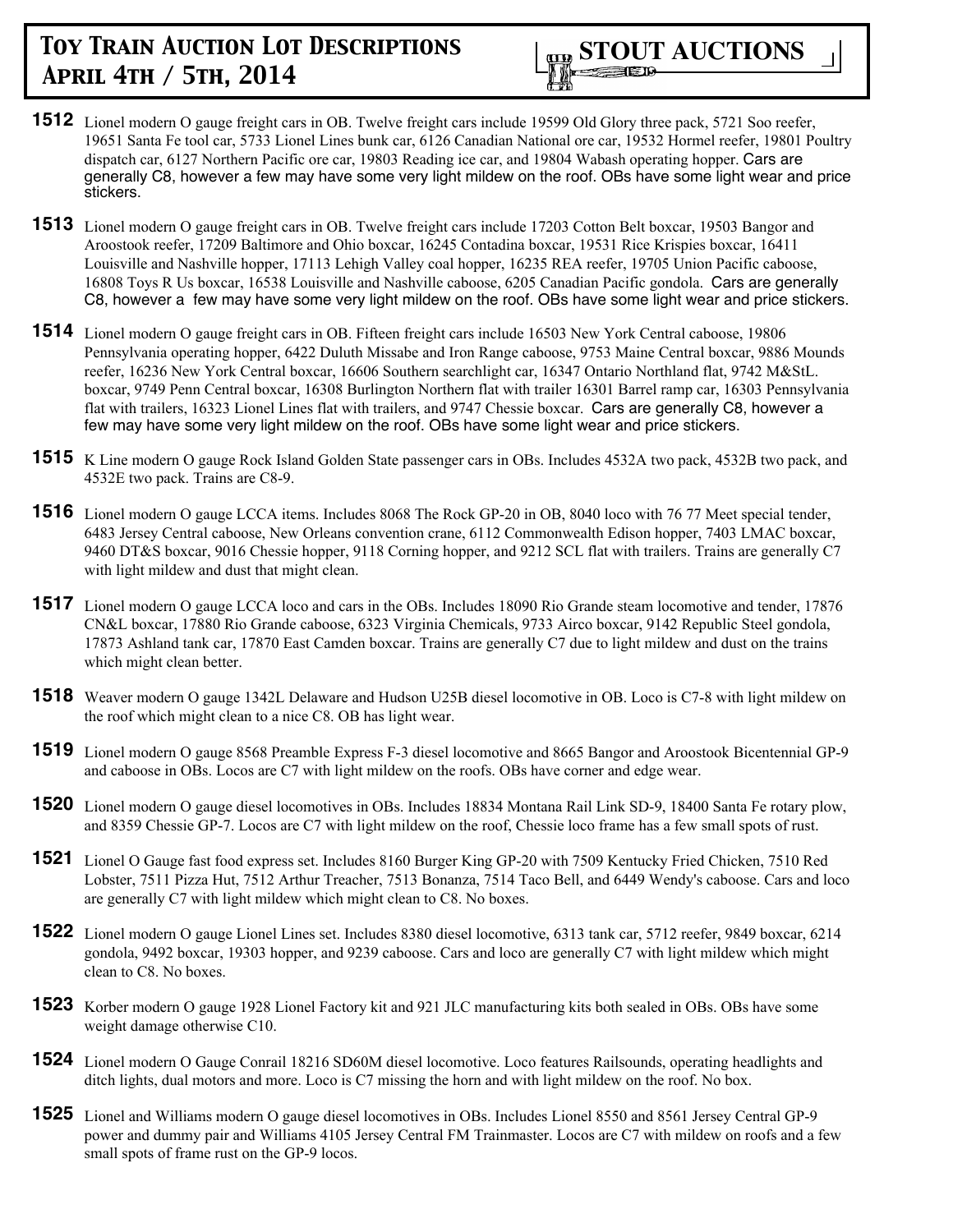

- **1526** Lionel modern O gauge Pennsylvania diesel locomotives. Includes 8357 powered GP-9 in OB, 8358 dummy GP-9, and 8446 RS-3 loco. Locos are C7 with light mildew on the roofs which might clean.
- **1527** Lionel modern O gauge diesel locomotives in OBs. Includes Lehigh Valley GP-9 8775 and 8778 power and dummy pair and Northern Pacific U36B 8857 and 8858 power and dummy pair. Locos are graded C7 due to light mildew on the roofs of the locos which might clean.
- **1528** Lionel modern O gauge diesel locomotives in OBs. Includes 8859 Conrail rectifier, 8757 Conrail GP-9, and 8763 Norfolk and Western GP-9. Locos are C7 with some light mildew on the roofs and a few small spots of frame rust. OBs have some light wear.
- **1529** Lionel modern O gauge diesel locomotives. Five locos include 8860 The Rock NW-2 switcher, 8562 and 8565 Missouri Pacific power and dummy GP-20 pair, and 8774 and 8758 Southern GP-7 power and dummy pair. All in OBs. Locos are C7 with light mildew on the roofs and maybe a few very small spots of frame rust. OBs have some light wear.
- **1530** Lionel Classics modern standard gauge tinplate 13412 Old No. 7 three car passenger set in OB. Cars are graded C7 due to having light mildew on the roofs. OB has some light wear.
- **1531** Lionel modern O gauge Famous American Railroad Series no. 1 Santa Fe freight set, circa 1979 including; 8900 steam 4-6 -4 loco with tender, 9880 reefer, 9322 covered quad hopper, 7712 boxcar, 9321 tank, 9323 bay window caboose all in OBs. Trains are C7 condition with some light mildew on locos and cars and some light frame rust on the loco trailing truck. OBs have some light wear and one partially ripped flap on the loco box.
- **1532** Lionel modern O gauge freight cars in OB. Twelve boxcars include 9423 New Haven, 9425 British Columbia, 9426 Chesapeake and Ohio, 9406 Rio Grande, 9416 MD&W, 9424 TP&W, 9412 RF&P, 9415 P&W, 9405 Chatahooche, 9404 Nickel Plate, 9414 Cotton Belt, and 9402 Susquehanna. Cars are C7-8 with light mildew on the roofs.
- **1533** Lionel modern O gauge freight cars in OB. Twelve boxcars include 9407 Union Pacific stock car, 7903 The Rock, 9418 FARR, 9421 Maine Central, 9422 EJ&E, 9420 Baltimore and Ohio, 9417 CP Rail, 9427 Bay Line, 9400 Conrail, 9403 Seaboard, 9413 Napierville Junction, and 9401 Great Northern. Cars are C7-8 with light mildew on the roofs.
- **1534** Williams modern O gauge TCA 25th anniversary train set in OB. Includes main set with GG-1 and three cars and three add on cars without boxes. Trains are C7 with a few small scratches and mildew on the roofs. OBs also have light wear.
- **1535** Lionel modern O gauge freight cars in OB. Twelve freight cars include 9884 Fritos reefer, 19520 CSX reefer, 16358 Louisville and Nashville gondola, 19502 Chicago and Northwestern reefer, 17114 Peabody hopper, 17906 SMI tank car, 9240 New York Central operating hopper, 9835 Jim Beam reefer, 6493 Lancaster and Chester caboose, 9837 Wild Turkey reefer, 9836 Old Gran-Dad reefer, and 9834 Southern Comfort reefer. Cars are C7-8 with light mildew on the roofs.
- **1536** Lionel modern O gauge 8210 Joshua Lionel Cowen 4-6-4 Hudson and 6421 caboose. Caboose is missing box. Loco and caboose are C7 with a few nicks and mildew on the roofs.
- **1537** Lionel modern O gauge 8951 Southern Pacific FM Trainmaster diesel locomotive in OB. Loco is C7 condition due to mildew on the roof which might clean to better C8.
- **1538** Lionel modern O gauge 8056 Chicago and Northwestern FM Trainmaster in inner carton. Loco is C7-8 with light mildew on the roof. Might clean to solid C8. OB has some light corner wear.
- **1539** Lionel modern O gauge 18300 Pennsylvania mint series GG-1 electric locomotive in OB. Loco is C7 with mildew on the loco which might clean. OB has light wear.
- **1540** Lionel modern O gauge 8952 Brunswick Pennsylvania F3 AA diesel units and a 8059 green Pennsylvania F3 B unit both in OBs. The diesels are C7 with mildew on the bodies. OBs have light wear.
- **1541** Lionel modern O gauge diesel locomotives in OBs. Includes 8955 and 8956 Southern U36B power and dummy set and 8957 and 8958 Burlington Northern GP-20 power and dummy set. Locos are C7 condition with mildew on the roofs. OBs have some light wear.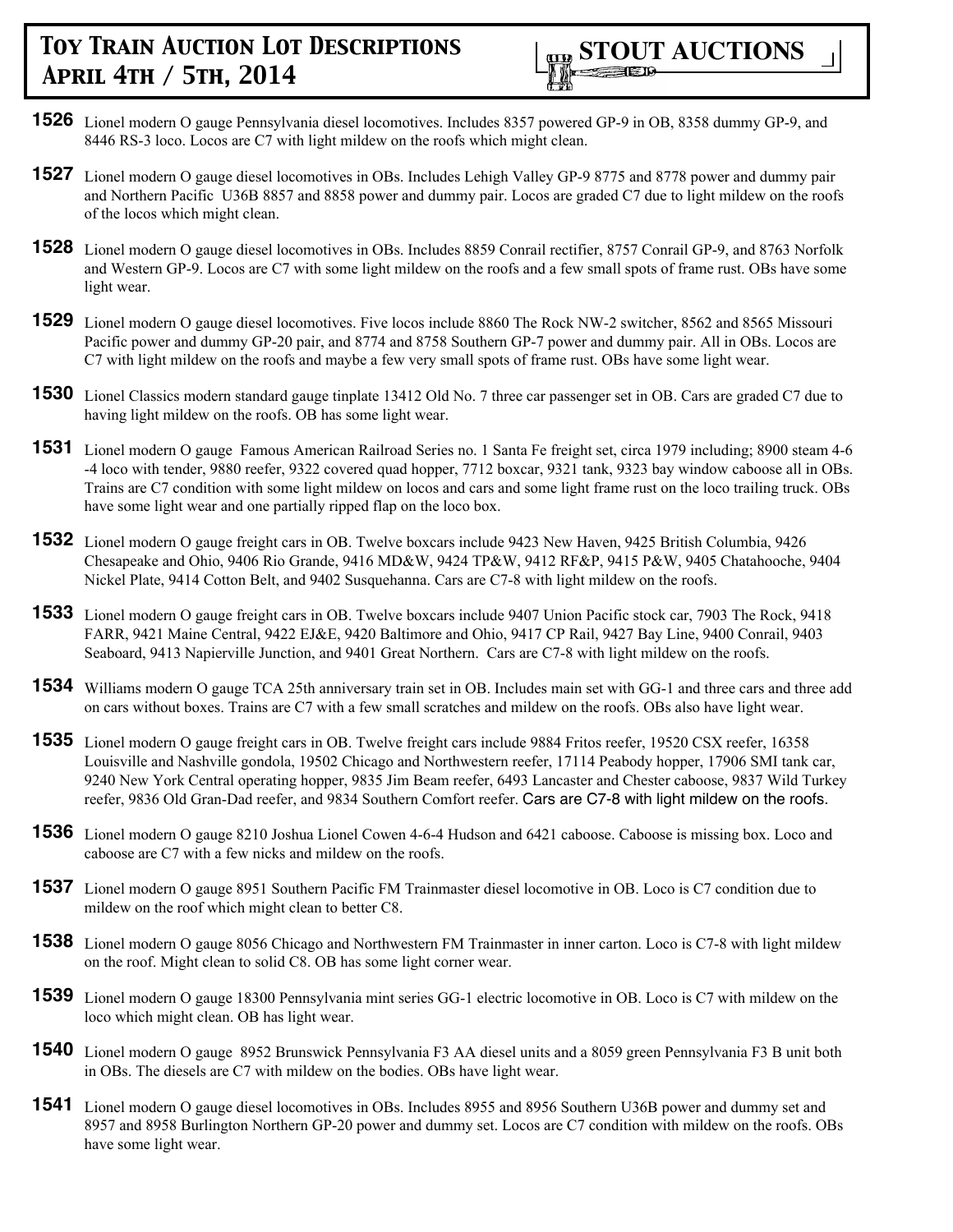

- **1542** Lionel modern O gauge locomotives in OBs. Five locos include 8872 Santa Fe SD-18, 8571 and 8572 Frisco U36B power and dummy locos, 8471 Pennsylvania switcher, and 8660 CP Rail switcher. Locos are C7 condition with mildew on the roofs. OBs have some light wear.
- **1543** Lionel modern O Gauge 8550 Penn Central GG-1 in OB. Loco is C7-8 with run time and very light dirt on the roof. OB has corner and edge wear.
- **1544** Lionel modern O gauge diesel locomotives in OBs. Includes 8030 and 8254 Illinois Central GP-9 power and dummy pair, 8265 Santa Fe SD-40, and 8754 New Haven rectifier. Locos are generally C7 condition with mildew on roofs which might clean.
- **1545** Lionel modern O gauge 8363 and 8364 Baltimore and Ohio F-3 diesel locomotives in original boxes. Both units are C7 with chipping to one nose decal and light mildew on dirt and nose.
- **1546** Lionel modern O gauge operating cars. Includes 9224 horse car, 19802 Carnation milk car, and 19810 Bosco milk car. Cars in this group are nice and clean C8-9
- **1547** Lionel modern O gauge sports boxcars in OBs. Eleven cars include two 9623 NBA Eastern, 9621 NHL Campbell Conference, 9360 NHL, two 9622 NBA Western, 9620 NHL Wales, 9362 MLB boxcar, 9359 NBA boxcar, 9625 MLB American boxcar, and 9624 MLB National boxcar. Cars are C7-8 with light mildew on the roofs which might clean. OBs have some light corner wear.
- **1548** Lionel modern O gauge freight cars in OB. Fifteen freight cars include 16208 Pennsylvania auto carrier, 16332 Lionel Lines flat with transformer, 16237 REA boxcar, 16326 Santa Fe flat with cable reels, 19658 Norfolk and Western tool car, 16357 Louisville and Nashville flat with trailer, 19308 Great Northern ore car, 19313 Baltimore and Ohio ore car, 19321 Bessemer ore car, 19307 B&LE ore car, 19322 Chicago and Northwestern ore car, 19323 Detroit ore car, 19315 Amtrak ore car, 19305 Chessie ore car, and 19320 Pennsylvania ore car. Cars are C7 to C8, some mildew on cars. OBs have light wear.
- **1549** Lionel modern O gauge diesel locomotives in OBs. Three locos include 18816 Chicago and Northwestern GP38-2, 18819 Louisville and Nashville GP38-2, and 18804 Soo Line RS-3. Locos are C7-8 with very light mildew and dirt on roofs which might clean. OBs have some wear.
- **1550** Large group of toy train related items and other toy items. To include, but not limited to... Two rail tinplate track, plastic 2 rail track, diecast and plastic toy cars and vehicles, Lionel standard gauge switches, Ives three rail track, Lionel transformer, MTH dealer poster and plastic display stand, large group of Lionel MTH K-Line Weaver and other modern instructions sheets, rheostats, and more. Entire lot is sold as it is shown in our photos with NO returns. Due to the size and weight of this lot, we can ship it but it would be in multiple oversized boxes and will cost accordingly. We strongly encourage you to view and bid on this lot in person so you pick it up your self the day of the auction.
- **1551** Lionel modern O gauge operating cars in OBs. Eleven cars include 16603 Detroit giraffe car, 7904 San Diego giraffe car, 16602 Erie dump car, 9303 log dump car, 9304 coal dump car, 9311 Union Pacific coal dump car, 9157 Chesapeake and Ohio flat with crane, 9158 Penn Central flat with crane, 9310 log dump car, 16604 log dump car, and 9398 Pennsylvania coal dump car. Cars are C7 to C8. OBs have some light wear.
- **1552** Williams modern O gauge Amtrak aluminum Metroliner set. Cars are C7 condition with mildew on the roofs and a few light spots of rust on the pantographs.
- **1553** Lionel modern O gauge 18117 Santa Fe F3 AA diesel units in OB. Also includes 18121 B unit. Locos are C6-7, B unit was dropped with both screw mounts cracked,A units missing number boards and a grab iron and dummy A unit shell is loose.
- **1554** Lionel modern O gauge New York Central passenger set. Includes 8477 GP-9 without box, 16016, 17, 18, 19, 20, and 21 passenger cars as well as add on 16041 diner. Trains are C7 due to mildew on the roofs.
- **1555** Lionel modern O gauge Illinois Central passenger cars in OBs. Includes 16042, 43, 44, 45, 46, and 47 cars and also includes 16093 vista dome and 16049 diner. Cars are C7 with light mildew on the roofs which might clean to C8.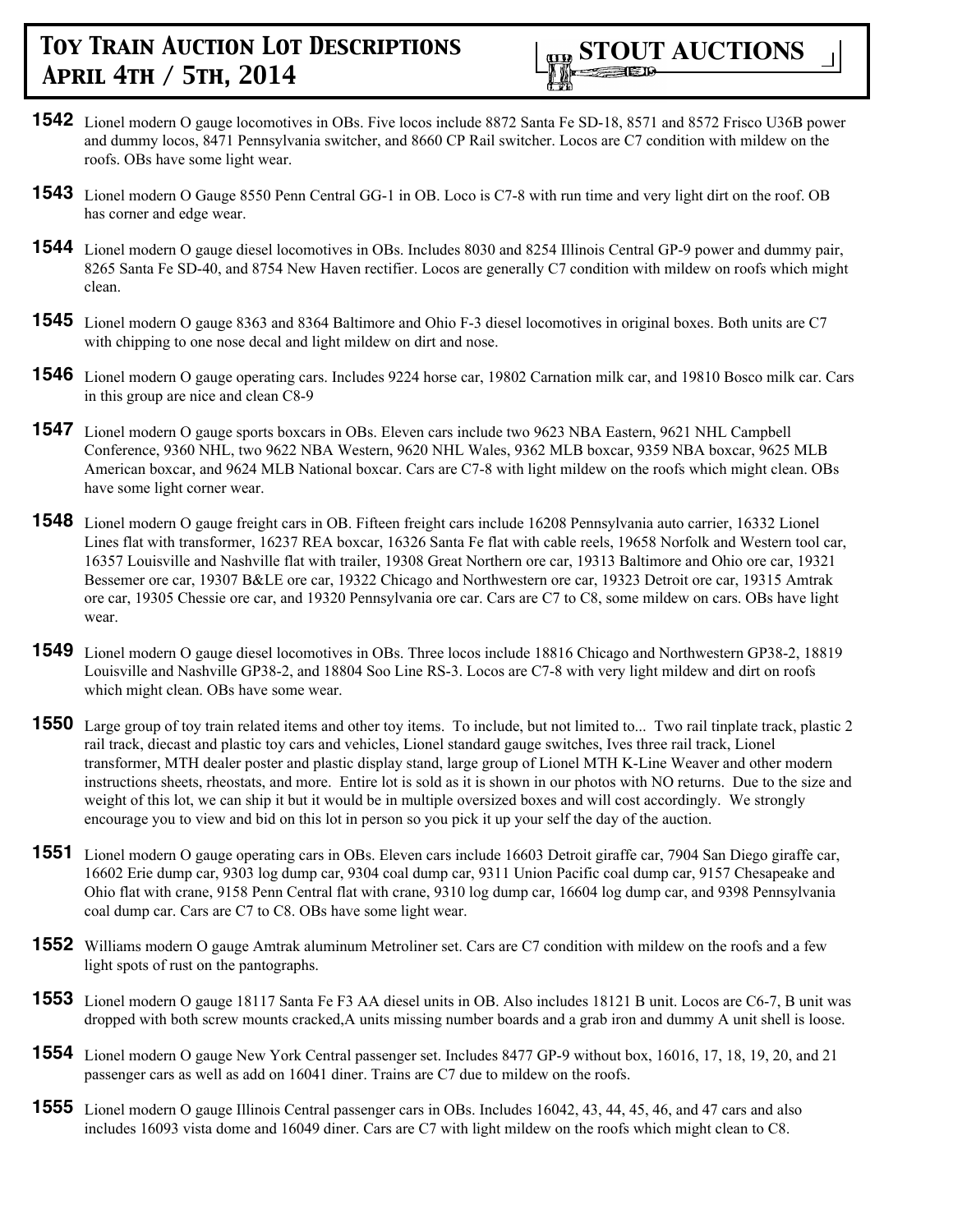

- **1556** Lionel modern O gauge 18205 Union Pacific Dash-8 40C diesel locomotive in OB. Loco features horn and is in C7 condition with light mildew on the roof. Box is clean.
- **1557** Lionel modern O gauge Milwaukee Road 18565 GP-9 diesel locomotive. Loco features TMCC, Railsounds, and much more. Loco is C7 with light mildew on the roof which might clean. No box.
- **1558** Lionel modern O gauge freight cars in OB. Twelve freight cars include 16674 animated gondola, 19409 Southern flat with stakes, 17208 Union Pacific boxcar, 17111 Reading hopper, 17610 Wabash caboose, 16367 Clinchfield gondola, 6903 Santa Fe, 19530 Rock Island stock car, 19419 Charlotte mint car, 19919 Minnesota boxcar, 19903 Lionel Christmas car, and 5728 Canadian Pacific bunk car. Cars are C7 to C8, some with mildew and two OBs with water damage.
- **1559** Lionel modern O gauge tank cars in OBs. Fifteen cars include 9250 Waterpoxy, 6301 Gulf oil, 6310 Shell, 9152 Shell, 9151 Shell, 9150 Gulf, 9153 Chevron, 9039 Mobilgas, 9051 Firestone, 9279 Magnolia, 9147 Texaco, 9154 Bordens, 9156 Mobilgas, 9327 Bakelite, and 9148 Dupont. Cars are C7 with light mildew on the tops of the cars which might clean.
- **1560** Lionel modern O gauge freight cars in OB. Twelve freight cars include two 9302 Louisville and Nashville searchlights, 9312 Conrail searchlight, 9349 gold bullion car, 9769 B&LE savings bond cars, 9805 Grand Trunk reefer, 9193 Budwesier vat, 9885 Lipton Tea reefer, 7515 Denver mint car, 9268 Northern Pacific caboose, 6491 Erie Lackawanna caboose, and 9788 Lehigh Valley boxcar. Cars are generally C7 with light mildew on the roofs. OBs have some mild wear.
- **1561** Lionel modern O gauge Visitor Center and TCA cars in OBs. Nine cars include 52008 TCA crane, 2000 National Toy Train Museum boxcar signed by Angela Trotta Thomas, 16413 Clinchfield 1994 YORK hopper, 52052 Carail TTOS boxcar, 40th Birthday National Toy Train Museum car, 19920 Visitors Center grand opening boxcar, 19927 1993 Visitors Center boxcar, 19934 1995 Visitors Center boxcar, and 19932 1994 Visitors Center boxcar. Cars are generally C7-8 with some light mildew on the roofs.
- **1562** Lionel modern O gauge freight cars in OB. Ten freight cars include 29213 Santa Fe boxcar, 52299 LCCA Lady Luck mint car, 19821 Union Pacific operating boxcar, 17244 Santa Fe boxcar, 36029 Southern Pacific auto carrier, 17904 Texaco tank car, 17112 Erie Lackawanna hopper, 29259 Northern Pacific Bicentennial boxcar, 17274 Soo Line boxcar, and 39207 Union Pacific boxcar. Items are C7 with light mildew to C10 on the LCCA mint car. See photos for best description.
- **1563** Lionel modern O gauge freight cars in OB. Ten freight cars include 9225 Conrail operating barrel car, 16418 Chicago and Northwestern hopper, 19238 Kansas City Southern boxcar, 16342 CSX gondola with coil covers, 19239 Toronto, Hamilton, and Buffalo boxcar, 16348 liquiefied petroleum car, 16703 New York Central tool car, 16333 Frisco flat, 16228 Union Pacific auto carrier, and 19319 Union Pacific hopper. Cars are generally C7 with light mildew on the roofs and two OBs with water damage.
- **1564** Lionel modern O gauge freight cars in OB. Twelve freight cars include 16381 CSX I beam, 16670 Lionel TV car, 17213 Susquehanna boxcar, 19525 Alka Seltzer reefer, 16666 toxic waste car, 19918 1992 Christmas boxcar, 19504 Northern Pacific reefer, 17004 MKT hopper, 16244 Duluth South Shore boxcar, 16541 Montana Rail Link caboose, 17118 ADM ACF hopper, and 17303 Chesapeake and Ohio reefer. Cars are generally C7 with some mildew on the roofs. OBs have light wear.
- **1565** Lionel modern O gauge freight cars in OB. Ten freight cars include 16380 Union Pacific I beam, 19949 I Love New York boxcar, 9486 I Love Michigan boxcar, 19906 I Love Pennsylvania boxcar, 19915 I Love Texas boxcar, 16610 track maintenance car, 19912 I Love Ohio boxcar, 19655 Amtrak tool car, 16330 MKT flat, and 16113 Diamon Shamrock tank car. Cars are generally C7 with some mildew on the roofs. OBs have light wear.
- **1566** Lionel modern O gauge Disney and Warner Brothers cars. Twelve cars include 19261, 19262, and 19264 Perils of Mickey boxcars, 19271 Broadway Minnie boxcar, 17219 Tasmanian Devil boxcar, 19270 Donalds 60th boxcar, 19280 Mickey's Wheat boxcar, 19281 Mickey's Carrots boxcar, 19286 Sylvester boxcar, 16738 Pepe Le Pew boxcar, 29218 Vapor Record boxcar, and 16686 Mickey Mouse and Bad Pete animated boxcar. Cars are generally C7 with some mildew on the roofs. OBs have light wear.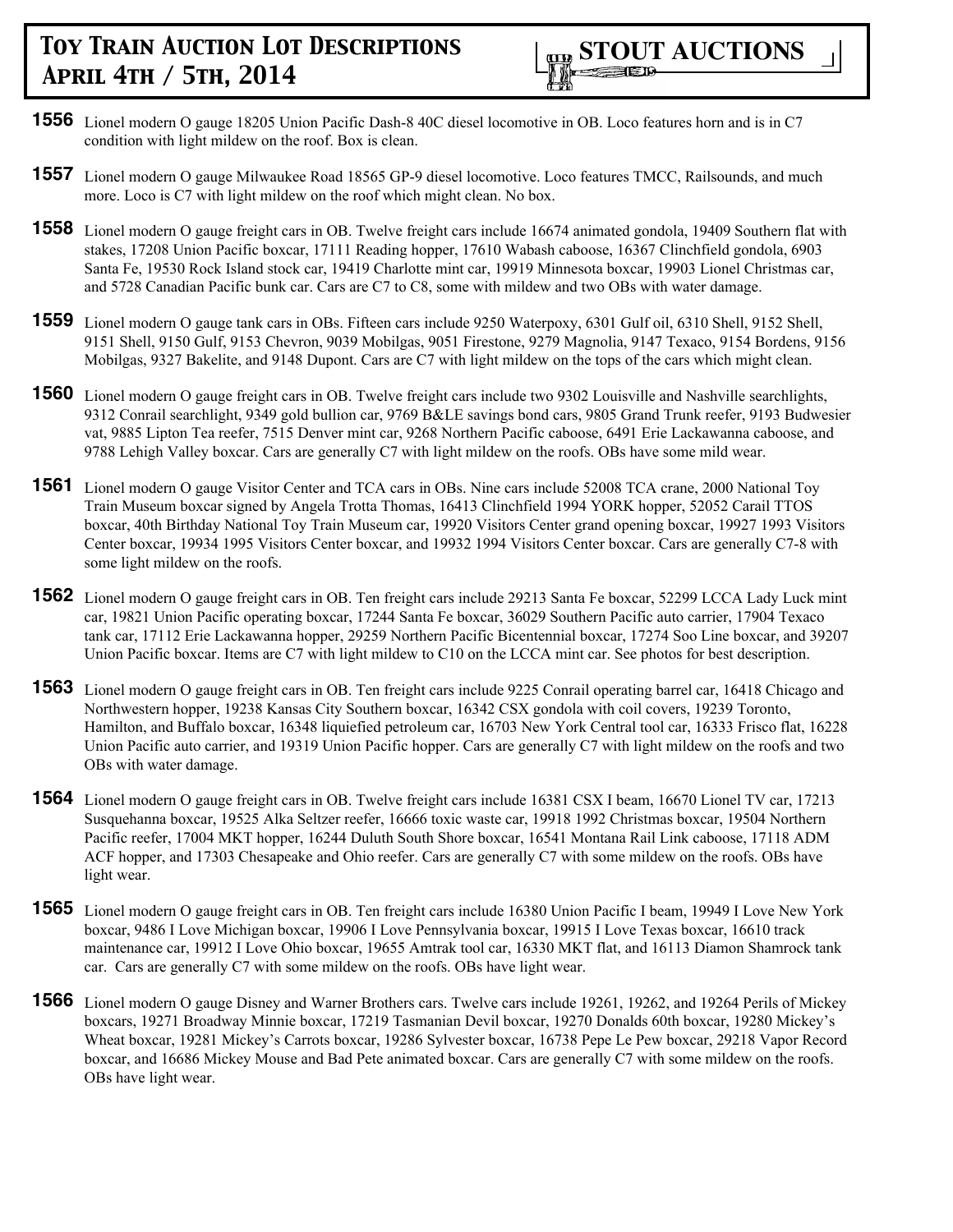

- **1567** Lionel modern O gauge Southern Famous American Railroad set in OB. Includes 6306 Southern Tank Car, 9451 Southern Box Car, Lionel 6431 Southern Bay Window Caboose, Lionel 9887 Farr Fruit Growers Express Reefer, Lionel 7304 #4 Southern Railroad Double Door Stock Car, Lionel 6104 Southern Hopper With Coal Load, Lionel 8309 2-8-2 Southern Mikado Steam Engine & Tender. All in OBs. Loco and cars are C7 with mildew on the bodies of the loco and cars. OBs have light wear.
- **1568** Lionel modern O gauge Northern Pacific passenger cars including; 16034 baggage car, 16035 combo, 16036 Pullman, 16037 vista dome, 16038 coach, 16024 diner, 15108 vista dome and 16039 observation all in OBs, C7 with mildew that might clean.
- **1569** Lionel modern O gauge 1766 Service Station Special set, this set consists of 8766 RDC-4 baggage/mail and two 8767 RDC -1 90 passenger cars. Set is C7 with some light mildew on the roofs, otherwise very little run time.
- **1570** Lionel modern O gauge freight cars in OB. Twelve freight cars include 9280 Horse Transport car, 9446 Sabine River boxcar, 9445 Vermont Northern boxcar, 9308 Aquarium car, 9442 Canadian Pacific boxcar, 9438 Ontario Northland boxcar, 9444 Louisiana Midland boxcar, 9443 Florida East Coast boxcar, 9055 Republic Steel gondola, 9334 Humble Oil tank car, 9354 Pennzoil tank car, and 9437 Northern Pacific cattle car. Cars are generally C7 with some mildew on the roofs. OBs have light wear.
- **1571** Lionel modern O gauge freight cars in OB. Twelve freight cars include 19240 Great Northern boxcar, 7530 Dahlonega mint car, 9436 Burlington boxcar, 17902 New Jersey Zinc tank car, 17207 C&IM boxcar, 19237 C&IM boxcar, 16343 Burlington gondola, 17110 Union Pacific hopper, 17109 Norfolk and Western hopper, 17204 Missouri Pacific boxcar, 17903 Conoco tank car, and 17005 Cargill hopper. Cars are generally C7 with some mildew on the roofs. Two OBs have water damage.
- **1572** Lionel modern O gauge freight cars in OB. Twelve freight cars include 9781 Delaware and Hudson boxcar, 9783 Baltimore and Ohio boxcar, 9780 Johnny Cash boxcar, 9787 Jersey Central boxcar, 9353 Crystal tank car, 9324 Tootsie Roll tank car, 9122 Northern Pacific flat with vans, 9782 The Rock boxcar, 9806 Rock Island boxcar, 9824 New York Central gondola, 9807 Strohs reefer, and 9439 AD&N boxcar. Cars are generally C7 with some mildew on the roofs. OBs have light wear.
- **1573** Lionel modern O gauge diesel locomotives in OBs. Four locos include 8776 and 8779 Chicago and Northwestern GP-20 powered and dummy set and 8750 and 8751 The Rock GP-7 powered and dummy set. Locos are C7 with mildew on roofs and frame rust on the C&NW locos.
- **1574** Lionel modern O gauge diesel locomotives in OBs. Four locos include 8755 and 8756 Santa Fe U36B powered and dummy locos and 8650 and 8651 Burlington Northern U36B powered and dummy set. Locos are C7 with mildew and a few small spots of rust on the Burlington Northern frames. OBs have some light wear.
- **1575** Lionel modern O Gauge Amtrak F-3 A-B-A set in OBs. Three units include 8466 powered A, 8467 dummy A and 8475 dummy B unit. Locos are C7 with light mildew on roofs which might clean. OBs have some light wear.
- **1576** Lionel modern O gauge diesel locomotives in OBs. Six locos include 8867 M&StL. dummy GP-9, 8575 Milwaukee Road F-3 B unit, 8573 dummy Union Pacific U36B, 8569 Soo switcher, 8759 Erie Lackawanna GP-9, and 8760 Erie Lackawanna GP-9 dummy GP-9. Locos are generally C7 with mildew and some light spots of frame rust on the unpainted frames.
- **1577** Williams modern O gauge Amtrak E-60 and passenger cars. E60 loco is C6-7 with a broken pickup roller, light spot of frame rust, and mildew on the roof. Five aluminum bodied passenger cars are
- **1578** Lionel modern O gauge Milwaukee Road passenger cars in OBs. Eight cars include 9503 coach, 9504 coach, 9501 coach, 9506 combine, 9505 coach, 9511 coach, 9522 baggage, and 9527 FDR observation. Cars are C7 with mildew on roofs.
- **1579** Lionel modern O gauge Pennsylvania passenger cars in OBs. Seven cars include 19002 diner in incorrect OB, 9414 coach, 9528 Truman observation, 9531 baggage, 9510 combine, 9515 coach, and 9513 coach. Cars are C7 with mildew on the roofs. OBs have some staining and wear.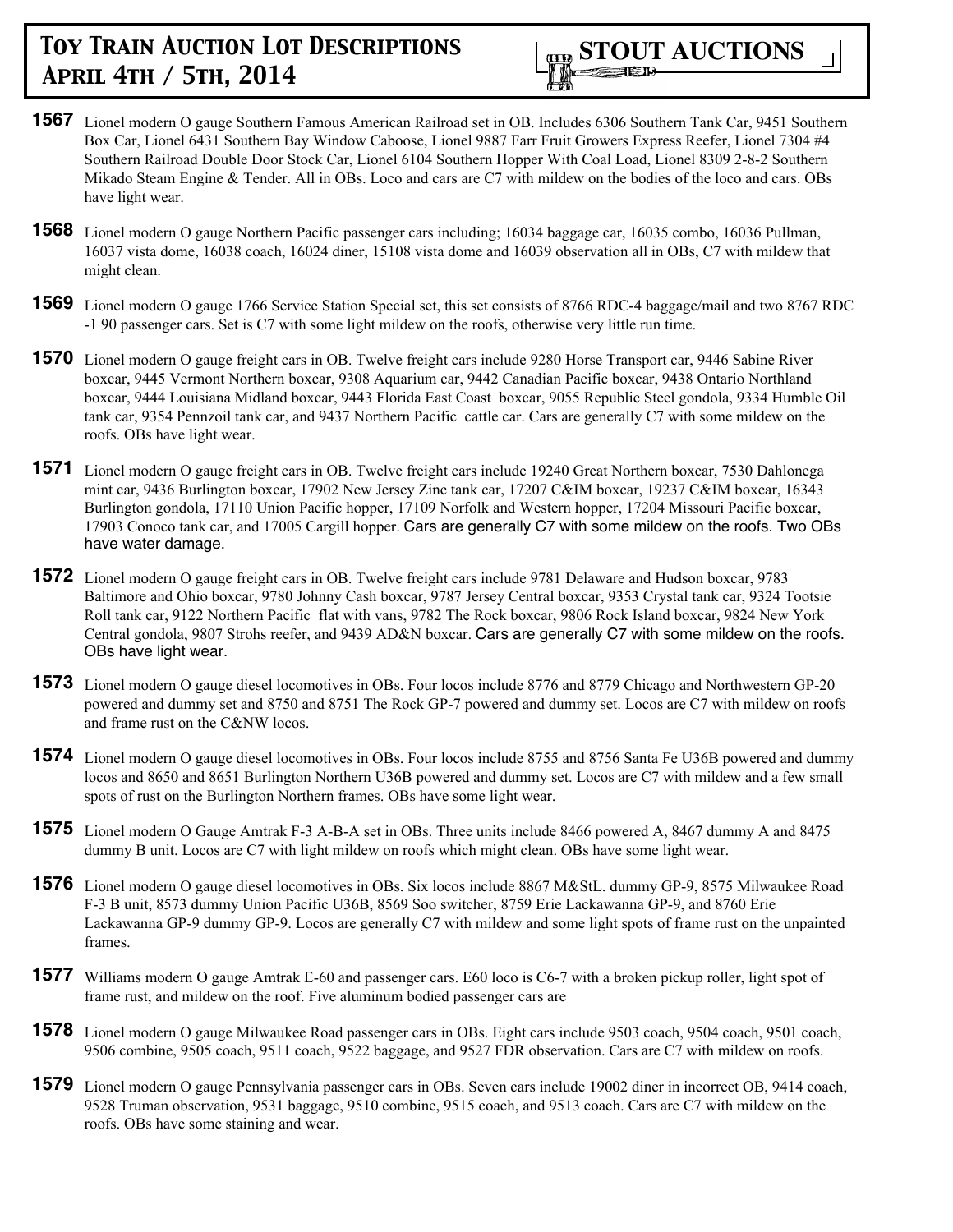

- **1580** Lionel modern O gauge Baltimore and Ohio passenger cars in OBs. Includes 19010 diner, 9524 coach, 9525 coach, 9516 coach, 9523 baggage, and 9529 Eisenhower observation. Cars are C7 with mildew on the roofs. OBs have some staining and wear.
- **1581** Lionel modern O gauge 1053 James Gang set in plastic. Complete and in C7 condition with mildew on the trains which might clean to better C8. Set box has some light corner wear.
- **1582** Lionel modern O gauge 1764 The Heartland Express train set in original box. Set consists of: 8772 GM&O GP20, 9302 L&N searchlight car, 9116 Domino covered hopper, 9283 UP gondola w/canisters, 7808 Pig Palace stock car and 9187 GM&O caboose. Set is C7 with mildew on trains and missing inserts, track, etc.
- **1583** Lionel modern O gauge 1584 N&W Spirit of America set in OB. Set is complete and is in C7 condition with light mildew on the roofs of the trains, might clean to better C8. OB has some light wear.
- **1584** Lionel modern O gauge 1765 Rocky Mountain Special train set in OB. Set is trains only and includes 9286 B&LE hopper. No track, inserts, transformer or switches. Trains are C7 with mildew on trains which might clean to C8.
- **1585** Lionel postwar O gauge 746 Norfolk and Western J class locomotive and tender. Both are original. Tender is long stripe variation with good steps. Needs cleaned C6-7. Boxes are included but have wear. Instruction sheet also included. Tender needs new wiring from trucks to the whistle.
- **1586** Tough Lionel postwar O gauge original set box only 2544W for the 2383 Santa Fe passenger set. This is a really hard set box to find in any condition and this one is really nice! Square with all flaps intact and strong graphics. Very minor writing on one end. Nice box! Includes billboard sheet and some paperwork.
- **1587** Lionel postwar O gauge 2530 aluminum baggage car only, C7. Dotted plate variation. The box is the much harder coupler protection flap variation but is worn.
- **1588** Lionel postwar O gauge 2383 Santa Fe original boxes only. Both are matching out of an original 2544W set. Star manufacture. The 2383P is still factory sealed on one end, no writing, very high grade. The 2383T is the same but does have minor writing. Included is an original instruction sheet 2373-12 6-58.
- **1589** Lionel postwar O gauge original box only 2561 for Santa Fe red stripe aluminum observation car. Outstanding original C8 condition, very slightly pressed in perf on one end otherwise gorgeous.
- **1590** Lionel postwar O gauge original box only 2562 for Santa Fe red stripe aluminum dome car. Outstanding original C8-9 condition.
- **1591** Lionel postwar O gauge original box only 2563 for Santa Fe red stripe aluminum Pullman car. Outstanding original C9 condition.
- **1592** Lionel postwar O gauge 2383 Santa Fe F3 AA units. Slight ding in frame of one corner of power unit. C6-7.
- **1593** Lionel postwar O gauge Santa Fe aluminum cars including 2561 Vista Valley observation, 2562 Regal Pass dome and 2563 Indian Falls Pullman car. The cars are nice C7+ with all original stripes. The rubber bands in the photos are there because a few of the stripes need to be glued back on.
- **1594** Lionel postwar O gauge 2343 Santa Fe ABA F3 set. C6. A couple of portholes lenses are not original.
- **1595** American Flyer prewar wide gauge 4753 Empire Express loco, needs rewheeled, C5-6.
- **1596** American Flyer prewar O gauge Union Pacific four piece stream liner. C5-6. One car is missing two wheels and an axle.
- **1597** American Flyer prewar wide gauge steam locomotive and tender, engine is rewheeled, both loco and 4693 tender have original paint, C6 area.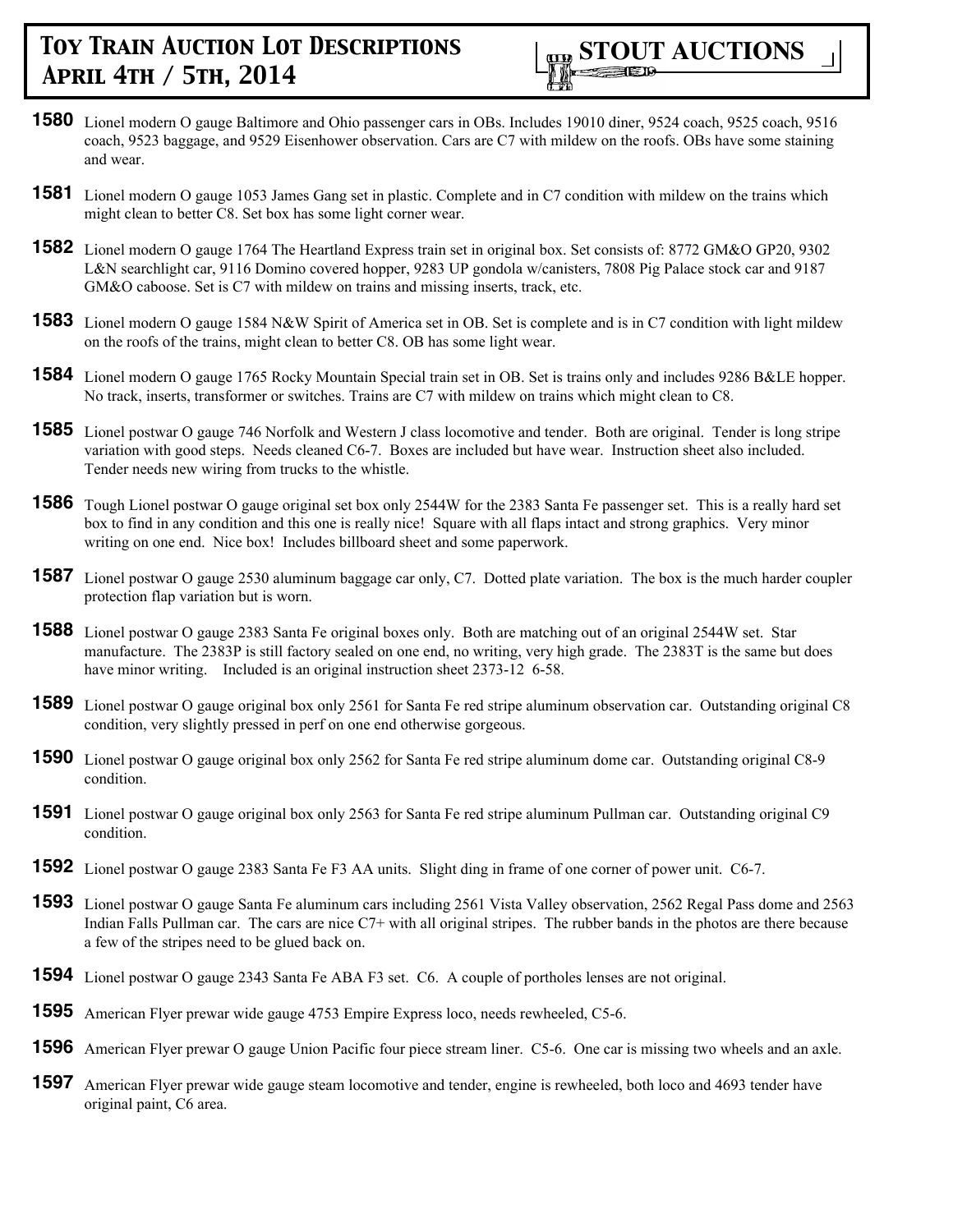

- **1598** Lionel postwar O gauge set with 2245 Texas Special F3 AB units with 2432 Clifton observation, 2435 Elizabeth Pullman and 2436 Summit. The trains have are nice looking C6 but do have some mildew spotting on roof, should clean better. Missing several portholes on the engines.
- **1599** American Flyer prewar O gauge Illinois Central Green Diamond five piece set, all original C6.
- **1600** Rare Lionel postwar O gauge 6044-1X Nestle McCall's promotional boxcar from around 1961. This car has 100% original labels, catwalk ends are fully intact and one of the nicest one of these cars that I have seen, C7-8. Even rarer is the original 6044-1X box. This box has the perf mostly still intact to the box, one inner flap is missing and one tuck flap is missing but the two crucial and identifying end flaps are there.
- **1601** Lionel prewar O gauge Blue Streak set with 265E steam loco, 265W tender, 617, 618 and 619. The set is very nicely restored to look C7+ however the trucks have some light surface rust spots.
- **1602** Lionel postwar O gauge 2023 Union Pacific Alco AA units, 3656 operating cattle car and a 6457 caboose with a brown painted stack, broken step. Engines and cattle car are C6, caboose is C5.
- **1603** Lionel prewar O gauge 752E City of Portland set in silver. Belly pans all appear straight. Loco has a replacement pickup. Paint has a couple of touch ups and only two vestibules included. Set is C5-6.
- **1604** Lionel postwar O gauge 2343 Santa F3 ABA set, 2530, 2533, 2532 and 2531. Set is sold as is with no returns.
- **1605** Lionel postwar O gauge 2356 Southern F3 B unit only. Great looking C8, very small paint flake on the roof about an eighth of an inch round. OB has a lot repairs.
- **1606** Lionel postwar O gauge 6518 depressed center flatcar with transformer, good insulators, C9. OB has tape, original inserts included.
- **1607** Lionel postwar O gauge 6517 bay window caboose, non underscore variation, C8-9. 3361X operating lumber car with original load, C8. The boxes are nice but with some wear.
- **1608** Lionel postwar O gauge 3356 operating horse car and corral outfit. Good railing on the corral. Full box of 3356-100 mint horses. Car is C8. Includes 364C controller, OTC lock on, inst. sheet and insert. OB is complete but has discoloration and some wear.
- **1609** Four Lionel postwar O gauge 2560 variations, C6.
- **1610** American Model Toys Southern powered A unit, Santa Fe Diner and Santa Fe 4170 Baggage. C5-6.
- **1611** Lionel postwar O gauge master carton only Q-90, box is good, minor writing and one corner split. No. 123 assortment with some of the bulbs but not all, lid is not attached.
- **1612** Lionel postwar O gauge 2356 Southern F3 AA units, look great C8 but do have a few very minor touch ups. The P unit box is factory sealed on one end, all flaps intact, with insert, nice. The T box all flaps but some are taped, with insert. Includes the original instruction sheet.
- **1613** Lionel postwar O gauge 6417 porthole caboose, 6415 Sunoco tank car and a 6511 flatcar with pipes. Trains are very nice C8. Boxes have a little wear but overall nice.
- **1614** Lionel postwar O gauge 2269W original set box only for the 2368 Baltimore and Ohio freight set. Box has all flaps. Fairly square but has had some glue repairs. This lot includes a 1955 sheet of billboards, 1955-1956 Service Stations booklet, 6019 inst. sheet, 1956 catalog, 1956-1957 How to Operate booklet, UCS section in OB and track.
- **1615** Lionel postwar O gauge 6446 Norfolk and Western hopper, 6430 Cooper Jarrett flatcar with original trailers and a 6561 cab reels with depressed center flatcar. One hatch is missing on the hopper. C7+. All three have nice original boxes with all flaps.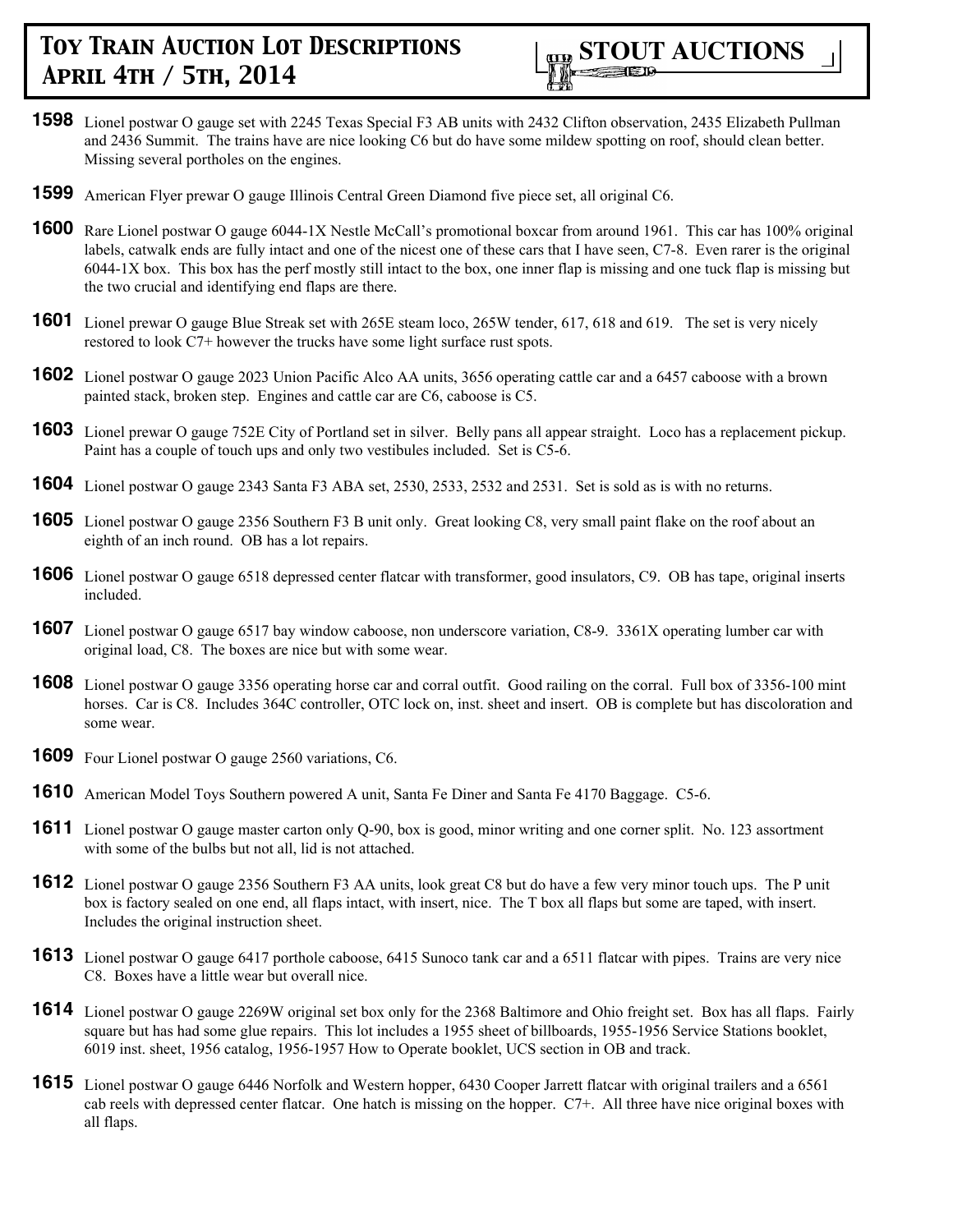

- **1616** Lionel early postwar O gauge 2420 searchlight car, C8. 2411 flat with logs, variation with 2411 stamped on the underside, includes the original receipt for \$3.75 from Stix, Baer and Fuller Co St. Louis MO, C7-8. Nice original boxes with inserts.
- **1617** Prewar Lionel Standard Gauge 440C control board and 440N signal bridge, nice matching pair. Bridge has painted gray superstructure. One bridge base has super tight and light casting fatigue starting. Very clean C7 pieces.
- **1618** Postwar Lionel O gauge 2359 Boston and Maine GP-9 diesel switcher, very clean C6 without hairlines at screws.
- **1619** Prewar Lionel standard gauge 390-E steam locomotive with 384-T tender. Locomotive has reproduction frame. Trains otherwise look nice clean C6.
- **1620** Postwar Lionel O gauge No. 68 Executive Inspection Car motorized unit in original box with insert and original instructions sheet, C8 very lightly run.
- **1621** Postwar Lionel O gauge No. 54 Track Ballast Tamper motorized unit in original box with original instructions sheet, C8 very lightly run. Box is a brick, C9-10.
- **1622** Postwar Lionel O gauge No. 50 Gang Car motorized unit in original box with insert. Train is center horn/U shaped bumper mount variation. Unit retains all three levers and worker mounts look unmolested. Unit looks very clean C7+, light run time, roller needs polished. Box has small tear/wear to an end flap fold. Original Winkelman's \$7.95 price sticker. Box is nicer C8.
- **1623** Postwar Lionel O gauge 2379P and 2379C Rio Grande EMD F3 diesel A-B locomotives with 6657 Rio Grande caboose, C6. Locos have repainted roofs.
- **1624** Prewar Lionel Standard Gauge No. 8 and No. 10E electric locomotives and 516 hopper, C6 area. Locos have been rewheeled, hopper has missing trim, etc.
- **1625** Postwar Lionel O gauge operating accessory, two No. 193 water towers with blinker light, in original boxes. One tower is more C6-7 and the other is more C7-8. One box looks C8++ with insert and small piece of wrap. Other box looks C7. Both have Winkleman's price stickers, \$4.50.
- **1626** Postwar Lionel O gauge No. 2023 Erie twin diesel A unit locomotives in original box, C6. Box is C7. Perfectly clean battery compartment.
- **1627** Prewar Lionel standard gauge 318E center cab electric locomotive in State Brown, and 517 caboose in red and pea green. Trains have been restored to look very nice C7 area.
- **1628** Postwar Lionel O gauge 2242P and 2242C New Haven F3 diesel A-B locomotive units with one OB, C6 with cleaned battery holder. 2242-15 Star OB has marker writing and masking tape on both ends, otherwise very square and solid.
- **1629** Postwar Lionel type ZW 275 watts transformer in original box with three inserts, C6, original cord. Box is very square and solid, no torn or missing flaps.
- **1630** Prewar Dorfan O gauge passenger cars, 492 American Railway Express, 493 Seattle coach, 494 observation, and 496 Boston coach. Trains look C6. One coupler is broken on one side of slot. Wheels have varying degrees of casting fatigue, but none appear to be missing any material.
- **1631** Postwar Lionel O gauge 2339 Wabash GP-7 road switching diesel locomotive, C6
- **1632** Postwar Lionel O gauge 2368P and 2368C Baltimore and Ohio F3 diesel A-B locomotive units. B unit has a very slightly dinged lower shell corner and tape? marring to one side. Trains otherwise look very nice C6. Perfectly clean battery compartment.
- **1633** Postwar Lionel O gauge automatic dump cars, 3459 aluminum, 3459 green, and 3469 black, C6-7. Two 207 bags of artificial coal, one is dirty and the other is clean and newer looking.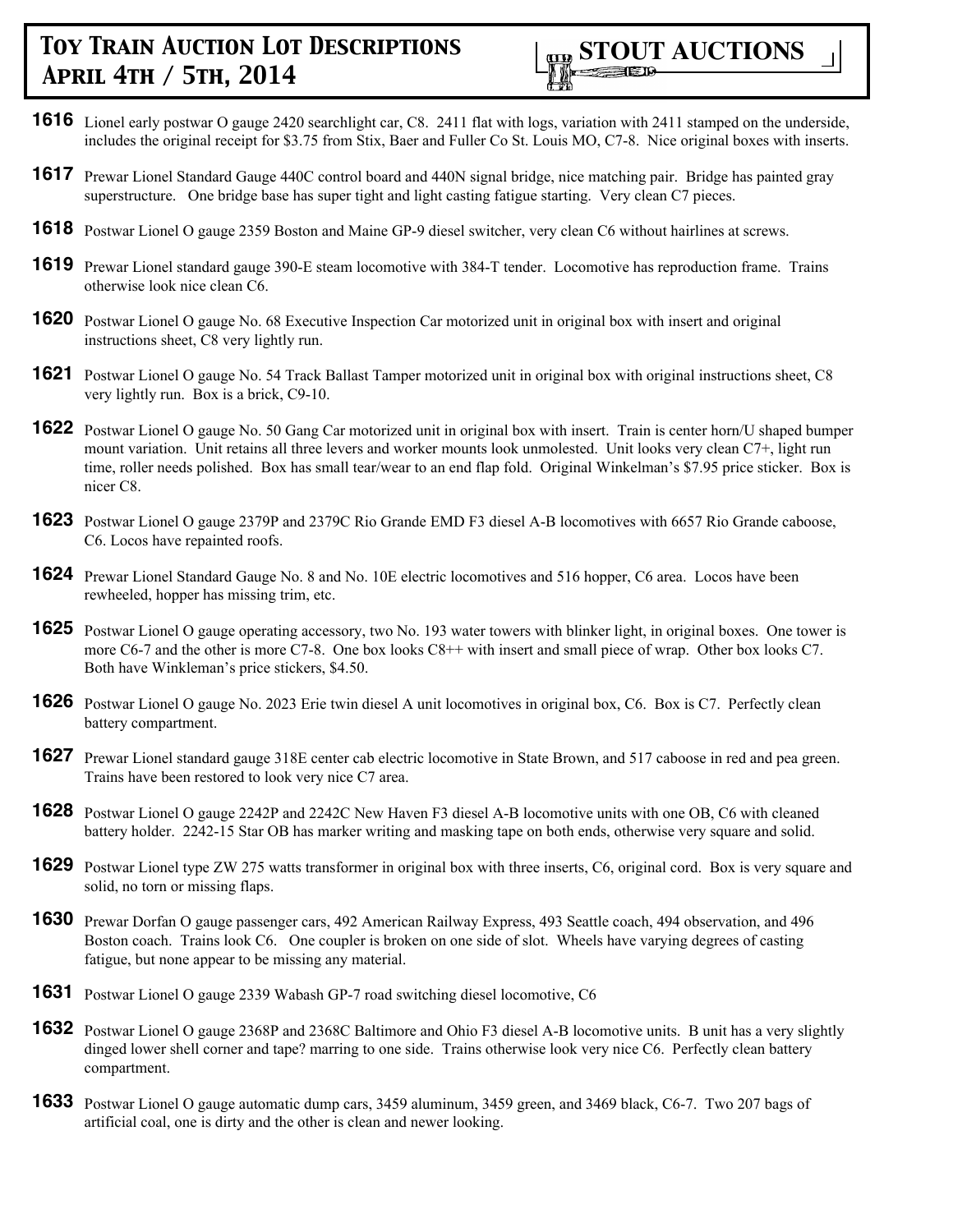

- **1634** Prewar Lionel O gauge 93 water tank and 154 automatic road crossing signal in original boxes, C7 area. 154 box is missing flaps on one end. 93 box has small tear to end flap fold, square and solid.
- **1635** Postwar Lionel O gauge No. 50 gang car and No. 3927 track cleaning car in original boxes, C6. Gang car is side horn/U shaped bumper mount variation. 3927 box is missing a tuck flap, otherwise very square and solid with an insert. 50 box is a brick C9. 3927 includes instructions sheet, two canisters, and swabs.
- **1636** Postwar Lionel O gauge operating accessories, 128 animated newsstand, 138 water tank, and 455 oil derrick and pumper, in original boxes, C6-7 with some components and envelopes. Boxes are square and solid with no torn or missing flaps.
- **1637** Postwar Lionel O gauge 1882 steam locomotive and 1882T Western and Atlantic Railroad tender with 1887 WARR flat w/horses and fencing, and 1885 Western and Atlantic passenger coach, C6. Tender has a small crack on the underside of the front corners of shell; loco wheels, side rods, and one 1887 truss rod has light oxidation.
- **1638** Prewar Lionel O gauge operating accessories, 47 crossing gate, 48W whistle station, and three 1045 flagman, C6, some missing trim.
- **1639** Postwar Lionel O gauge 2322 Virginian Fairbanks Morse Trainmaster diesel locomotive, hairline at rear screw only, one small spot of rust on a catwalk, pinpoint spots on some catwalks, still a decent C7 looking train. Wheels and rollers show very light wear, perfectly clean battery compartment.
- **1640** Prewar Lionel standard gauge 80N semaphore and 99N train control signal. 80N should clean very nice C6 and 99N should clean to look very nice C7. 80N envelope and instructions sheet with catalog order slip cut out.
- **1641** Postwar Lionel O gauge operating helicopter launching cars with two original boxes, 3409 w/Navy copter, 3410 w/yellow copter, three 3419 w/Navy copters, one is a double propellor. Trains look C6-7 with variations. Copters are all originals with nothing missing or broken. Boxes are square and solid with light wear.
- **1642** Postwar Lionel O gauge 2360 Pennsylvania GG-1 electric locomotive, five stripe Tuscan C6.
- **1643** Prewar Lionel standard gauge 211 flat w/lumber, two 212 gondolas, and a 219 operating work crane. Trains look C6 area. 212 Wine OB super square and solid with no torn or missing flaps included.
- **1644** Postwar Lionel O gauge 156 illuminated platform, 310 billboard set, and 394 rotating beacon all in original boxes, C7 area. 156 box missing flaps, has insert. 394 is square and solid with very light wear, no torn or missing flaps. 310 is C9 area.
- **1645** Prewar Lionel O gauge 259E steam locomotive with tender, two 609 Pullman coaches, and a 610 observation. Trains look C6 area and will clean and polish to look a little better.
- **1646** Postwar Lionel O gauge 132 illuminated station, two 356 freight stations, one in OB. 132 has very small chip to corner of base, O/W C6. One 356 looks C6+, other has melt/glue marks from figures, otherwise would look more C7. Four trucks, one 356-35 box, one 364-C. 356 OB looks C8-9.
- **1647** Postwar Lionel O gauge No. 60 trolley with one piece bumpers and vented roof, C7. Box has light wear/tears, square and solid with no missing flaps.
- **1648** Postwar Lionel O gauge 2358 Great Northern EP-5 electric locomotive with repro nose decals and one hairline, C6.
- **1649** Postwar Lionel O gauge 2360 Pennsylvania single Tuscan stripe GG-1 electric locomotive, some older touchups, C6. Heat stamp lettering.
- **1650** Postwar Lionel O gauge 2240 Wabash EMD diesel F3 A-B units. A unit has marring to finish on one side. B unit has repainting on an end. Trains look C6.
- **1651** Postwar Lionel O gauge operating 182 magnetic crane with controller, C6. Boom of crane has Rare LIONEL CRANE ink stamped out on end of boom.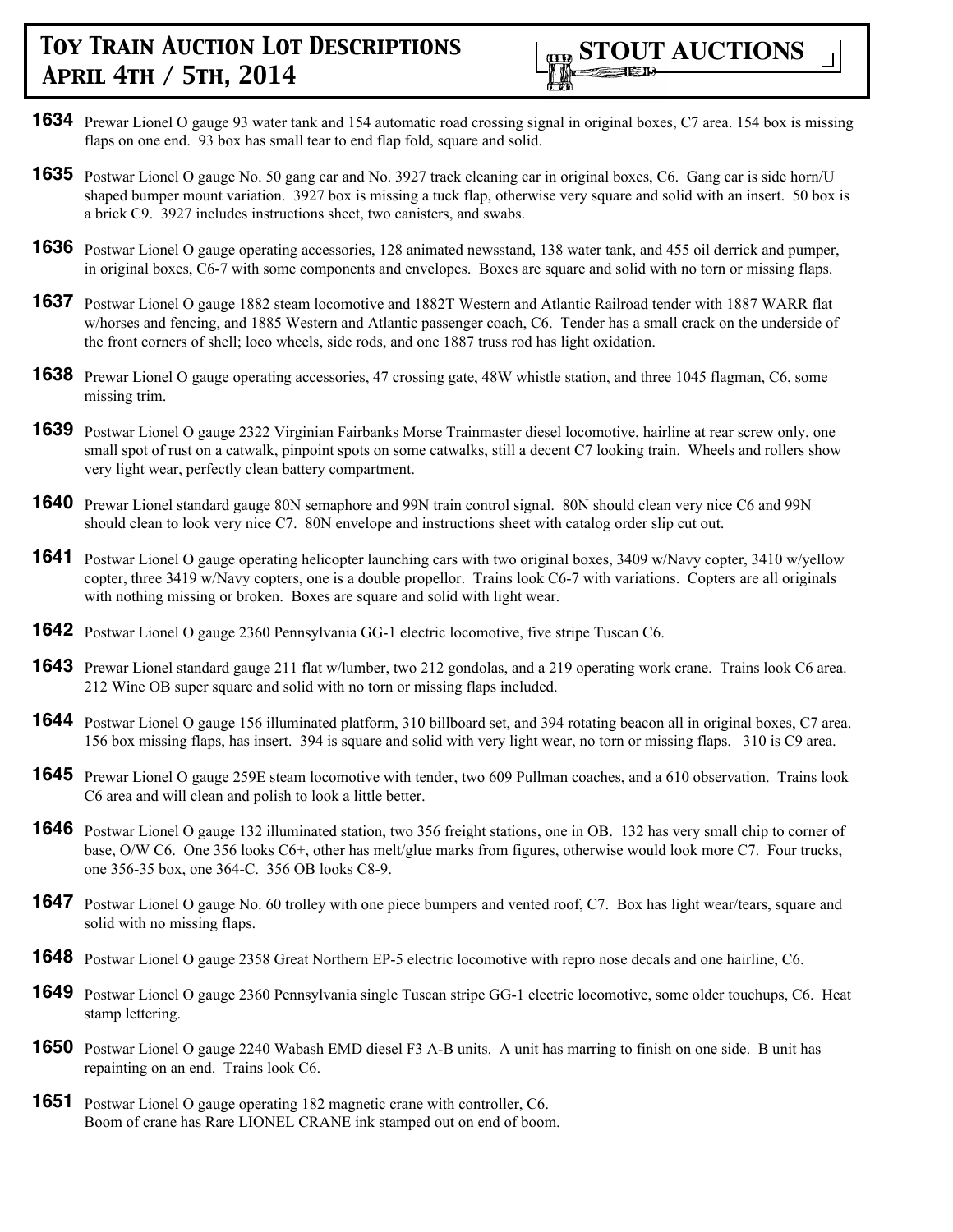

- **1652** Prewar Lionel O gauge 1668-E streamline steam locomotive with unnumbered whistle tender, two 1690 Pullman coaches, and 1691 observation, C6-7.
- **1653** Postwar Lionel O gauge 6470 Explosives boxcar and 6830 U.S. Navy sub on flat, trains are very nice C7-8. Boxes have missing push in tab, small tears to perf., missing tuck flap, etc.
- **1654** Postwar Lionel O gauge 1656 steam switchers and 6403B bell ringing tenders with backup lights. Trains are both C6-7. Super nice looking trains.
- **1655** Postwar Lionel O gauge No. 60 trolley motorized unit, black lettering, two piece bumpers, motorman silhouette, nicer C6.
- **1656** Postwar Lionel O gauge red 6262 flatcar, C7.
- **1657** Postwar Lionel O gauge 726RR steam locomotive and 2671WX whistle tender in original box, C6+. Tender has broken front coupler and no rear steps. Boxes are very square and solid with no torn or missing flaps.
- **1658** Postwar Lionel O gauge operating work cranes and searchlight caboose. Four 2460 and one 6420, C6-7 with variations and glossy cab crane has glue repaired boom.
- **1659** Postwar Lionel O gauge 2331 Virginian Fairbanks Morse Trainmaster diesel locomotive with no screw cracks, C6-7.
- **1660** Postwar Lionel O gauge motorized units, two 520 boxcab electric locomotives and 3360 operating Burro crane. One 520 has crack at screw, otherwise trains are very clean C6+ otherwise.
- **1661** Prewar Lionel O gauge steam locomotives and tenders, 1666 and 229 locomotives, 2224T and unnumbered tender. Trains are very nice C6-7.
- **1662** Postwar Lionel O gauge 2343 Western Pacific EMD F3a diesel locomotives, tiny touchups here and there on both units, C6 with perfectly clean battery compartment.
- **1663** Postwar Lionel O gauge motorized units, 69 track maintenance unit, 3927 track cleaner, and 5511 Tie-jector car, C7 area.
- **1664** Prewar Lionel O gauge 257 steam locomotive with 257T tender with three 629 Pullman coaches, and 630 observation passenger cars, mixed nickel and copper journals. Some very small spots of rust and oxidation here and there on wheels, couplers, axles, etc. Trains look super nice C6+ area.
- **1665** Postwar Lionel O gauge 2379P and 2379C Rio Grande EMD F3 diesel A-B units with 6657 caboose, caboose has a small touchup to yellow on both sides and hairline above headlight, C6. Some rust on battery holder, otherwise clean battery compartment with no corrosion.
- **1666** Postwar Lionel O gauge type ZW 275 watts transformer in original box with inserts, C6. Box is very square and solid with no missing flaps.
- **1667** Postwar Lionel O gauge 400 Budd RDC-1 and 404 Budd RDC-4 passenger trains, nicer C6 area.
- **1668** Postwar Lionel O gauge 2321 Lackawanna Fairbanks Morse Trainmaster diesel locomotive unit in original box with insert, C6 hairline at front screw. Box has separation of layers at flaps, one end taped shut. Box is square and solid.
- **1669** Postwar Lionel O gauge 362 barrel loader and 364 lumber loader in original boxes, C8-9. 364 box is super square and solid but has masking tape. 362 OB has very small punctures, otherwise it looks C8+.
- **1670** Postwar Lionel O gauge passenger train, 2026 steam locomotive with XX66W whistle tender, two 2442 Pullman coaches and 2443 observation, brown passenger cars. Trains are very nice C6 area.
- **1671** Prewar Lionel O gauge 1688E steam locomotive and tender with two 607 Pullman coaches and 608 observation passenger cars, C6.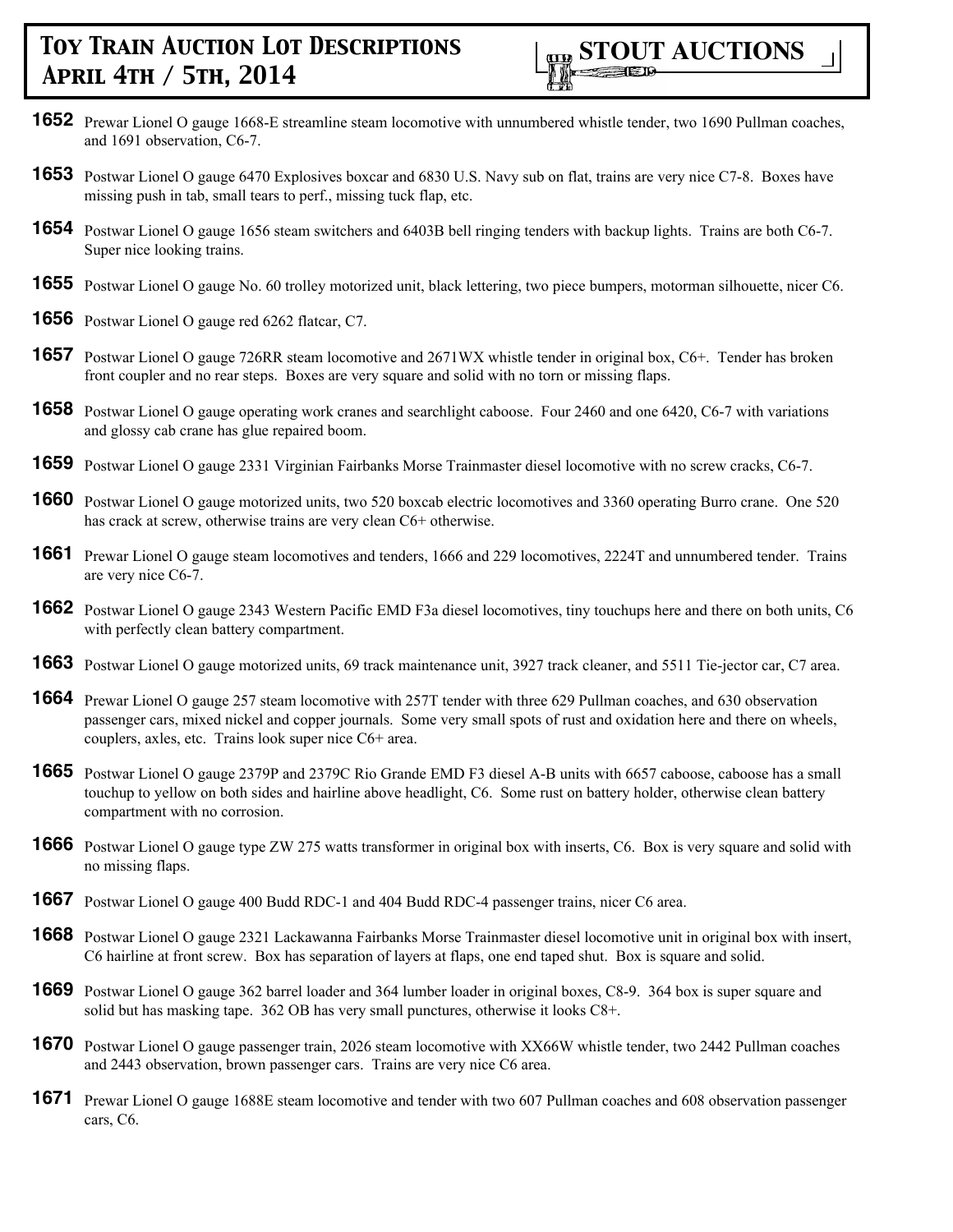- **1672** Postwar Lionel O gauge 3656 cattle cars and stockyards, C6 with numerous cattle, crossing ramp, two 3656-34 boxes, and 3656 box with torn and missing flaps.
- **1673** Postwar Lionel O gauge 6557 smoking caboose, two super tiny nicks, otherwise C7.
- **1674** Postwar Lionel O gauge 2530 baggage, 2531 observation, 2532 vista dome, glue on plates, obs. is missing one plate. Trains look clean C6.
- **1675** Postwar Lionel O gauge 2331 Virginian Fairbanks Morse Trainmaster diesel locomotive, hairline at front screw only, otherwise might polish C7+ area. Very nice unit.
- **1676** Postwar Lionel O gauge 6419-100 Norfolk and Western work caboose, C7. Train may clean and polish to look better.
- **1677** Postwar Lionel O gauge 400 Budd Rail Diesel Car RDC-1 commuter diesel locomotive unit, better C6.
- **1678** Postwar Lionel O gauge Pennsylvania aluminum passenger cars including 2541 Alexander Hamilton observation car, 2542 Betsy Ross vista dome 2543 William Penn Pullman coach and 2544 Molly Pitcher Pullman. Original stripes, C7.
- **1679** Postwar Lionel O gauge operating work cranes and work caboose, two 6460 cranes, one 6560 crane and 6419 D.L.&W. work caboose. Trains look very nice C6-7. Two 6460 boxes included, both have missing flaps, otherwise fairly square and solid, one has insert.
- **1680** Postwar Lionel O gauge 6511 pipe car and 6800 flatcar with Beechcraft Bonanza airplane, in original boxes. Trains should clean C6-7. Boxes have missing flaps, light wear, fairly square and solid.
- **1681** Postwar Lionel O gauge No. 2625 Manhattan Pullman coach passenger car, in original box with insert, very nice C7. Box has a little wear/worn spot to a corner, otherwise very square and solid with no missing flaps.
- **1682** Postwar Lionel O gauge 3656 Armor stock car in original box with stockyard in original box with insert, 3656-9 cattle figures in OB with torn lid. Stockyard has rust at some places. Cattle car should clean to look C7. 3656 boxes are very square and very solid with no torn or missing flaps.
- **1683** Postwar Lionel O gauge 2331 Virginian Fairbanks Morse Trainmaster diesel locomotive. Reproduction shell. Postwar chassis exterior appears original finish. Battery compartment is perfectly clean. Train looks C8.
- **1684** Postwar Lionel O gauge 2530 REA baggage, 2561 Vista Valley observation, 2562 Regal Pass vista dome, 2563 Indian Falls Pullman, Santa Fe aluminum passenger cars. Train have original stripes, nicer C6.
- **1685** Postwar Lionel O gauge 2242 MKT The Texas Special EMD F3a twin diesel locomotives. Shells are reproduction, chassis have been restored, battery holder has battery corrosion. Trains look C7.
- **1686** Postwar Lionel O gauge Presidential aluminum passenger cars with original stripes, nicer clean C6. 2521 President McKinley observation, 2522 President Harrison vista dome, and 2523 President Garfield Pullman coach.
- **1687** Postwar Lionel O gauge aluminum passenger cars in original boxes with inserts, C6. Trains should clean and polish to look a little better. 2530 baggage with stick on plates. 2532 vista dome with hex head rivets. Boxes have missing flaps.
- **1688** Postwar Lionel O gauge 2321 Lackawanna Fairbanks Morse Trainmaster diesel locomotive, hairline and touchup at both pilots. Trains is nicer cleaner C6 with perfectly clean battery compartment.
- **1689** Postwar Lionel O gauge 342 culvert loader and 345 culvert unloader with two 6342 NYC culvert cars, 14 culverts, connection ramp, and two 364C control buttons. Nice C6 lot, 345 has counterweight.
- **1690** Postwar Lionel O gauge aluminum passenger cars, 2531 observation, two 2532 vista dome, 2533 and two 2534 Pullman. Trains look nicer C6, mixed plates. Three original boxes missing flaps, two inserts.
- **1691** Prewar Lionel standard gauge No. 8E boxcab electric locomotive with 332 Railway Mail, 337 Pullman, and 338 observation passenger cars. Trains look nicer C6.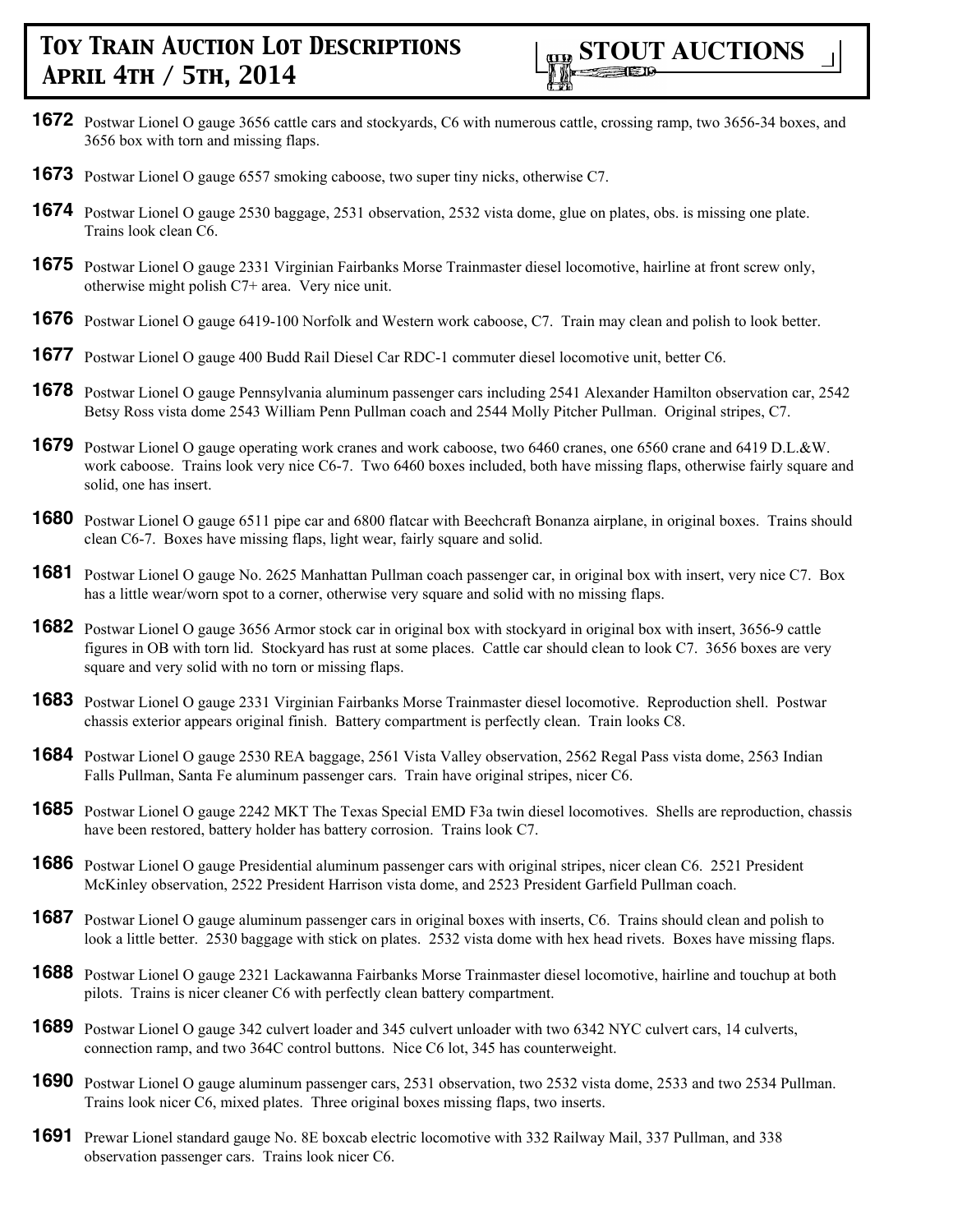

- **1692** Postwar Lionel O gauge 2023 Union Pacific twin Alco diesel A units with two 2421 Maplewood Pullman, 2422 Chatham Pullman, and 2423 Hillside observation, passenger cars, C6. 2421, 2422, 2423 boxes included with a missing flap, tear, masking tape, etc.
- **1693** Prewar Lionel O gauge 1086 Passenger Train Outfit with 1684 steam locomotive, 1689T tender, two 1630 Pullman, and 1631 observation. Trains look very nice C6. Train boxes have missing and torn flaps, otherwise very square and solid. Set box is opened at bottom, very square and solid with no torn or missing flaps.
- **1694** Postwar Lionel O gauge 704 diesel freight set with 621 Jersey Central NW-2 diesel switcher, 6425 Gulf tank, 6362 rail truck car, 6562-1 NYC canister car, and 6257-50 caboose. Loco has hairlines at screw, 6425 has repainted frame, trains otherwise look C6 area. Transformer and track included. Train boxes are very square and solid with one small tear to a flap, no missing flaps. Set box has been retaped shut and opened at bottom flaps, square and solid.
- **1695** Prewar Lionel O gauge OUTFIT No. 293 Terra Cotta with 252 center cab electric locomotive, 803 hopper, 804 tank, 805 boxcar, 807 caboose, much nicer C6. Partial 068 included. Train boxes have missing flaps. Set box is square and solid with light wear.
- **1696** Postwar Lionel O gauge automobile cars, two 6424 and 6414 Evans Auto-Loader, in original boxes, C6-7. Autos are correct length originals. Boxes show light wear, missing interior flap, open seam.
- **1697** Postwar Lionel O gauge 6517 Erie bay window caboose in original box with insert, C7. Box is square and solid with no torn or missing flaps.
- **1698** Postwar Lionel O gauge 6431; 6430 flatcar with Midgetoy diecast semi tractor and unmarked white trailer vans in original box with insert. Flat is unrun C9-10. Midgetoy is C9-10. Vans need cleaned. Box is C8-9.
- **1699** Postwar Lionel O gauge 6430 trailer flatcars with trailers, one with white Cooper Jarrett trailer vans and other with green. Trains look unrun C9-10. Boxes are very square and solid with no torn or missing flaps.
- **1700** Postwar Lionel O gauge 6414 Automobile Car in original box with correct length red autos with gray bumpers. Evans Auto-Loader looks C7++. Cars: one is missing front bumper and has reproduction rear wheels, rest of car is postwar, others have chipped bumpers. Box is a much better C7, C7+.
- **1701** Postwar Lionel O gauge 6315 Gulf Chemical Tank car and 6460 operating work crane, in original boxes, C8 with a little dust. Boxes match cars. 6460 OB has insert.
- **1702** Postwar Lionel O gauge 3620 operating searchlight car in original box with insert, instructions sheet, and inspection slip. Train looks unrun C9-10. Box has some light shelf wear, otherwise C9 area in shape.
- **1703** Postwar Lionel O gauge 6556 MKT cattle car in original box, C8. Box has one missing inner flap, both coupler protection flaps are present and intact, very square and solid.
- **1704** Postwar Lionel O gauge motorized unit, No. 58 Great Northern rotary snowplow. Very tight hairline at screw near cab, otherwise super nice C7+.
- **1705** Postwar Lionel O gauge 614 Alaska NW-2 diesel switcher locomotive, 6162-60 Alaska canister car with four red canisters, 6636 Alaska Hopper, 6027 Alaska caboose, trains are nice clean C6-7 area. One canister is missing two lift rings.
- **1706** Postwar Lionel O gauge 2359 Boston and Maine GP-9 diesel switcher, C8+. Train looks test run/barely run. Super nice.
- **1707** Postwar Lionel O gauge steam freight with 2025/6466WX loco and tender, 3474 Western Pacific operating boxcar, 6424 automobile flatcar w/original autos, 2755 Sunoco tank car (missing some decals on one side), 6560 operating work crane, and 6419 D.L.&W. work caboose, nice C6 group. Yellow auto is missing corner of rear bumper.
- **1708** Postwar Lionel O gauge No. 42 Picatinny Arsenal industrial diesel switcher motorized unit, C6++. No hairlines at screws, no cracked window struts.
- **1709** Postwar Lionel O gauge 2332 Pennsylvania GG-1 5-stripe electric locomotive C6.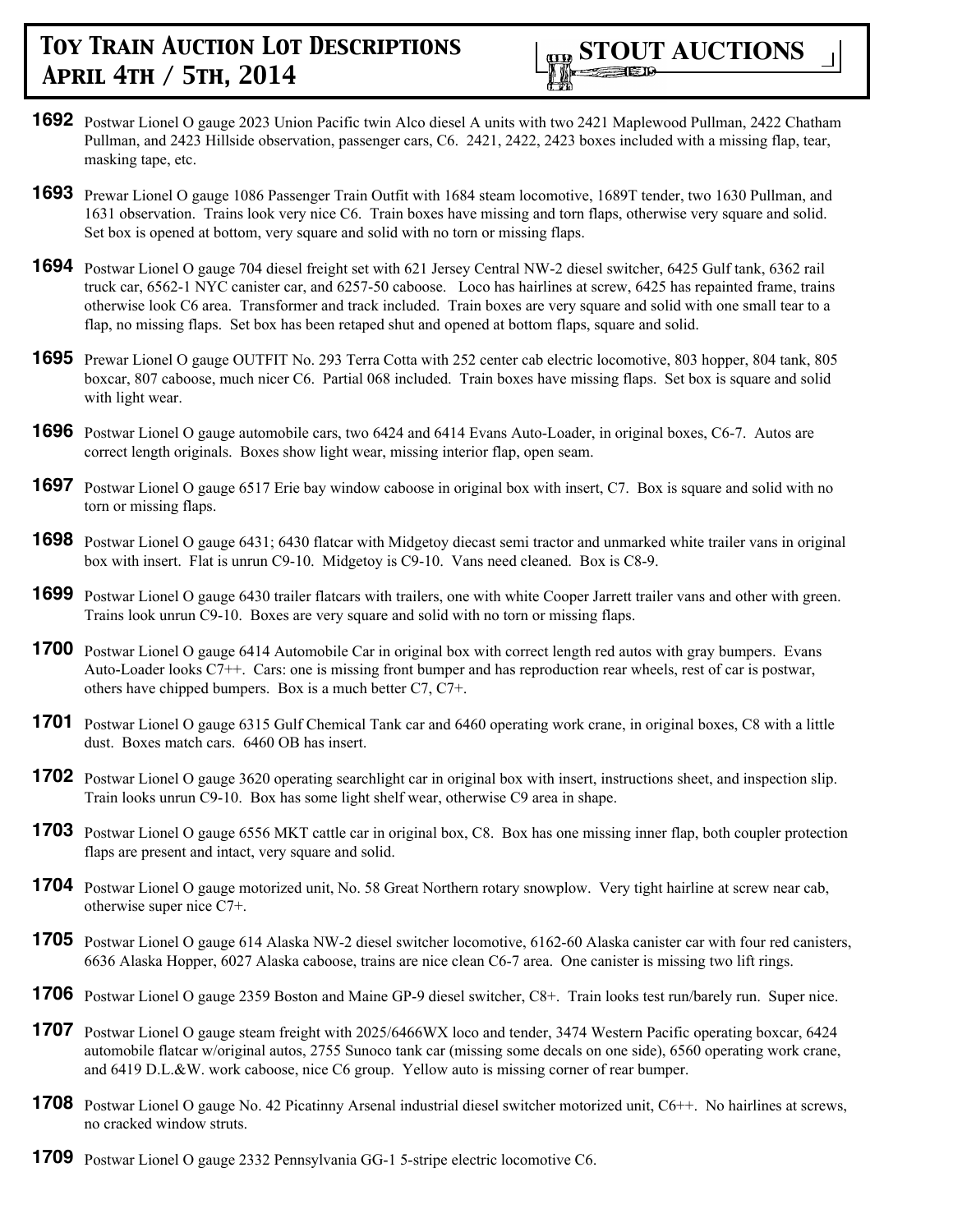

- **1710** Postwar Lionel O gauge 455 oil derrick and pumper, one is repainted (pea green) and sold as it is shown in our photos with no returns and the other is original C6 (dark green). Ten oil barrels.
- **1711** Postwar Lionel O gauge 2373 Canadian Pacific EMD F3a diesel locomotives. Shells are reproduction. Chassis are postwar. Powered unit has dual vertical motors that appear to be unmolested, one pickup wire may be replaced, otherwise SUPER clean running gear. Trains look restored C8.
- **1712** Postwar Lionel O gauge NW-2 diesel switcher locomotives, 611 Jersey Central, 613 Union Pacific, and 616 A.T.S.F. Santa Fe. 613 and 616 have hairline at front screw. Trains look much nicer C6.
- **1713** Postwar Lionel O gauge motorized unit, No. 58 Great Northern rotary snowplow. Very tight hairline at screw near cab, otherwise nicer C7+.
- **1714** Postwar Lionel O gauge 2023 Union Pacific diesel Alco A units, C7 area.
- **1715** Postwar Lionel O gauge 2348 Minneapolis and St. Louis GP-9 road switching diesel locomotive, C6++.
- **1716** Postwar Lionel O gauge 623 and 6220 A.T.S.F. NW-2 diesel locomotive switchers with one 623 original box missing flaps with insert. Trains look C6-7. Box is fairly square and solid.
- **1717** Postwar Lionel O gauge 6517 and 6517-75 bay window caboose variations, C6-7 area, two handrails have a single very minor crack.
- **1718** Postwar Lionel O gauge No. 5D test set with original power cord and one minor test lead. Test set looks C6 but will clean to look better.
- **1719** Postwar Lionel O gauge 6464 series boxcars, better C7 area. 6464-350 MKT, 6464-450 Great Northern, and 6464-500 Timken.
- **1720** Postwar Lionel O gauge 2367 Wabash EMD F3 diesel A-B units. B unit has restored chassis, repaired corner of shell, corner of shell missing small piece, and powered unit has battery damage. A unit is original shell and chassis, looks C6. B unit is sold as it is shown in our photos with NO returns.
- **1721** Postwar Lionel ST-350 Riveting Set made for Lionel with cups and rivets, extra pieces, C6 on wooden base.
- **1722** Postwar Lionel O gauge GE 44 ton diesel switchers, 625 LV, 626 B&O, 627 LV, and 628 NP, trains look C6 area.
- **1723** Postwar Lionel O gauge 2339 Wabash GP-7 diesel switcher, old touchups to chassis/frame, otherwise C6.
- **1724** Postwar Lionel O gauge No. 2349 Northern Pacific GP-9 diesel switcher locomotive in original box with sleeve. Train has small touchups at both noses in gold, one tiny dot of silver on one side, otherwise great C6. Box is missing display panel, sleeve is partially missing display panel, otherwise rest is square, solid, and clean.
- **1725** Postwar Lionel O gauge 736 steam locomotive with 2046W whistle tender, C6.
- **1726** Prewar Lionel O gauge Union Pacific City of Portland articulated diesel passenger train with 752E powered unit, 753 coach, and 754 observation. Train has been restored to a HIGH level, way better than seen in a long time! Colors are close, lettering looks good, belly pans are superb, roofs are great.... pickups are new. Trains look restored C9 area.
- **1727** Postwar Lionel O gauge 2532 Silver Range vista dome with stick on name plates, flat channel variation, very nice C6.
- **1728** Postwar Lionel O gauge 2363P and 2363C Illinois Central EMD diesel F3 A-B units with original boxes. B unit has touchups to fuel tank, otherwise trains look super nice C6+. 2363C box is missing flaps, 2363P OB looks C8. Trains are black letter variation.
- **1729** Postwar Lionel O gauge Canadian Pacific aluminum passenger cars with three 2552 Skyline 500 vista dome cars, 2553 Blair Manor Pullman, 2554 Craig Manor Pullman, and 2551 Banff Park observation, original stripes, C6.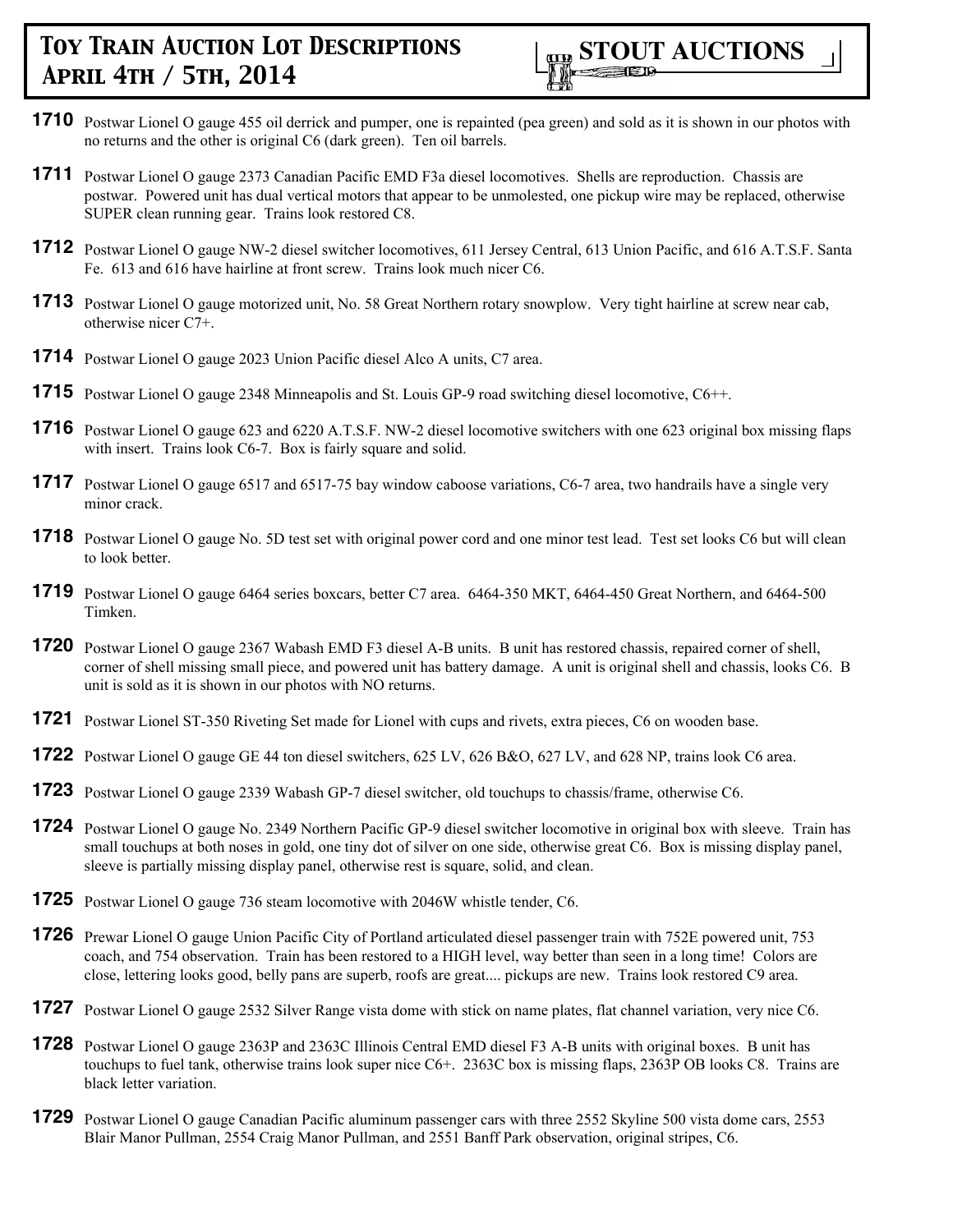

- **1730** Postwar Lionel O gauge 2020 steam locomotive, 6020W whistle tender, 2465 Sunoco tank, 2452 Pennsylvania gondola, and 2457 Pennsylvania caboose, clean C6.
- **1731** Postwar Lionel O gauge 6464 boxcars, C6-7 range. 6464-375 Central of Georgia, three -425 New Haven, -700 Santa Fe, -725 New Haven, and -900 New York Central.
- **1732** Prewar Lionel O gauge electric passenger train in Peacock paint. 253 boxcab electric locomotive, three 607 Pullman coaches, and 608 observation, passenger cars with four original boxes. Loco has flaking paint on roof, otherwise trains look much better C6+ area. Two 607 boxes and 608 box, missing flaps, otherwise fairly square and solid. Loco box is very square and solid with no torn or missing flaps.
- **1733** Postwar Lionel O gauge 2337 Wabash GP-7 diesel locomotive and 2346 Boston and Maine GP-9 diesel locomotive, switchers C6++. Hairline at rear screw on 2337.
- **1734** Postwar Lionel O gauge 2365 Chesapeake and Ohio GP-7 diesel locomotive in original box, C6. Box is very square and solid with no torn or missing flaps, couple small strips of bandage tape.
- **1735** Postwar Lionel O gauge 1463W freight train set in original boxes with 2026 steam locomotive, 6466W whistle tender, 6465 Sunoco tank, 6462 New York Central gondola, and 6257 SP caboose. Trains are very clean C6+ area. Train boxes have some tape, missing flaps, detached flaps, etc. Boxes are fairly square and solid. Set box show wear and tear to some flaps from original opening, otherwise fairly square and solid with no missing flaps. Some paper items/literature included.
- **1736** Prewar Lionel standard gauge 216 ballast car in original box, C6+. Car has brass plates and nickel journals. Box is very square and solid with no torn or missing flaps.
- **1737** Postwar Lionel O gauge 3672 Corn Products Bosco Milk cars and platforms. Both trains look C6+. Platforms look original C6. One car has some milk cans inside.
- **1738** Postwar Lionel O gauge NW-2 diesel switcher locomotives with one original box, C6 area with hairlines at noses, one missing a tiny piece. 600 MKT, 601 Seaboard, and 610 Erie. 600 OB missing flaps on one end.
- **1739** Postwar Lionel O gauge 629 Burlington Route GE 44T diesel switcher locomotive with 6572 REA reefer, 2432 Clifton vista dome, 2436 Mooseheart observation, and 2436 Summit observation. Trains range C6 area.
- **1740** Prewar Lionel O gauge 233 semi-scale Pennsylvania steam switcher locomotive and tender. Tender has touchups, looks C6.
- **1741** Postwar Lionel O gauge 3469 automatic dump car, 3520 operating searchlight car, 6356 New York Central stockcar, and 6417 Pennsylvania N5c porthole caboose (missing a tiny piece of a handrail) in original boxes. Trains are very clean C7 area. 3469 box has a strip of masking tape but does include insert, 6356 has missing end flap, boxes are otherwise square and solid.
- **1742** Michigan Cabinet, Senate Act- No. 107 C.&N.W.Ry.CO. Johnson and Johnson first aid metal cabinet/kit. Metal box has wall mounting holes on reverse, box has leather handle/strap on top. Box is marked in white painted stencil, C.&N.W.RY. CO. Box is empty. Box has some oxidation/surface rust on interior. Interior could be easily cleaned and restored. Exterior of box shows light wear with normal dirt, scratching, and such to be expected on a vintage item. Conductor's cap/hat is unmarked. Inner label/pocket is missing. Union made label is still attached. Hat has wear/age? spot on side of top.

This group is sold as it is shown in our photos with NO returns.

- **1743** Prewar Lionel O gauge 260-E steam locomotive, 263WX whistle tender, 820 searchlight car, 810 operating crane, 812 gondola, and 817 caboose. Loco has repainted frame and tender has repainted frame. Trains look very nice C6.
- **1744** Postwar Lionel O gauge 2367P and 2367C Wabash EMD F3 A-B diesel locomotive units with 6436 LV hopper, 6464-475 Boston and Maine boxcar, 6517 bay window caboose. Hairline in corner of B unit, otherwise trains look C6.
- **1745** Postwar Lionel O gauge 671 steam locomotive, 2046W whistle tender, two 2400 Maplewood Pullman, 2401 Hillside observation, and 2402 Chatham Pullman, passenger cars. Trains should clean and polish to look C6-7 area.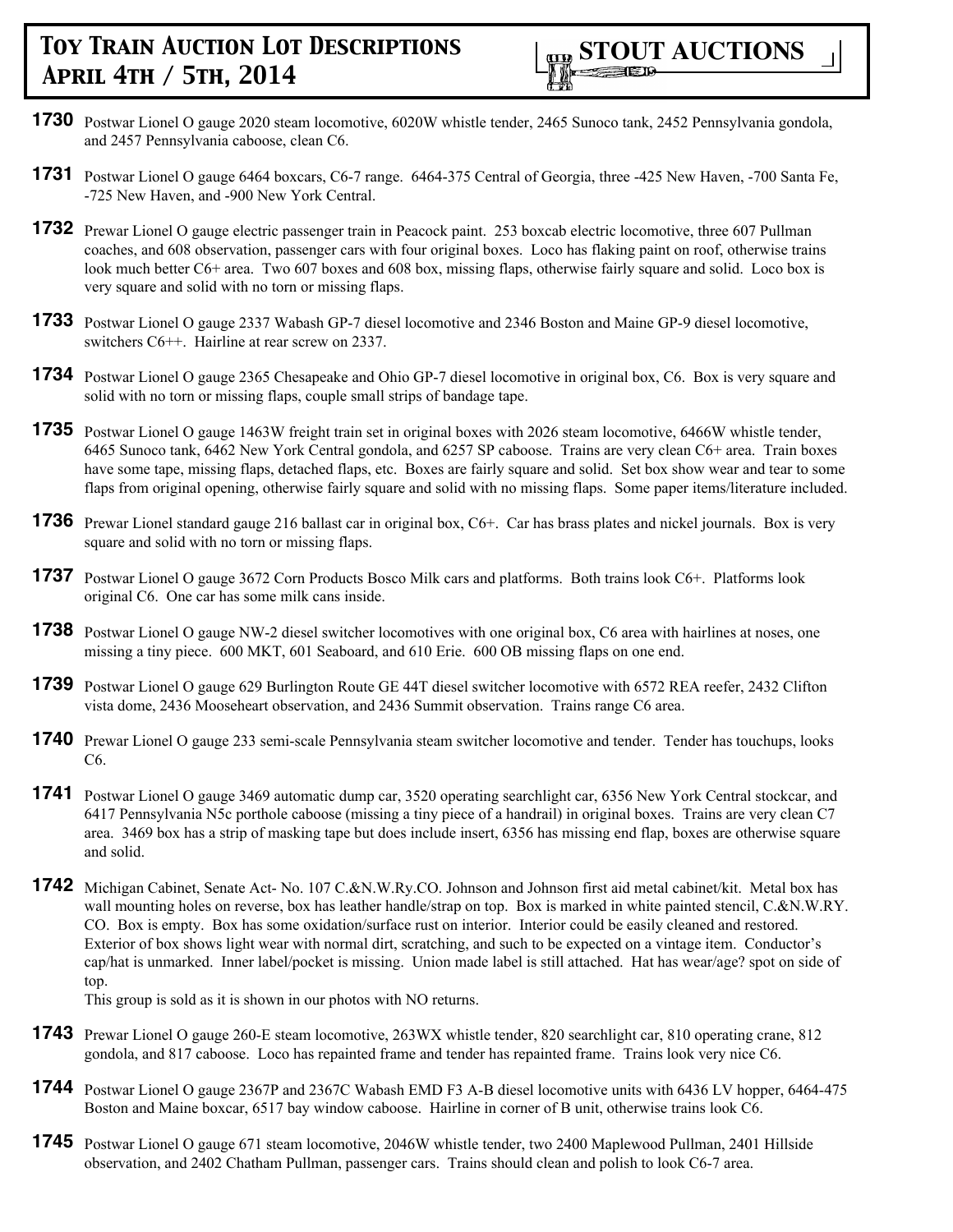

- **1746** Postwar Lionel O gauge red stripe passenger cars, two 2442 Clifton vista domes, 2444 Newark Pullman (glossy stripe), 2445 Elizabeth Pullman, and 2446 Summit observation. Trains look C6 area.
- **1747** Postwar Lionel O gauge 746 Norfolk and Western J class streamlined steam locomotive and 746W whistle tender with original loco. Trains look super nice C6. Loco box has two small strips of old clear tape, otherwise very square and very solid.
- **1748** Postwar Lionel O gauge 2243 Santa Fe EMD F3 A-B diesel locomotive units, 6436 Lehigh Valley hopper, 3484 Pennsylvania operating boxcar, and 6517 bay window caboose (under scored with a cracked handrail). Trains look C6 area. 3484 boxcar has missing door, incorrect rivet, etc., sold as it is shown in our photos with NO returns.
- **1749** Postwar Lionel O gauge 2330 Pennsylvania GG-1 five stripe green electric locomotive in original box with insert. Train has weak stripes, very strong lettering, very shiny paint, C6. Box is very square and solid with no torn or missing flaps.
- **1750** Postwar Lionel O gauge 2350 New Haven EP-5 electric locomotive, C6. Clean battery compartment. Decaled noses without cracks.
- **1751** Postwar Lionel O gauge 53 Rio Grande snow plow motorized unit, C6. Plow is not broken and front metal bumper is not bent, but plow easily just falls off. A little modeling clay, Elmer's.... you get the idea.
- **1752** Postwar Lionel O gauge 6250 Seaboard NW-2 diesel switcher locomotive in original box with insert. Train should clean and polish C8 area. Box has detached end flap, missing inner flap, wear, etc.
- **1753** Postwar Lionel O gauge 2332 Pennsylvania GG-1 5 stripe electric locomotive with very nice stripes and lettering, C6+.
- **1754** Postwar Lionel O gauge 2028 Pennsylvania GP-7 diesel locomotives with one original box. Both locomotives look C6-7. Box has separation at seam, otherwise very solid with no torn or missing flaps.
- **1755** Postwar Lionel O gauge 6427-60 Virginian porthole caboose, rubber stamped over rivets, C6++.
- **1756** Lionel postwar O gauge 6464-250 Western Pacific boxcar, type IV body, C9+. OB harder overstickered variation that is nice and complete.
- **1757** Lionel postwar O gauge 6464-825 Alaska boxcar, type IV body, great graphics, graded C6 but a little effort with clean up will be nicer. Original box has wear.
- **1758** Lionel postwar O gauge 646-900 New York Central boxcar, type IV body, unrun, C8. OB is complete but does have some wear and writing.
- **1759** Lionel postwar O gauge 6464-400 Baltimore and Ohio boxcar, type IV body, 6464-225 Southern Pacific type IIa body and a 6464-475 BM type III black mold. Trains are C6. Boxes for -225 and -400 only, worn.
- **1760** Lionel postwar O gauge 3376 Bronx Zoo car, unrun C8, OB is complete and includes a full operating packet. 1877 flat with 5 original horses, C7. OB high grade.
- **1761** Postwar Lionel O gauge 2332 Pennsylvania GG-1 green 5-stripe electric locomotive with light stripes and lettering, clean C6.
- **1762** Postwar Lionel O gauge 2328 Burlington GP-7 and 2338 The Milwaukee Road GP-9, repainted frames, 2338 has repainted black, both shells have screw cracks. Trains are sold as they are shown in our photos with NO returns.
- **1763** Prewar Lionel O gauge Flying Yankee articulated diesel passenger train with 616 powered unit, two 617 coaches, and 618 observation. Train looks fantastic C6+.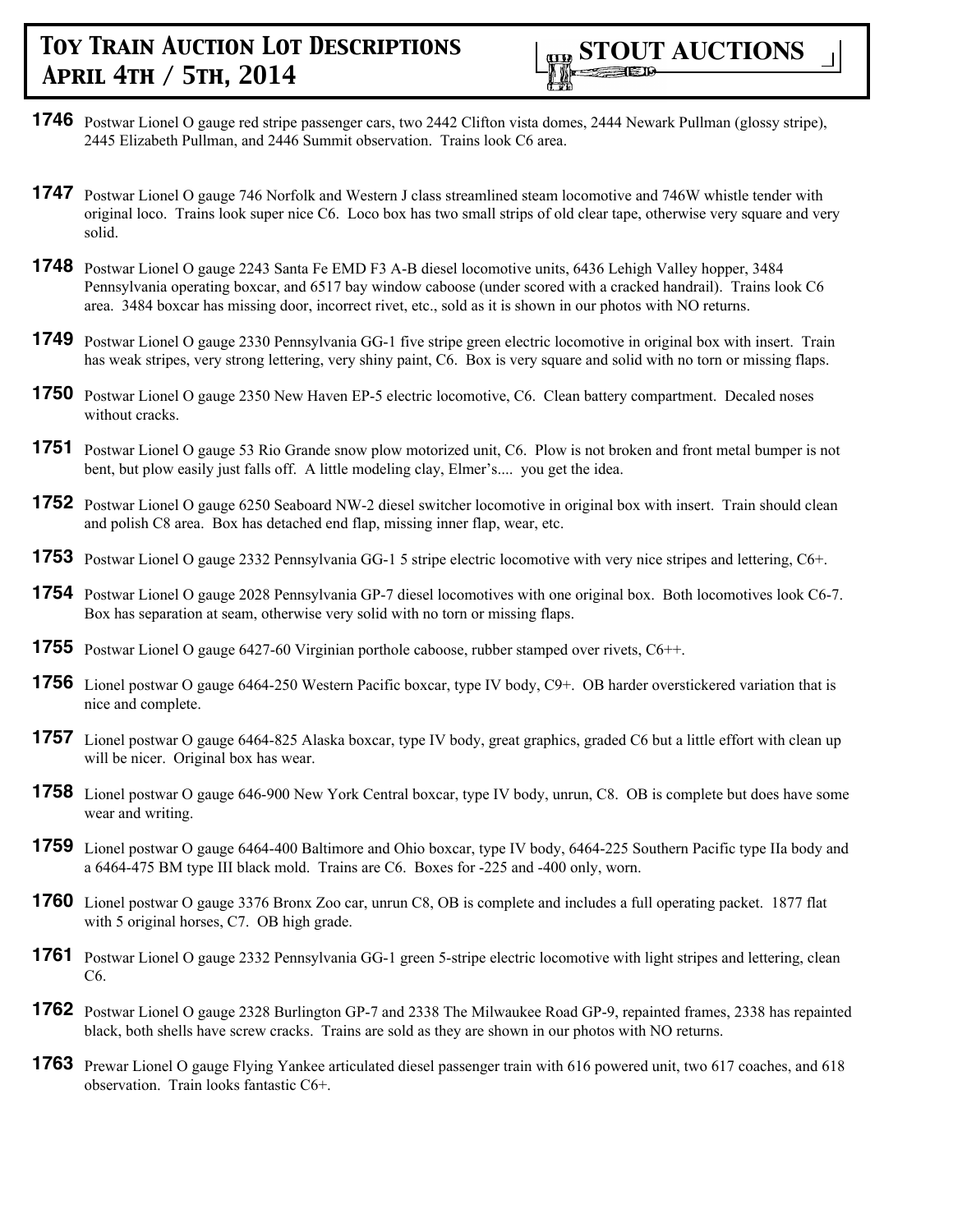

- **1764** Prewar Lionel standard gauge electric passenger set with 384E green center cab electric loco with 428 Parlor car, 429 baggage Parlor car, 430 observation. Trains are exceptionally clean and shiny C6. Loco box has foil duct tape on flap bends and corners, one detached inner flap, otherwise square and solid. Car boxes are very square and very solid with just a little very light wear and tears here and there. Set box has missing flaps, clear tape repairs and reinforcement to edges and corners, pretty decent label.
- **1765** Postwar Lionel O gauge 622 A.T.S.F. NW-2 diesel switchers, one has the numbers on nose of shell variation. Trains should clean and polish C6.
- **1766** Postwar Lionel O gauge 2344 New York Central EMD twin diesel F3a units in original boxes, dummy C6 and powered C7. Dummy box has a missing inner flap, wear/tear to a corner and a flap fold, very square and solid. Power box has writing on front panels, tiny bit of wear to corners of flaps, tape, very square and solid. Both inserts have a missing coupler protection piece. Master carton has writing on end panel, old Scotch tape on top flaps, cloth seam rolling up, very square and solid. Two gold inspection flaps included. Locos have screened vents, portholes may or may not be original, battery compartment is perfectly clean.
- **1767** Postwar Lionel O gauge 2055 steam locomotive and tender without whistle, 2421 Maplewood Pullman, 2422 Chatham Pullman, and 2423 Hillside observation. Tender is missing a rear step, trains are otherwise C6.
- **1768** Postwar Lionel O gauge 624 Chesapeake and Ohio NW-2 diesel switcher locomotives, both are decaled, one has small touchups C6 other should clean and polish to look C8.
- **1769** Postwar Lionel O gauge 623 A.T.S.F. NW-2 diesel switcher locomotives, one is three stanchion and other is ten stanchion. Trains look C6+. Ten stanchion has very small thin touchup.
- **1770** Postwar Lionel O gauge 2338 Burlington Route GP-7 diesel switcher locomotives, both C6.
- **1771** Postwar Lionel O gauge 2353P, 2343C, and 2353T Santa Fe EMD F3 diesel A-B-A units with a 2343C original box with clear tape on a tuck flap fold, otherwise very square and solid with no other torn or missing flaps and with insert.
- **1772** Postwar Lionel O gauge 2356 Southern EMD F3a twin diesel locomotives with reproduction shells. Chassis appear to be repainted postwar, powered unit has dual horizontal motors, repainted C6. Shells have missing and chipped nose decals, otherwise shells look C8.
- **1773** Postwar Lionel O gauge 2340 Pennsylvania green GG-1 5-stripe electric locomotive with very nice stripes and very strong lettering, C6-7.
- **1774** Modern era Lionel O gauge EMD F3 A-B chassis with reproduction Great Northern shells. Trains should clean to look C7.
- **1775** Postwar Lionel O gauge 2348 Minneapolis and St. Louis GP-9 diesel road switcher locomotive with repainted frame. Shell looks original C7+.
- **1776** Postwar Lionel O gauge Scout freight set with 2034 steam locomotive and unnumbered tinplate tender, 1002 gondola, X -1004 Pennsylvania Baby Ruth boxcar, X6004 Pennsylvania Baby Ruth boxcar, and 1007 caboose, tender has repainted frame/ends and 6004 has hairlines in both ends, trains otherwise look C6-7. Nice little outfit.
- **1777** Prewar Lionel standard gauge passenger cars, 332 Railway Mail baggage car, 339 Pullman coach, and 341 observation car. Trains look C6.
- **1778** Postwar Lionel O gauge 2035 steam locomotive/6466W whistle tender with 3461 lumber car, 3469 dump car, 6465 Sunoco tank, 3650 extension searchlight car, X6454 Southern Pacific boxcar, 6456 Lehigh Valley hopper, and 6457 caboose, trains look C6 area.
- **1779** Prewar Lionel standard gauge 511 flatcar with lumber load, 512 gondola, 514 boxcar, and 520 operating searchlight car. Trains have been restored to look C7 area, except 512 is original and missing a coupler latch.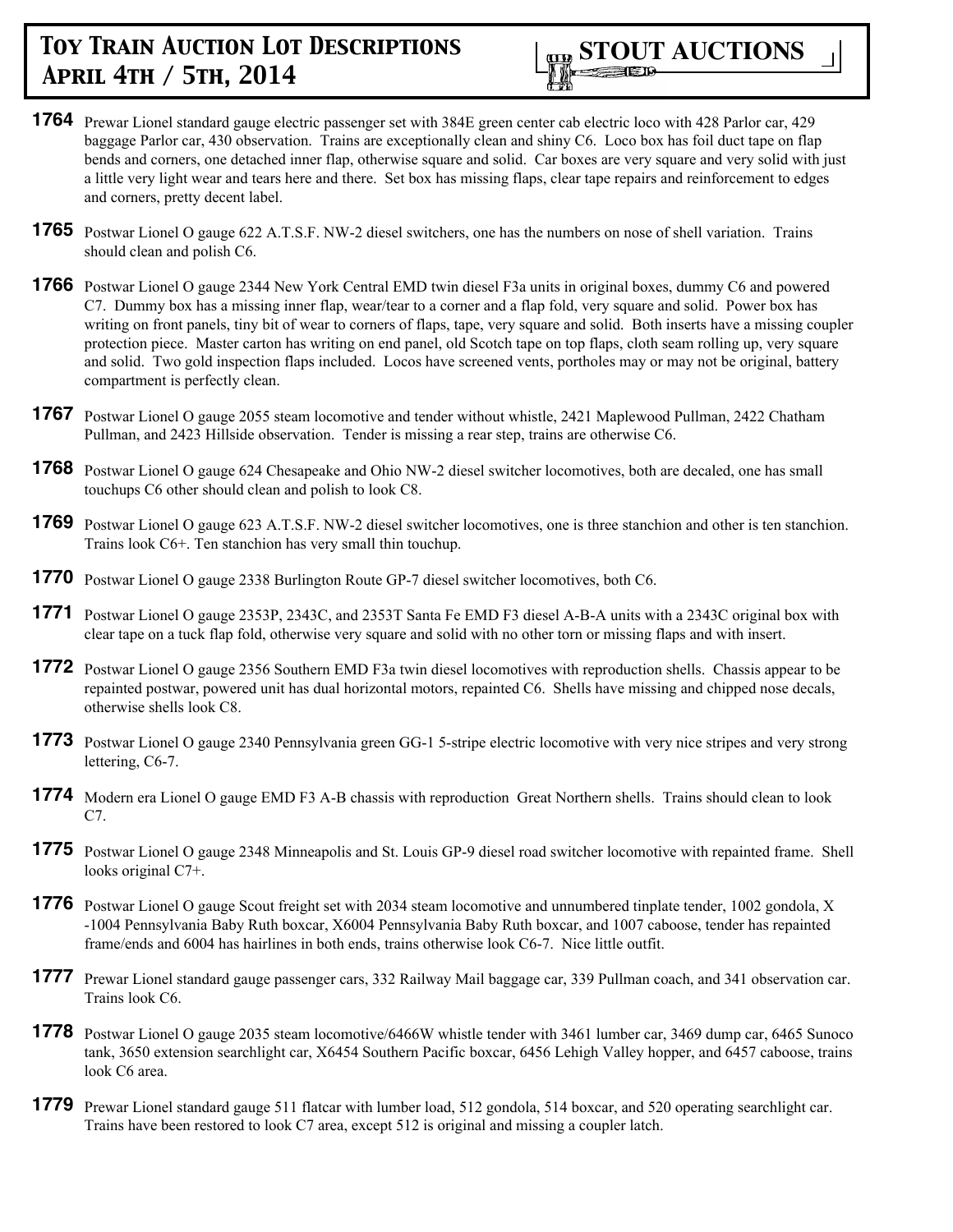

- **1780** Postwar Lionel O gauge 6464-1 Western Pacific, -100 W.P., -150 M.P., -275 BAR, -300 Rutland, two -400 B&O, -425 N. H., -475 B&M, -500 Timken, and -650 D.&R.G.W. Trains look C6 area.
- **1781** Postwar Lionel O gauge 2378P and 2378C The Milwaukee Road EMD F3 diesel A-B units. B unit has glue? repaired corner. Trains otherwise look C6 area with clean battery compartment.
- **1782** Prewar Lionel O gauge 253E electric boxcab electric locomotive with two 607 Pullman coaches and 608 observation, passenger cars. Loco has swollen drive wheels. Cars look C6 and loco looks C7.
- **1783** Postwar Lionel O gauge 2328 Burlington Route and 2338 The Milwaukee Road, GP-7 diesel road switcher locomotives. Trains have repainted chassis, otherwise C6 area.
- **1784** Postwar Lionel type ZW 275 watts transformer with supple original cord, rusted and repainted base, one binder post is modified or replaced. Sold as it is shown in our photos with NO returns.
- **1785** Postwar Lionel O gauge 2356 Southern EMD diesel F3 A-B-A B unit looks C6, A units look better C6+. Perfectly clean battery compartment.
- **1786** Postwar Lionel O gauge, two 3424 Wabash operating brakeman cars, and four 3662 refrigerated milk cars with a platform. Trains should clean C6 area.
- **1787** Postwar Lionel O gauge 3435 operating Aquarium cars, one C6 with hairline in screw end and one a little better with hairline only below screw.
- **1788** Postwar Lionel O gauge 2367 Wabash EMD diesel F3 A-B units, very nice C6 trains.
- **1789** Prewar Lionel O gauge 213 stockcar, 217 caboose, 218 operating dump car, trains have been restored to look C7 area.
- **1790** Postwar Lionel O gauge 313 Bascule bridge in original box with inserts, No. 90, and alignment plate, C6. Box is very square and very solid with no missing flaps.
- **1791** Prewar Lionel O gauge 224E steam locomotive with 2224W whistle tender, 2651 flatcar w/lumber, 2620 operating searchlight car, and 2682 caboose, trains look very nice C6 area.
- **1792** Postwar Lionel O gauge flatcars with loads, 3362, 6802, 6825, 6362, 6362, and 6511, C6-7. Also included is an original 6825 OB missing Push in Tab and flaps on one end.
- **1793** Prewar Lionel O gauge No. 120 illuminated lithographed tinplate tender and three passenger cars, baggage, Paul Revere Pullman, and Lexington observation, C6. Baggage car has a dinged roof end and missing a coupler.
- **1794** Prewar American Flyer O gauge steam locomotive, 3207 sand car, and 3211 caboose. Caboose has touchups, loco has been rewheeled and is missing a pickup wheel, trains look C6. 3207 and 3211 original boxes with tears included, fairly solid boxes.
- **1795** Postwar Lionel O gauge 226P Boston and Maine diesel Alco A unit, 226C B and M diesel Alco B unit, 217C B&M diesel Alco B unit, and 6017 Boston and Maine caboose, C6-7.
- **1796** Postwar Lionel O gauge 682 steam locomotive and 2046W-50 Pennsylvania whistle tender, C6.
- **1797** Postwar Lionel O gauge Santa Fe EMD diesel F3 A-B-A units in original boxes. A units have touchups in red around cab windows, trains otherwise look C6 with perfectly clean battery compartment. T box has missing flaps and inner tape repairs to flaps. C box is very square and solid with just light wear. P box is very square and very solid with little wear.
- **1798** Postwar Lionel O gauge 225P Chesapeake and Ohio diesel Alco A unit, 2024P C and O diesel Alco A unit, 624 C&O NW -2 diesel switcher, and 6219 C&O work caboose. 624 has chipped window overhang, 225 has a very small spot of very light surface rust starting to form on back corner of frame. Trains should easily clean to look very nice C6 area.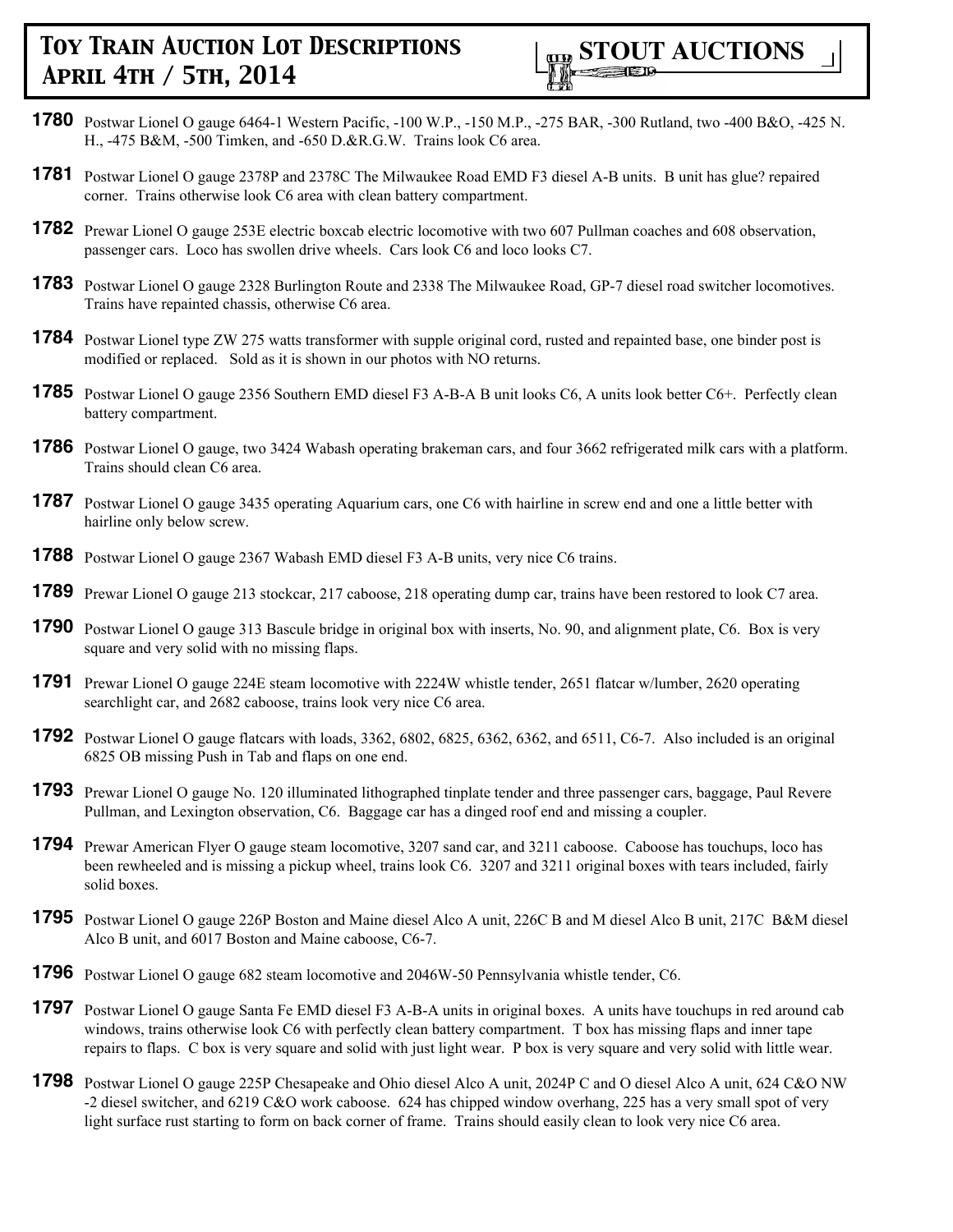- **1799** Postwar Lionel O gauge work cabooses, three 6119 D.L.W., 6119-25 D.L.W., and two 6130 ATSF, C6 area with some stress marks on some roofs.
- **1800** Postwar Lionel O gauge 218P/218C/218T Santa Fe diesel Alco A-B-A units with 2404 vista dome, 2405 Pullman, and 2406 observation, blue letter Santa Fe passenger cars. Trains look C6. 218T has a very small chip to the corner of a roof detail.
- **1801** Postwar Lionel O gauge Rock Island diesel locomotives, 2011 powered and dummy and 2041 powered and dummy. Trains are nice C6-7 area.
- **1802** Postwar Lionel O gauge motorized units, three No. 50 gang cars, two side horn one with U shaped bumper mounts, and other with L shaped bumper mount, third car is center horn with U shaped bumper mount, all are missing at least one lever. Two 3927 track cleaning car with two canisters and some swabs. Trains look C6 area.
- **1803** Postwar Lionel O gauge 221 streamline steam locomotive with 221-W New York Central tinplate whistle tender, 3454 Pennsylvania automatic merchandise car, 2452 Pennsylvania gondola, and 2472 Pennsylvania caboose, tender has a ding in one side, caboose has dings, etc. Trains otherwise look C6.
- **1804** Postwar Lionel O gauge 6404 flat with yellow auto, 6414 Evans Auto-Loader with red autos with gray bumpers, and two 6424 flats with autos, left and right side numbers. Trains look C6-7. One red auto with gray bumper is missing a wheel. All autos are correct length originals. 6414 OB is missing flaps on one end, fairly square and solid.
- **1805** Postwar Lionel O gauge 3428 RPO, three 3484 PRR, 3494 NYC, two 6468 B&O, and 6468-25 NH, C6-7. 3428, 3484, and 6468 original boxes included, 6468 missing tuck flap. One 6468 has a missing corner of shell and is sold as it is shown in our photos with NO returns.
- **1806** Postwar Lionel O gauge 208P/208T Santa Fe diesel Alco A units with two 2412 vista domes, 2414 Pullman, and 2416 observation, Santa Fe blue stripe passenger cars. Train look very nice C6 area. 2412, 208P, and 208T boxes included. Boxes are very square and solid with no torn or missing flaps.
- **1807** Postwar Lionel O gauge automatic dump cars, one 3461 original box, and 164 lumber loader. 164 has controller, two 3451, four 3461 black, one 3461 green, C6-7. 3461 box has missing flaps on one end.
- **1808** Postwar Lionel O gauge 2333P and 2333T Santa Fe EMD twin F3a diesel units in original boxes, screened roof vents, repro porthole lens, C7. T box is missing a tuck flap, otherwise boxes show light wear and have inserts.
- **1809** Postwar Lionel O gauge 3356 Santa Fe horse express, 3530 EMD generator car (full stripe), and 3672 Corn Products Bosco milk car, C6. Seven original Bosco milk cans.
- **1810** Postwar Lionel O gauge 6445 Fort Knox Gold Reserve Mint cars, one has a chipped step, otherwise nicer C6 area.
- **1811** Postwar Lionel O gauge 193 water tower with blinking light and 195 railroad yard floodlight in original boxes, C7. 193 has instructions sheet and inspection slip. Boxes are very square and solid with no torn or missing flaps.
- **1812** Postwar Lionel O gauge EMD F3 diesel A and B units, 2343 Santa Fe, 2353 Santa Fe, 2343C Santa Fe, and 2344C New York Central. Trains look C6 area.
- **1813** Postwar Lionel O gauge 646 steam locomotive with unnumbered whistle tender, 2432 Clifton vista dome, 2434 Newark Pullman, and 2436 Summit observation, red letter passenger cars.
- **1814** Postwar Lionel O gauge 2343 Twin Santa Fe diesel EMD F3a locomotives, empty original boxes and master carton. T box has missing inner flaps and tape repairs. P box is square and solid, open on both ends. Master carton is very square and solid with no torn or missing flaps.
- **1815** Postwar Lionel O gauge 6151 Range Patrol truck on flatcar, 6501 motorboat on flat, 6801-75 blue hull boat on flat, and 6810 Cooper Jarrett trailer van on flat. Trains are very nice C6-7. 6151 OB has a torn flap, and 6801-75 box has missing flap. Loads are all original.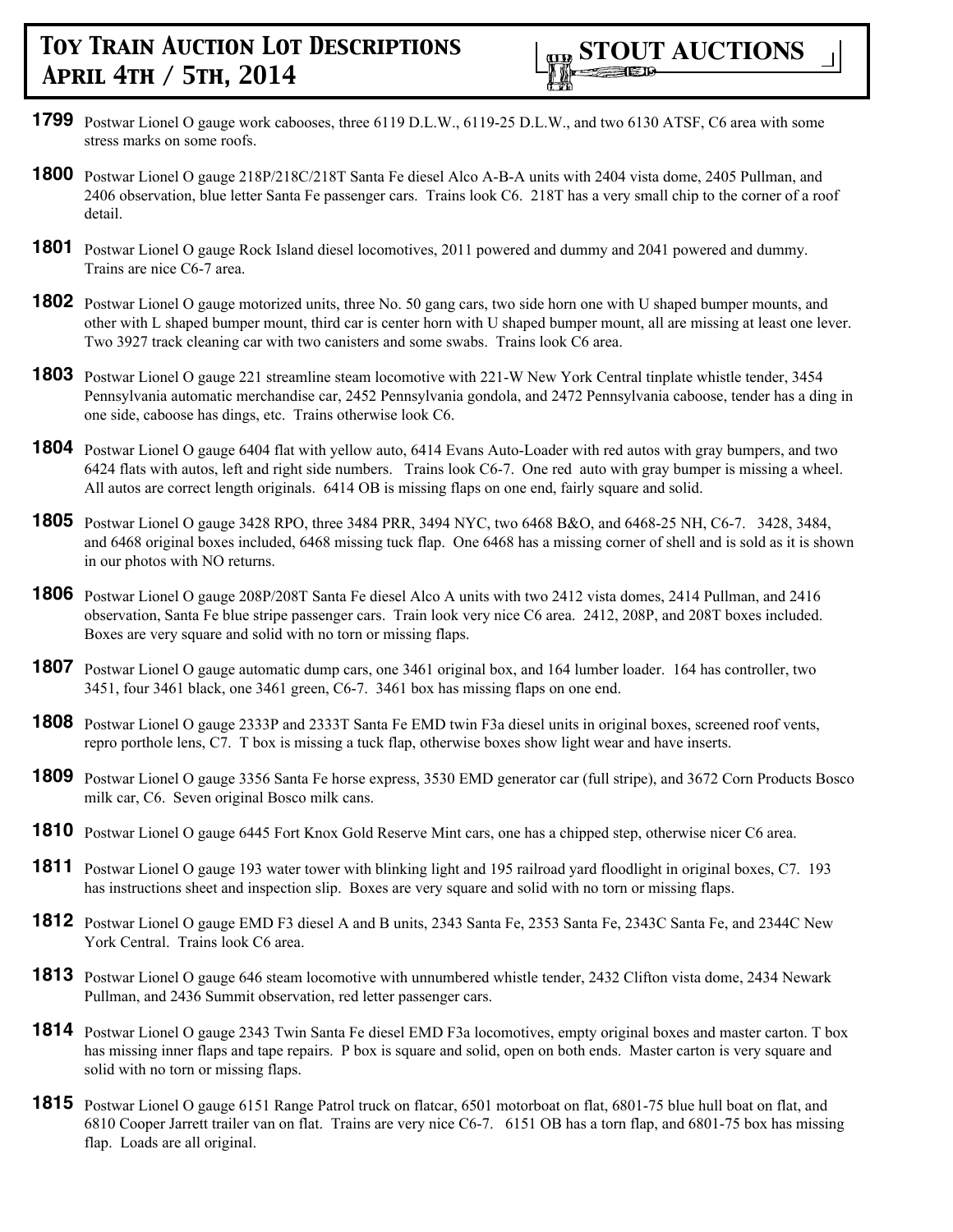

- **1816** Postwar Lionel O gauge 1666 steam locomotive, 2666T tender, 2680 Shell oil, 2677 gondola, and 2672 Pennsylvania caboose, very nice C6-7. Original boxes have missing and detached flaps, otherwise square and solid.
- **1817** Postwar Lionel O gauge NW-2 diesel switchers, 633 and two 634 A.T.S.F. Santa Fe, and a 645 Union Pacific, trains have typical very small hairlines and repairs at nose, otherwise very nice C6+ area.
- **1818** Postwar Lionel O gauge 224 steam locomotive and 2466WX whistle tender with 2452 Pennsylvania gondola, 2465 Sunoco tank, and 2457 Pennsylvania N5 caboose, much nicer C6-7 trains.
- **1819** Postwar Lionel O gauge 2245P and 2245C MKT The Texas Special, EMD F3 diesel A-B units in original boxes. Powered unit has very small touchups to red, trains otherwise look C6. C box has tears to flaps, tape residue, otherwise boxes are very square and solid.
- **1820** Postwar Lionel O gauge 3562-25 and 3562-75 A.T.S.F. barrel cars, and 6343 barrel ramp car, and 362 barrel loader. Trains look C6-7.
- **1821** Postwar Lionel O gauge 182 and two 282 magnetic gantry cranes with controllers. One needs reattached/rewired. One 282 boom is missing rigging. 182 has touchups to silver. Cranes otherwise look C6.
- **1822** Postwar Lionel O gauge 2065 steam locomotive and 6026W whistle tender with 2421 Maplewood Pullman, 2422 Chatham Pullman, and 2423 Hillside observation, passenger cars. Trains look C6+ area.
- **1823** Prewar Lionel O gauge 225E steam locomotive and 2225W whistle tender in gun metal gray with 3652 automatic gondola, 2654 Sunoco tank, 2655 boxcar, 2679 Baby Ruth boxcar, and 2680 Sunoco oil, C6 trains. 3652 and 2655 are missing a coupler key.
- **1824** Postwar Lionel O gauge Pennsylvania Congressional aluminum passenger cars, 2541 Alexander Hamilton observation, 2542 Betsy Ross vista dome, and 2543 William Penn Pullman. Original stripes, nicer C6.
- **1825** Prewar Lionel O gauge 261 steam locomotive with unnumbered tender, 831 flat w/lumber, 902 gondola, 806 cattle car, and 807 caboose. Trains look C6 with some missing trim, loco has detached pilot.
- **1826** Postwar Lionel O gauge 671 steam locomotive w/Atomic motor and 671W whistle tender, loco has rubber stamped 6200 on boiler front and tender has some melt marks along bottom edge of shell, otherwise very nice C6.
- **1827** Postwar Lionel O gauge 6464-525 Minneapolis and St. Louis and 6464-900 New York Central, boxcars in original boxes, -525 has a tiny nick in an end, otherwise trains should clean to look unrun C9 area (little dust). Boxes are very square and solid-900 has inventory? sticker and -525 has sticker skinned spot, otherwise no torn or missing flaps.
- **1828** Postwar Lionel O gauge motorized units, 53 Rio Grande snowplow, backwards a, missing window struts and plow, sold as it is shown in our photos with NO returns. Three 60 trolleys, two with one piece bumpers, one has roof vents. One trolley is two piece bumpers. Trolleys look C6.
- **1829** Postwar Lionel O gauge 665 steam locomotive and 6026T tender with 2429 Livingston Pullman and 2423 Hillside observation, passenger cars. Loco has touchups, trains look C6.
- **1830** Prewar Lionel O gauge 1666E steam locomotive in gun metal gray, 655 boxcar, 2677 gondola, 2680 Sunoco Oil, 2657 caboose, trains look C6. Loco has slight ding to cab corner.
- **1831** Postwar Lionel O gauge 6464-75 Rock Island, 6464-125 New York Central, -175 Rock Island, -225 Southern Pacific, and -275 BAR State of Maine. Trains look C6-7 area. Boxes have missing tuck flap, black tape, small tears, otherwise very square and very solid boxes with only a missing tuck flap.
- **1832** Postwar Lionel O gauge 41 United States Army industrial diesel switcher, 51 Navy Yard New York industrial diesel switcher, and 52 Fire Car, motorized units. 41 has hairlines at screws and one cracked strut. Units otherwise look C6.
- **1833** Postwar Lionel O gauge 2338 The Milwaukee Road GP-7 diesel locomotive in original box, better C6. Box has a missing tuck flap, light wear, thin black tape. Fairly square and solid otherwise.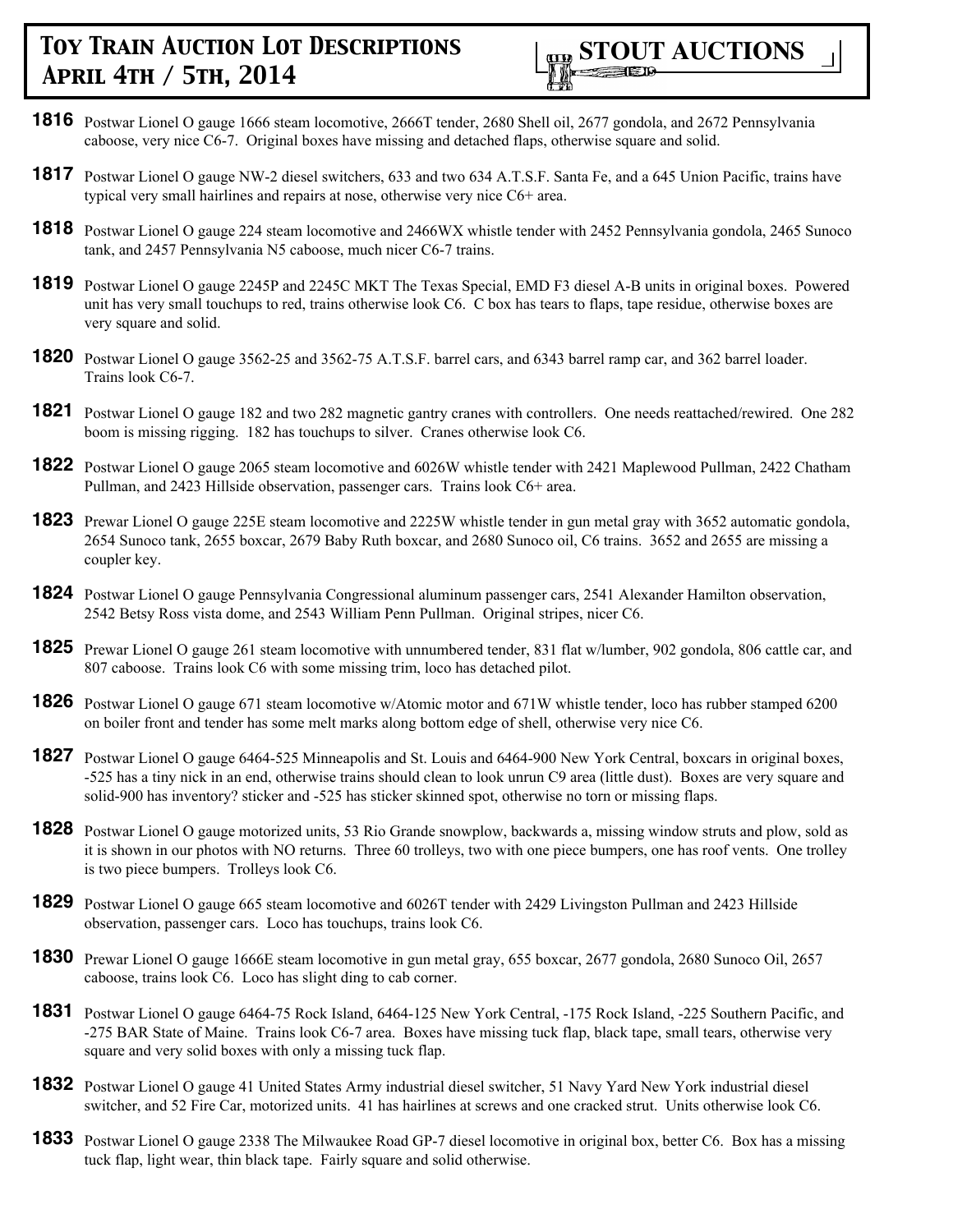- **1834** Postwar Lionel O gauge Alco diesel A units, 202P Union Pacific, 208P Santa Fe, 218P S.F., 221P Rio Grande, 229P Minneapolis & St. Louis, 232P New Haven, and 1065P U.P. 208 cracked pilot, 221 tiny melt mark in roof, 1065 very small scraps/melt marks in roof, trains otherwise look C6.
- **1835** Prewar Lionel OO gauge 003? super detail Hudson steam locomotive and New York Central tender without whistle, very nice C6+ area. Boxcar C6 and hopper C7, unmarked but appear to be Scale Models. Three Scale Models passenger cars, baggage and two Pullman coaches. Passenger cars look C7-8 area.
- **1836** Prewar Lionel O gauge 2600 Pullman, 2602 baggage, two 2640 Pullman, and 2641 observation. 2600 is missing a handrail, some varying rust here and there, trains otherwise look C6.
- **1837** Postwar Lionel O gauge 1872 and 1872T Western and Atlantic steam locomotive and wood tender with 1877 horse flat, 1866 U.S. Mail, 1875W coach with whistle, and 1876 U.S. Mail. Passenger cars have some missing steps, handrails, and roof trim. Passenger cars look C5-6. Loco and tender look better C6.
- **1838** Prewar Lionel O gauge 262 steam locomotive and 262T tender with 657 caboose. Loco is missing a corner of pilot, loco and tender look C6, caboose looks C7.
- **1839** Prewar Lionel O gauge 1688 steam locomotive in black, 1689W whistle tender in gun metal gray, 1679 Baby Ruth boxcar, 1680 Sunoco tank, and 1682 caboose. Loco has chipping and dinging to cab roof edge and tender needs rewired, C6. Freight is better C6+ area.
- **1840** Prewar Lionel standard gauge 112 Rock Island Lines gondola in gray with dark green stripe, unnumbered Lake Shore gondola with Lionel MFG Co. embossed on frame in maroon/wine, and 90 flag staff. Trains look C6.
- **1841** Postwar Lionel O gauge 6562 New York Central canister car with three red canisters, 6467 Erie liquified gas car, 6346 Alco covered hopper, 6436 and 6436-25 LV hoppers, two 6446 N&W hoppers, two 6572 Santa Fe reefers, and 6257 caboose. 6562 has melt marks on inside of car, 6467 is missing a step, trains otherwise look C6.
- **1842** Postwar Lionel O gauge 3665 Minuteman missile launching car in original box, 3540 operating radar, 3830 flat w/U.S. Navy sub, 6175 missile flat, 6650 missile launching flat, 6823 missile flat, and 6017-50 U.S. Marine Corps caboose, trains look C6. Box is very square and solid with no torn or missing flaps.
- **1843** Postwar Lionel O gauge accessories in original boxes, some have missing flaps, some have torn flaps, all are very square and very solid, some have no torn or missing flaps. Two 252 crossing gates, two 310 billboard sets, and eight 71 lamp posts. This is a General Condition lot, meaning we have not examined or graded every item in the lot so the condition will typically vary C6-7 with the possibility of items being lower or higher grade. General Condition lots cannot be returned.
- **1844** Postwar Lionel O gauge tank cars. 6015 Sunoco, two 6025 Gulf, 6035 Sunoco, 6465 Cities Service, two 6465 Lionel Lines, two 2555 Sunoco, 6415 Sunoco, and 6555 Sunoco. This is a General Condition lot, meaning we have not examined or graded every item in the lot so the condition will typically vary C6-7 with the possibility of items being lower or higher grade. General Condition lots cannot be returned.
- **1845** Postwar Lionel O gauge 2056 steam locomotive with 6026W whistle tender, 675 steam locomotive with unnumbered whistle tender, and 2472 Pennsylvania N5 caboose, caboose has some small black splatters, C6.
- **1846** Postwar Lionel O gauge hoppers, two 6076 and seven 6456. This is a General Condition lot, meaning we have not examined or graded every item in the lot so the condition will typically vary C6-7 with the possibility of items being lower or higher grade. General Condition lots cannot be returned.
- **1847** Postwar Lionel O gauge 6468 B&O boxcar, 3366 Circus car, 3662 Santa Fe operating horse car, two 3662 milk cars, and 3462P platform. This is a General Condition lot, meaning we have not examined or graded every item in the lot so the condition will typically vary C6-7 with the possibility of items being lower or higher grade. General Condition lots cannot be returned.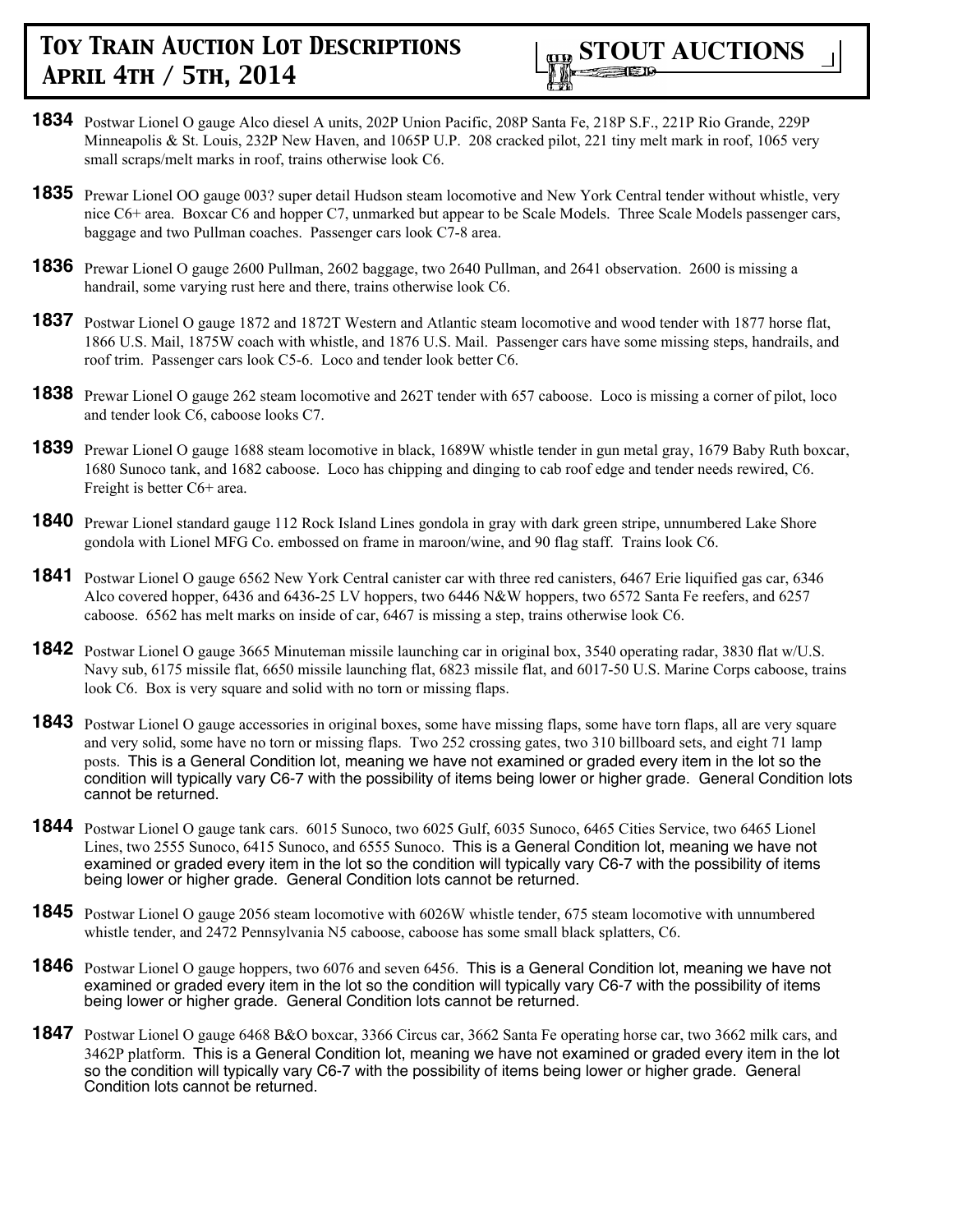

- **1848** Postwar Lionel O gauge 671 loco with TCA boiler front, 2466WX whistle tender, 2016 steam loco, 233W whistle tender, and 2472 Pennsylvania caboose. This is a General Condition lot, meaning we have not examined or graded every item in the lot so the condition will typically vary C6-7 with the possibility of items being lower or higher grade. General Condition lots cannot be returned.
- **1849** Prewar Lionel O gauge 204 steam locomotive and unnumbered Lionel Lines tinplate whistle tender with 652, 654, 1679, 1680, 2679, 2679, 1682, and 2682. This is a General Condition lot, meaning we have not examined or graded every item in the lot so the condition will typically vary C6-7 with the possibility of items being lower or higher grade. General Condition lots cannot be returned.
- **1850** Postwar Lionel O gauge freight cars in original boxes, C6. 6460 operating work crane, 6415 Sunoco tank, 6465 Sunoco tank, and 6357 SP type caboose. Some boxes have missing flaps, tape repaired flaps, tears, etc.
- **1851** Postwar Lionel O gauge 2026 steam locomotive, 2466W whistle tender, 2029 steam locomotive, 234W whistle tender, C6 trains.
- **1852** Postwar Lionel O gauge 2620 searchlight car, 3659 operating dump, and 2657 caboose, matching black journals, C6.
- **1853** Postwar Lionel O gauge 259E steam locomotive and unnumbered whistle tender in gun metal gray with 651 flat with lumber, 654 Sunoco tank, 2677 gondola, 657 caboose. Trains look super nice clean and shiny C6-7.
- **1854** Postwar Lionel O gauge 2025 steam locomotive and 2466WX whistle tender with three 2411 Big Mo pipe flatcars, three 6411 flatcars, and 6419 Delaware, Lackawanna, and Western work caboose. Caboose has a toolbox with a cracked corner, one 2411 is missing steps, one 6411 has a missing stake, and loco has touchups around cab, otherwise trains look C6 area. Three original metal pipes included.
- **1855** Postwar Lionel O gauge 6464 series boxcars, C6-7. -25 GN, -50 M&St.L, three -75 R.I., and -100 W.P. Cars are more towards C7.
- **1856** Postwar Lionel O gauge cabooses, eleven total, C6-7. One caboose has a missing step, one has missing piece of handrail, one has a cracked handrail. 6417 Lionel Lines, five 6417 Pennsylvania NYZ, two 6427, 6357 SP, and two 6457.
- **1857** Postwar Lionel O gauge boxcars and reefers, twenty-two total. This is a General Condition lot, meaning we have not examined or graded every item in the lot so the condition will typically vary C6-7 with the possibility of items being lower or higher grade. General Condition lots cannot be returned. 2454 PRR; 3464 NYC, ATSF; 6014 PRR Baby Ruth, two Frisco, Airex; 6050 Savings Bank, Swift; 6454 two NYC, PRR, three SP; 638-2361 Stokely Van Camp's; 3472, 3482, three 6472, and 6482.
- **1858** Postwar Lionel O gauge 1615 steam switcher locomotive, 6403B bell ringing slopeback tender, 2560 operating work crane, 6012 canister car, and 2457 Pennsylvania caboose. Trains look C6. Crane has a broken boom, train is sold as it is shown in our photos with NO returns.
- **1859** Postwar Lionel O gauge 204P and 204T Santa Fe diesel Alco A units with 6361 log car w/chains, 6463 Rocket Fuel tank, 3376 Bronx Zoo giraffe car, and 6437 Pennsylvania porthole caboose (missing coupler knuckle), trains are very nice C6+ area.
- **1860** Postwar Lionel O gauge cabooses with two original boxes, C6. 6417-50 LV gray, 6457 caboose, and 6557 smoking caboose. 6457 OB missing flaps, tears, masking tape. 6417 has missing inner coupler protection flaps, square and solid.
- **1861** Postwar Lionel O gauge accessories in original boxes. This is a General Condition lot, meaning we have not examined or graded every item in the lot so the condition will typically vary C6-7 with the possibility of items being lower or higher grade. General Condition lots cannot be returned. 140, two 151, 153, 154, 252, and two 309.
- **1862** Postwar Lionel O gauge 2025 steam locomotive and 2466WX whistle tender with 3650 extension searchlight car, 6520 searchlight car, 3461 automatic lumber car, 3469 automatic dump, 6456 Lehigh Valley hopper, 3464 NYC operating boxcar, 6465 Sunoco tank w/repainted frame, and 6457 caboose, trains look C6.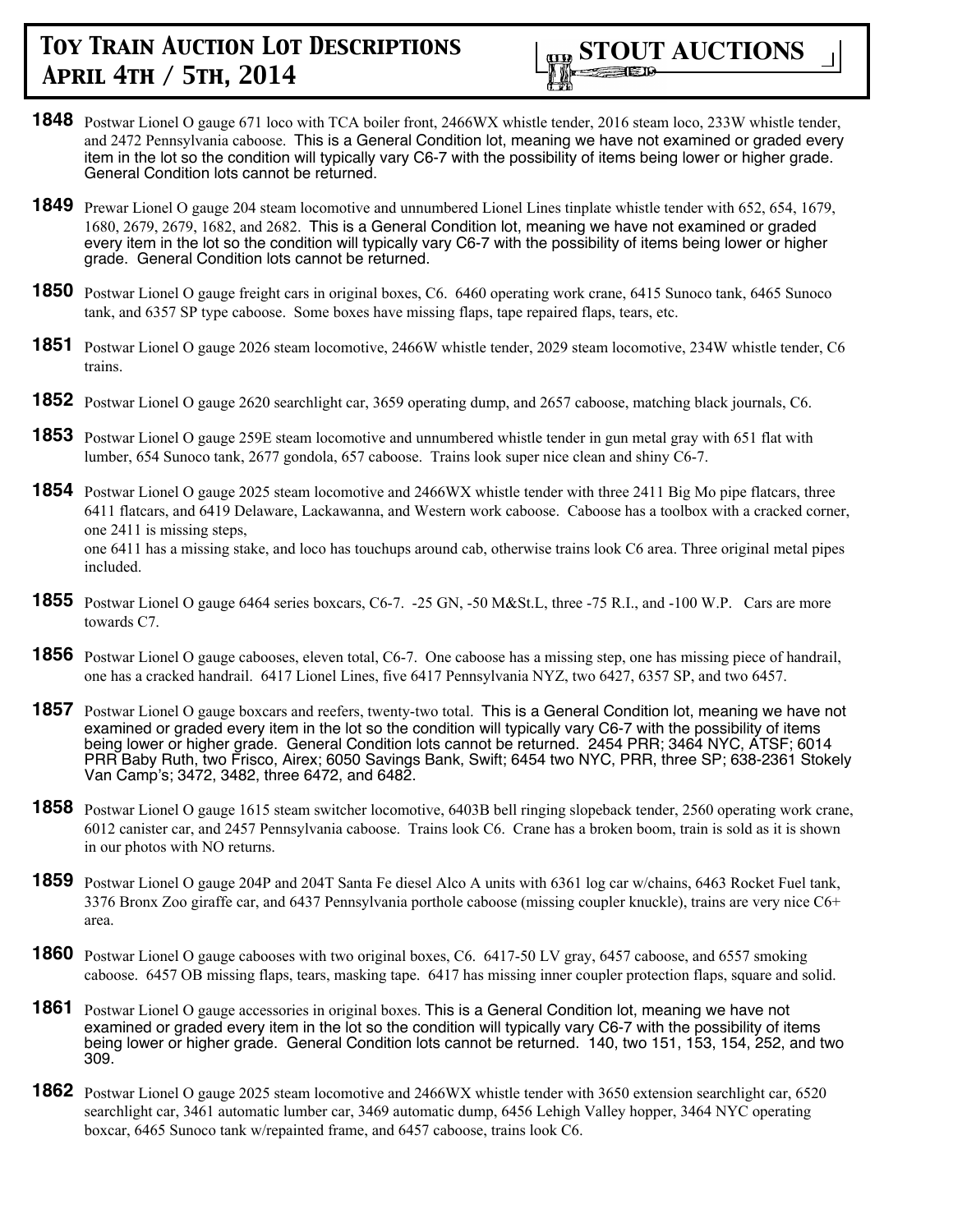

- **1863** Prewar Lionel O gauge 1668 streamline steam, 1688 streamline steam, 2666T tender, 0268WX whistle tender, 2689WX whistle tender, and unnumbered gun metal gray whistle tender. Trains look C6.
- **1864** Postwar Lionel O gauge searchlight cars: 3520, 3620, and 6520; transformer cars: 2461, 2461, 6461, and 6818. Trains look C6 area. 3520, 3620, and 6520 boxes with tears, missing flaps, etc.
- **1865** Postwar Lionel O gauge freight cars, C6 area. 3464 Poultry Dispatch, 6434 Poultry Dispatch, three 6356 New York Central stockcar, 6376 Circus car, two 6572 REA reefers, and 6672 Santa Fe reefer. Some surface rust on some door guides. A couple boxes have a missing flap or two, light wear, boxes are fairly square and solid, 6672, 6376, 6434, 6356, 6356, 6356.
- **1866** Postwar Lionel O gauge 681 steam locomotive with smoke chamber, 2046W New York Central whistle tender, and 2671WX Lionel Lines whistle tender (missing a step), and two original 681 boxes. Trains look C6. Boxes have missing and detached flaps, one has insert.
- **1867** Postwar Lionel O gauge 6315 Gulf Chemical tank, 6425 Gulf tank, 6430 trailer flatcar w/Cooper Jarrett vans, and 6465 Sunoco tank, in original boxes. Trains should clean to look C6-7. Some tears to some flaps, otherwise boxes are very square and solid.
- **1868** Postwar Lionel O gauge WARR Western and Atlantic steam freight passenger set with some horses. Trains are missing steps, some trim, some railings, etc. This is a General Condition lot, meaning we have not examined or graded every item in the lot so the condition will typically vary C6-7 with the possibility of items being lower or higher grade. General Condition lots cannot be returned.
- **1869** Postwar Lionel O gauge operating freight cars and others, some in original boxes. 6477 miscellaneous car, 6343 barrel ramp car, two 6812 track maintenance cars, 6822 track maintenance car, three 6475 Pickles and Pineapple car, 6572 REA reefer, and 3535 AEC security car with rotating searchlight. 6572 has some rust on door guides. Trains otherwise look C6 -8 area. 3535, 6475, and 6572 boxes are square and solid.
- **1870** Postwar Lionel O gauge accessories in original boxes, Connecting ties, three 260, 1023, 155, 214, 252, two UCS, and two 6019. Some boxes have some torn or missing flaps, etc. Some boxes have no torn or missing flaps. This is a General Condition lot, meaning we have not examined or graded every item in the lot so the condition will typically vary C6-7 with the possibility of items being lower or higher grade. General Condition lots cannot be returned.
- **1871** Postwar Lionel O gauge 2018 steam locomotive and 6026W whistle tender with 3472 milk car, X6014 Pennsylvania Baby Ruth boxcar, and 6257 SP type caboose. Trains look nice C6. 3472 box has torn and missing flaps. 2018 box has a torn outer flap, otherwise very square and solid with no missing flaps.
- **1872** Postwar Lionel O gauge steam locomotives with one original box and insert. 2036, 2037, and 2046. 2036 has a dinged marker light and missing pilot step. Trains otherwise very clean.
- **1873** Postwar Lionel O gauge freight cars in original boxes, 3461X automatic lumber car, two 6465 Sunoco tank cars, 6560-25 operating work crane, and 6417 Pennsylvania N5c porthole caboose. Boxes have some missing inner and outer flaps, still square and solid. Trains look C6 area.
- **1874** Postwar Lionel O gauge cabooses, 2257 SP, two 6017 A.T.S.F., 6057 Lionel Lines, 6058 Chesapeake & Ohio, two 6059 M.St.L., and 6257 LL. 2257 is partially missing a step, otherwise trains look C6 area.
- **1875** Postwar Lionel O gauge boxed accessories, two 111 trestle sets, 450 operating signal bridge, four 927 lubricating and maintenance kits, and 309 yard set. 309 is missing insert, multiple signs. One 927 is missing insert and most components, otherwise this is a General Condition lot, meaning we have not examined or graded every item in the lot so the condition will typically vary C6-7 with the possibility of items being lower or higher grade. General Condition lots cannot be returned.
- **1876** Postwar Lionel O gauge accessories, three 195 floodlights, 410 blinker light with billboard frame and sign, 128 newsstand, 464 sawmill, and 364 control button. Accessories look C6 area.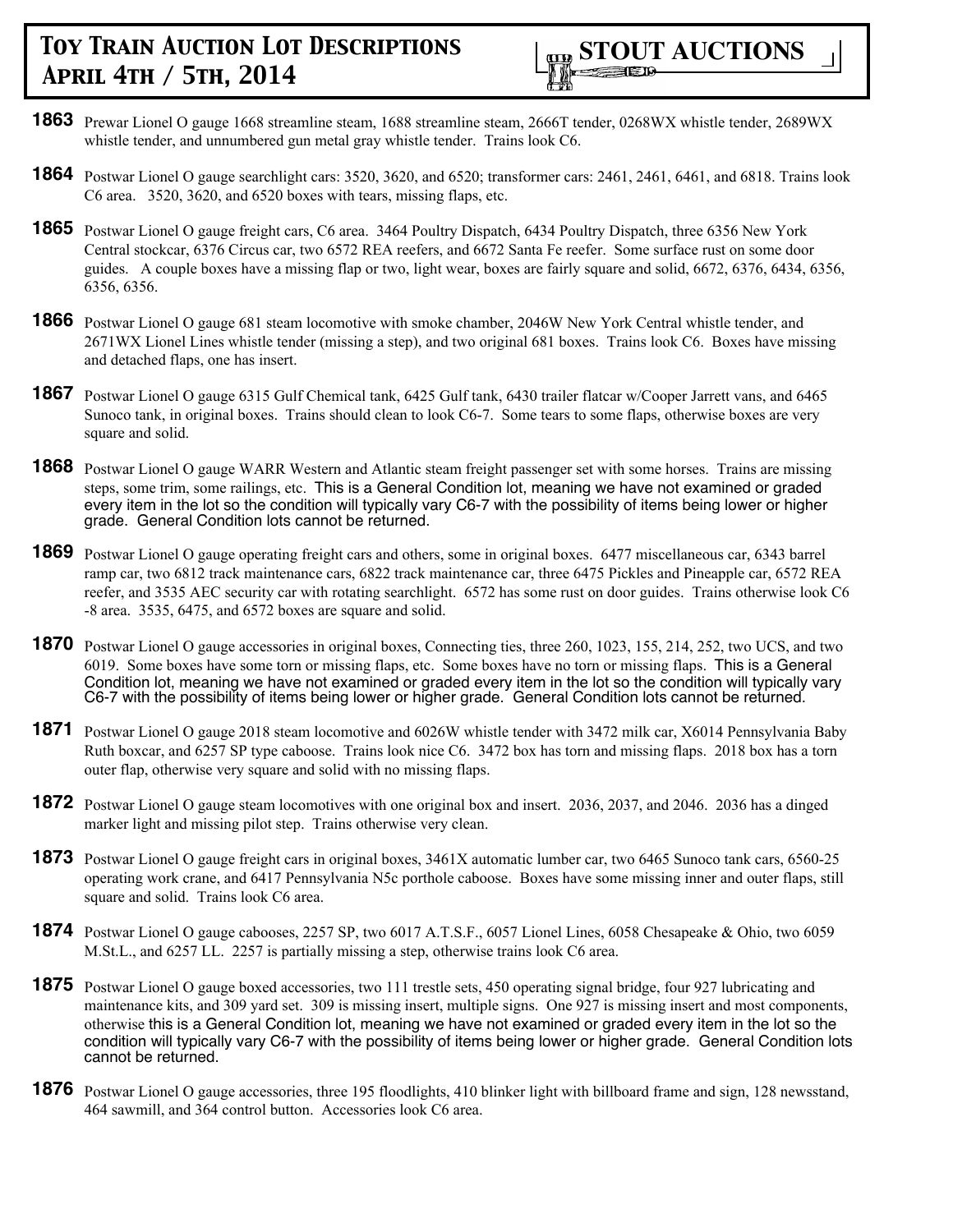

- **1877** Large group of mixed manufacturers, gauges, and eras of trains and accessories. Barclay, Bing, Lionel, Marx, American Flyer, and others... O, narrow, standard gauge, wide, and S gauges. Empty box, instructions sheet, street lamps, switch tower, speeder, lead figures, water tower, and more.
- **1878** Prewar Lionel standard/wide gauge track, curved and straight sections, and a small bundle of unmarked track. 52 sections total, This is a General Condition lot, meaning we have not examined or graded every item in the lot so the condition will typically vary C6-7 with the possibility of items being lower or higher grade. General Condition lots cannot be returned.
- **1879** Postwar Lionel O gauge 1122 switches, fourteen pairs and two extra right hand turnout. Switches all have lanterns and a lot of pins. This is a General Condition lot, meaning we have not examined or graded every item in the lot so the condition will typically vary C6-7 with the possibility of items being lower or higher grade. General Condition lots cannot be returned.
- **1880** Postwar Lionel O gauge type ZW 275 watts transformer with supple original cord, some rust on base, C6.
- **1881** Postwar Lionel O gauge operating accessories, two 497 coaling stations in original boxes with inserts and controllers, C6 area. Boxes are very square and solid with no torn or missing flaps.
- **1882** Postwar Lionel O gauge No 31 Super O curved track, fifty sections. This is a General Condition lot, meaning we have not examined or graded every item in the lot so the condition will typically vary C6-7 with the possibility of items being lower or higher grade. General Condition lots cannot be returned.
- **1883** Postwar Lionel type ZW 275 watts transformer Model (R) with replaced cord, C6.
- **1884** Prewar and modern era Lionel and Model Engineering standard gauge wheels for locomotives. Drive wheels, trailing and lead wheels. A couple originals have chipped flanges. Most new wheels are unrun, some new wheels are run. This is a General Condition lot, meaning we have not examined or graded every item in the lot so the condition will typically vary C6-7 with the possibility of items being lower or higher grade. General Condition lots cannot be returned.
- **1885** Postwar Lionel O gauge 3-rail trucks, freight, passenger? This is a General Condition lot, meaning we have not examined or graded every item in the lot so the condition will typically vary C6-7 with the possibility of items being lower or higher grade. General Condition lots cannot be returned.
- **1886** Postwar Lionel O gauge instructions sheets, instructions books, service station pamphlets, components envelopes, etc. Approximately 2 inches of sheets and 3 inches of booklets. Steam, diesel, operating cars, operating accessories, and LOTs of component (UCS, 6019, 153C, etc.). This is a General Condition lot, meaning we have not examined or graded every item in the lot so the condition will typically vary C6-7 with the possibility of items being lower or higher grade. General Condition lots cannot be returned.
- **1887** Postwar Lionel O gauge No 31 Super O curved track, fifty sections. This is a General Condition lot, meaning we have not examined or graded every item in the lot so the condition will typically vary C6-7 with the possibility of items being lower or higher grade. General Condition lots cannot be returned.
- **1888** Postwar Lionel O and 027 gauge track connectors and trestle components, very large amount of everything. This is a General Condition lot, meaning we have not examined or graded every item in the lot so the condition will typically vary C6-7 with the possibility of items being lower or higher grade. General Condition lots cannot be returned.
- **1889** Prewar Lionel standard gauge straight and curved track, 210 manual switches, and two bumpers. Some track marked Lionel, some not marked. Not fully inspected, but looks C6 and quite usable. Sold as it is shown in our photos with NO returns.
- **1890** Prewar Lionel O gauge switches and crossovers, 011, 021, 020-X, 020, 012... This is a General Condition lot, meaning we have not examined or graded every item in the lot so the condition will typically vary C6-7 with the possibility of items being lower or higher grade. General Condition lots cannot be returned.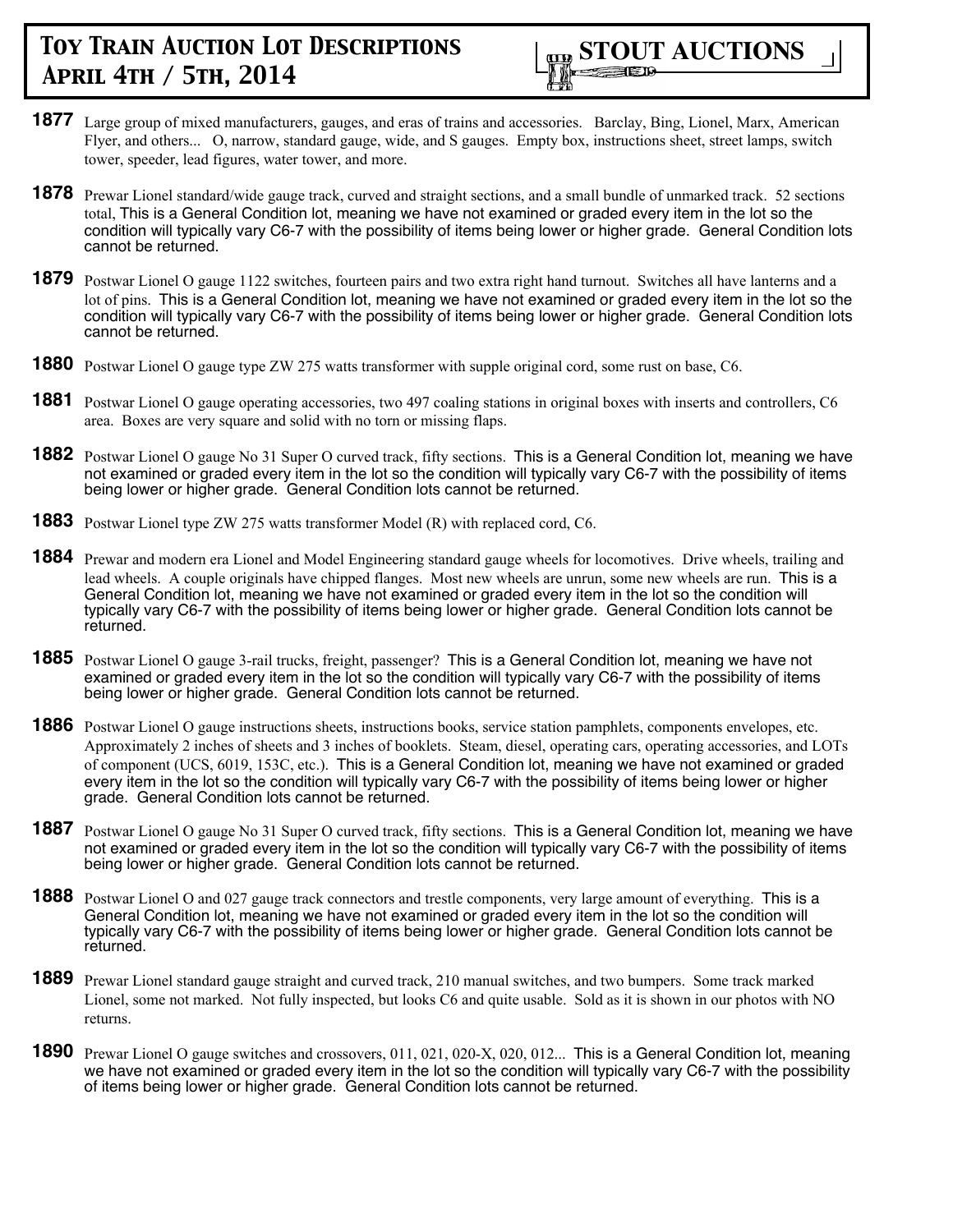

- **1891** Postwar Lionel O gauge 3-rail trucks, freight, passenger? Some have slide shoes and some have pickup rollers. This is a General Condition lot, meaning we have not examined or graded every item in the lot so the condition will typically vary C6-7 with the possibility of items being lower or higher grade. General Condition lots cannot be returned.
- **1892** Postwar Lionel O gauge No 31 Super O curved track, fifty sections. This is a General Condition lot, meaning we have not examined or graded every item in the lot so the condition will typically vary C6-7 with the possibility of items being lower or higher grade. General Condition lots cannot be returned.
- **1893** Postwar Lionel O gauge switches, controllers, camtrol uncouplers, empty boxes. 1122, 1024, 1006, 1121, 1550 (2-rail). This is a General Condition lot, meaning we have not examined or graded every item in the lot so the condition will typically vary C6-7 with the possibility of items being lower or higher grade. General Condition lots cannot be returned.
- **1894** Postwar Lionel O and 027 gauge UCS & cont., 020, 1023, 020X, 167, 456C, more. This is a General Condition lot, meaning we have not examined or graded every item in the lot so the condition will typically vary C6-7 with the possibility of items being lower or higher grade. General Condition lots cannot be returned.
- **1895** Postwar Lionel O gauge grouping of controllers and more. 147, 90, 364C, and double throw switch controllers. This is a General Condition lot, meaning we have not examined or graded every item in the lot so the condition will typically vary C6-7 with the possibility of items being lower or higher grade. General Condition lots cannot be returned.
- **1896** Postwar Lionel O gauge 022, 6019, UCS, 020, 1020, 1021, 160 and more. This is a General Condition lot, meaning we have not examined or graded every item in the lot so the condition will typically vary C6-7 with the possibility of items being lower or higher grade. General Condition lots cannot be returned.
- **1897** Postwar Lionel O gauge Super O Track connecting components and accessory sections. This is a General Condition lot, meaning we have not examined or graded every item in the lot so the condition will typically vary C6-7 with the possibility of items being lower or higher grade. General Condition lots cannot be returned.
- **1898** Postwar Lionel O gauge track accessories, two pairs 022 switches in OB, numerous single throw switch controllers, UCS sections, 6019, other items. This is a General Condition lot, meaning we have not examined or graded every item in the lot so the condition will typically vary C6-7 with the possibility of items being lower or higher grade. General Condition lots cannot be returned.
- **1899** Postwar Lionel O gauge No. 32 Super O straight track, fifty sections. This is a General Condition lot, meaning we have not examined or graded every item in the lot so the condition will typically vary C6-7 with the possibility of items being lower or higher grade. General Condition lots cannot be returned.
- **1900** Postwar Lionel O gauge No. 112 Super O remote control switches, five pairs. This is a General Condition lot, meaning we have not examined or graded every item in the lot so the condition will typically vary C6-7 with the possibility of items being lower or higher grade. General Condition lots cannot be returned.
- **1901** Postwar Lionel O gauge No. 32 Super O straight track, fifty sections. This is a General Condition lot, meaning we have not examined or graded every item in the lot so the condition will typically vary C6-7 with the possibility of items being lower or higher grade. General Condition lots cannot be returned.
- **1902** Postwar Lionel O gauge CTC, OTC, 145C, 153C, UTC, 154C, 3656 components, 3424-100 components, 1009, 3376-105, and possibly other items. This is a General Condition lot, meaning we have not examined or graded every item in the lot so the condition will typically vary C6-7 with the possibility of items being lower or higher grade. General Condition lots cannot be returned.
- **1903** Postwar Lionel O gauge No. 32 Super O straight track, fifty sections. This is a General Condition lot, meaning we have not examined or graded every item in the lot so the condition will typically vary C6-7 with the possibility of items being lower or higher grade. General Condition lots cannot be returned.
- **1904** Postwar and prewar Lionel O and 027 gauge switches, control sections, controllers, 95 controlling rheostat, and more. This is a General Condition lot, meaning we have not examined or graded every item in the lot so the condition will typically vary C6-7 with the possibility of items being lower or higher grade. General Condition lots cannot be returned.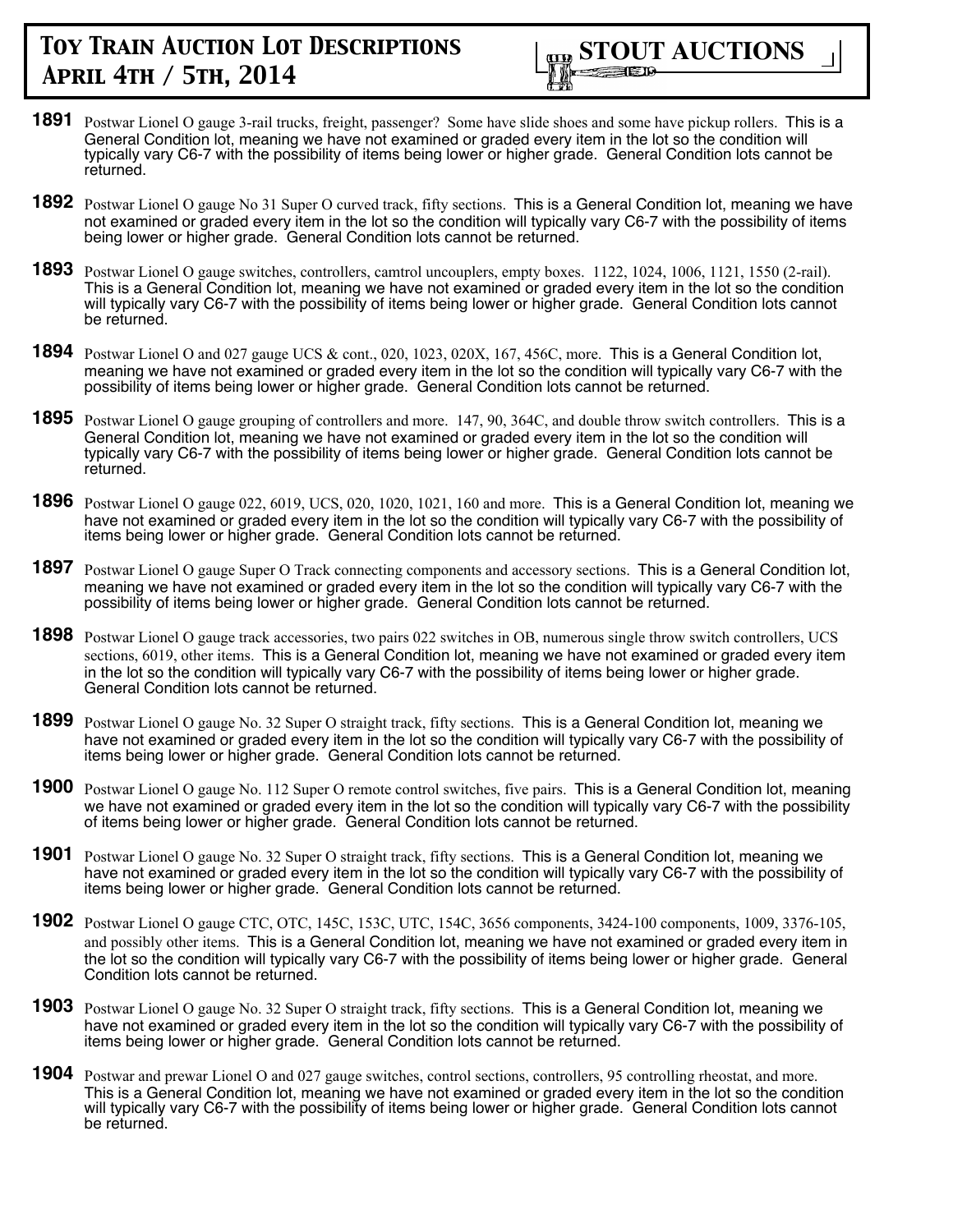

- **1905** Postwar Lionel O gauge No. 32 Super O straight track, fifty sections. This is a General Condition lot, meaning we have not examined or graded every item in the lot so the condition will typically vary C6-7 with the possibility of items being lower or higher grade. General Condition lots cannot be returned.
- **1906** Postwar, prewar, modern; Lionel, K-Line, others?; O and 027 gauge: double throw switch controllers, 1121C, 8251-50, 364C, 5906, 1008, 90C, and other items. This is a General Condition lot, meaning we have not examined or graded every item in the lot so the condition will typically vary C6-7 with the possibility of items being lower or higher grade. General Condition lots cannot be returned.
- **1907** Postwar Lionel O gauge No. 112 Remote Control Super O Switches, four pairs in original boxes, none have controllers. This is a General Condition lot, meaning we have not examined or graded every item in the lot so the condition will typically vary C6-7 with the possibility of items being lower or higher grade. General Condition lots cannot be returned.
- **1908** Postwar and modern era Lionel diesel locomotive shells. Two 8012 Santa Fe Alco B, two 2023 Union Pacific Alco A, five Santa Fe F3a. This is a General Condition lot, meaning we have not examined or graded every item in the lot so the condition will typically vary C6-7 with the possibility of items being lower or higher grade. General Condition lots cannot be returned.
- **1909** Postwar Lionel lamp assortment sets in original boxes, may or may not be correct and none are complete?. This is a General Condition lot, meaning we have not examined or graded every item in the lot so the condition will typically vary C6-7 with the possibility of items being lower or higher grade. General Condition lots cannot be returned.
- **1910** Postwar Lionel O gauge component envelopes with repair and replacement parts in them. The factory printing on the front of the envelopes IS NOT what is in ANY of these envelopes. Some parts are NOS, some are reproductions, some are used..... Most if not every envelope is marked with the corresponding part catalog number for the part(s) in it. This is a General Condition lot, meaning we have not examined or graded every item in the lot so the condition will typically vary C6-7 with the possibility of items being lower or higher grade. General Condition lots cannot be returned. This is a fantastic lot for the person who has a parts catalog and repairs trains.

Lot key words: repair, restoration, service station, dealer, shop, hobby, factory, new, old, tinker, parts, pieces, New Old Stock, NOS

- **1911** Postwar Lionel O gauge Super O remote control and manual switches in original boxes. This is a General Condition lot, meaning we have not examined or graded every item in the lot so the condition will typically vary C6-7 with the possibility of items being lower or higher grade. General Condition lots cannot be returned.
- **1912** Large group of Lionel replacement parts. Mostly trim, decals, metal striping, window inserts, steam locomotive boiler fronts,
- **1913** Postwar Lionel O gauge component envelopes with repair and replacement parts in them. The factory printing on the front of the envelopes IS NOT what is in ANY of these envelopes. Some parts are NOS, some are reproductions, some are used..... Most if not every envelope is marked with the corresponding part catalog number for the part(s) in it. This is a General Condition lot, meaning we have not examined or graded every item in the lot so the condition will typically vary C6-7 with the possibility of items being lower or higher grade. General Condition lots cannot be returned. This is a fantastic lot for the person who has a parts catalog and repairs trains. Lot key words: repair, restoration, service station, dealer, shop, hobby, factory, new, old, tinker, parts, pieces, New Old Stock, NOS, E units, diesel horns,
- **1914** Postwar Lionel O gauge Service Manual and Replacement Parts Catalog for Lionel Trains and Accessories, both appear to be complete with all original pages. Binders are just the skin of original binders slipped over different binders and glued.
- **1915** Modern era Lionel O gauge 8632 steam locomotive in pieces, sold as it is shown in our photos with NO returns.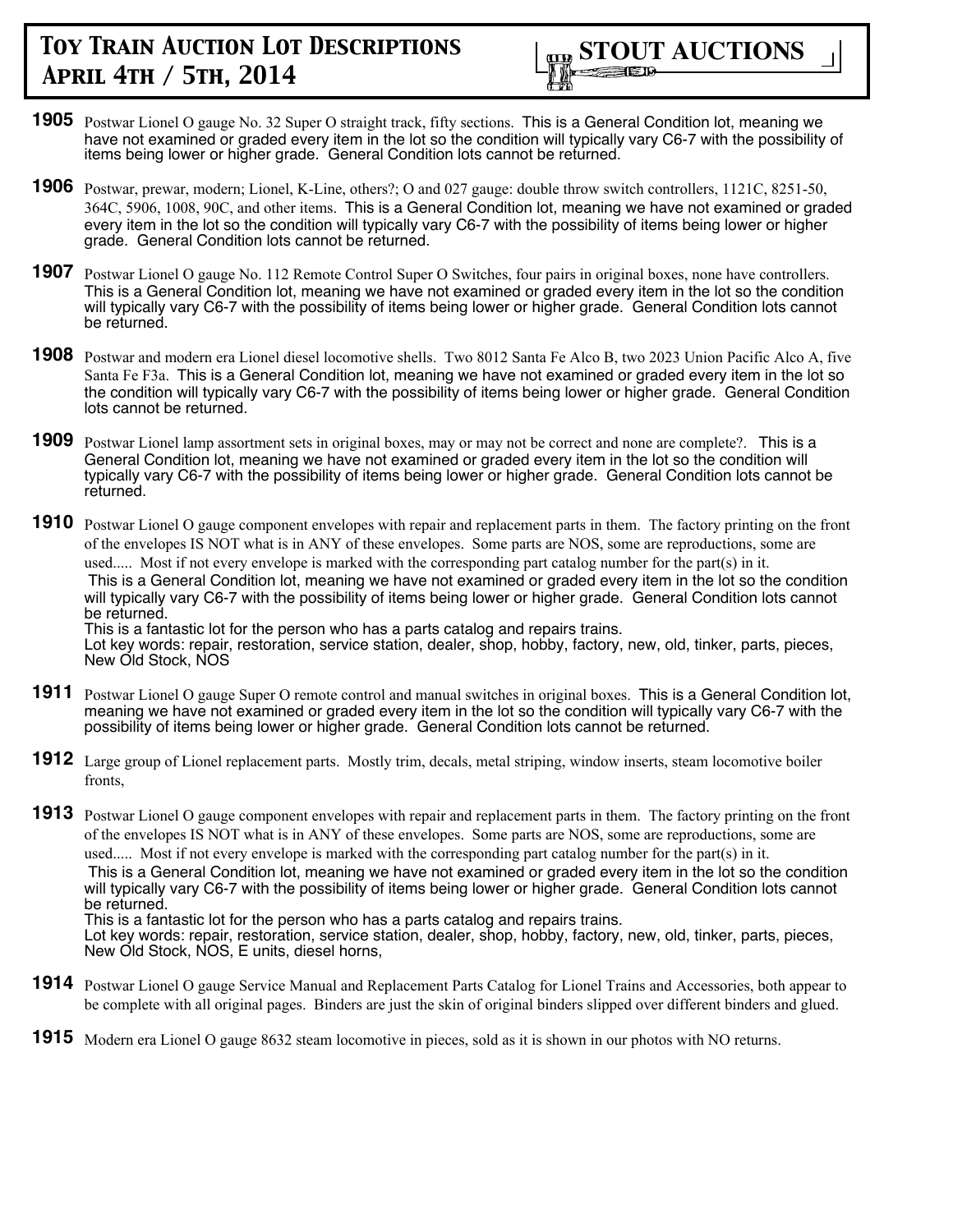

**1916** Postwar Lionel O gauge component envelopes with repair and replacement parts in them. The factory printing on the front of the envelopes IS NOT what is in ANY of these envelopes. Some parts are NOS, some are reproductions, some are used..... Most if not every envelope is marked with the corresponding part catalog number for the part(s) in it. This is a General Condition lot, meaning we have not examined or graded every item in the lot so the condition will typically vary C6-7 with the possibility of items being lower or higher grade. General Condition lots cannot be returned.

This is a fantastic lot for the person who has a parts catalog and repairs trains. Repair, restoration, service station, dealer, shop, hobby, factory, new, old, tinker, parts, pieces, New Old Stock, NOS

- **1917** Postwar Lionel O gauge No 31 Super O curved track, fifty sections. This is a General Condition lot, meaning we have not examined or graded every item in the lot so the condition will typically vary C6-7 with the possibility of items being lower or higher grade. General Condition lots cannot be returned.
- **1918** Postwar Lionel O gauge 022 controllers, CTC and UTC lockons, 6019, UCS, and other items. This is a General Condition lot, meaning we have not examined or graded every item in the lot so the condition will typically vary C6-7 with the possibility of items being lower or higher grade. General Condition lots cannot be returned.
- **1919** Postwar Lionel O gauge component envelopes with repair and replacement parts in them. The factory printing on the front of the envelopes IS NOT what is in ANY of these envelopes. Some parts are NOS, some are reproductions, some are used..... Most if not every envelope is marked with the corresponding part catalog number for the part(s) in it. This is a General Condition lot, meaning we have not examined or graded every item in the lot so the condition will typically vary C6-7 with the possibility of items being lower or higher grade. General Condition lots cannot

be returned. This is a fantastic lot for the person who has a parts catalog and repairs trains.

Repair, restoration, service station, dealer, shop, hobby, factory, new, old, tinker, parts, pieces, New Old Stock, NOS

**1920** Postwar Lionel O gauge No 31 Super O curved track, thirty-nine sections. This is a General Condition lot, meaning we have not examined or graded every item in the lot so the condition will typically vary C6-7 with the possibility of items being lower or higher grade. General Condition lots cannot be returned.

**1921** Eight plastic parts bins of Lionel replacement and repair parts and trim pieces. Mix of postwar and modern NOS and maybe some used parts. The majority are New, Unused, and Clean. This is a General Condition lot, meaning we have not examined or graded every item in the lot so the condition will typically vary C6-7 with the possibility of items being lower or higher grade. General Condition lots cannot be returned. This is a fantastic lot for the person who has a parts catalog and repairs trains. Repair, restoration, service station, dealer, shop, hobby, factory, new, old, tinker, parts, pieces, New Old Stock, NOS, lens, radar, coupler, IBM rocket, washers, retainers, screws, motors, figures, wheels, drive rods,

**1922** Postwar Lionel O gauge component envelopes with repair and replacement parts in them. The factory printing on the front of the envelopes IS NOT what is in ANY of these envelopes. Some parts are NOS, some are reproductions, some are used..... Most if not every envelope is marked with the corresponding part catalog number for the part(s) in it. This is a General Condition lot, meaning we have not examined or graded every item in the lot so the condition will typically vary C6-7 with the possibility of items being lower or higher grade. General Condition lots cannot be returned. This is a fantastic lot for the person who has a parts catalog and repairs trains.

Repair, restoration, service station, dealer, shop, hobby, factory, new, old, tinker, parts, pieces, New Old Stock, NOS, diesel horn, circuit breaker, pickup roller, E unit, smoke unit

- **1923** Postwar and modern era Lionel O gauge diesel locomotive parts and pieces. This is a General Condition lot, meaning we have not examined or graded every item in the lot so the condition will typically vary C6-7 with the possibility of items being lower or higher grade. General Condition lots cannot be returned. This is a fantastic lot for the person who has a parts catalog and repairs trains. Repair, restoration, service station, dealer, shop, hobby, factory, new, old, tinker, parts, pieces, New Old Stock, NOS, diesel horn, armatures, battery holders, pilots, dynamic brakes, fuel tanks
- **1924** Postwar Lionel O gauge No. 32 Super O curved track, thirty-one sections. This is a General Condition lot, meaning we have not examined or graded every item in the lot so the condition will typically vary C6-7 with the possibility of items being lower or higher grade. General Condition lots cannot be returned.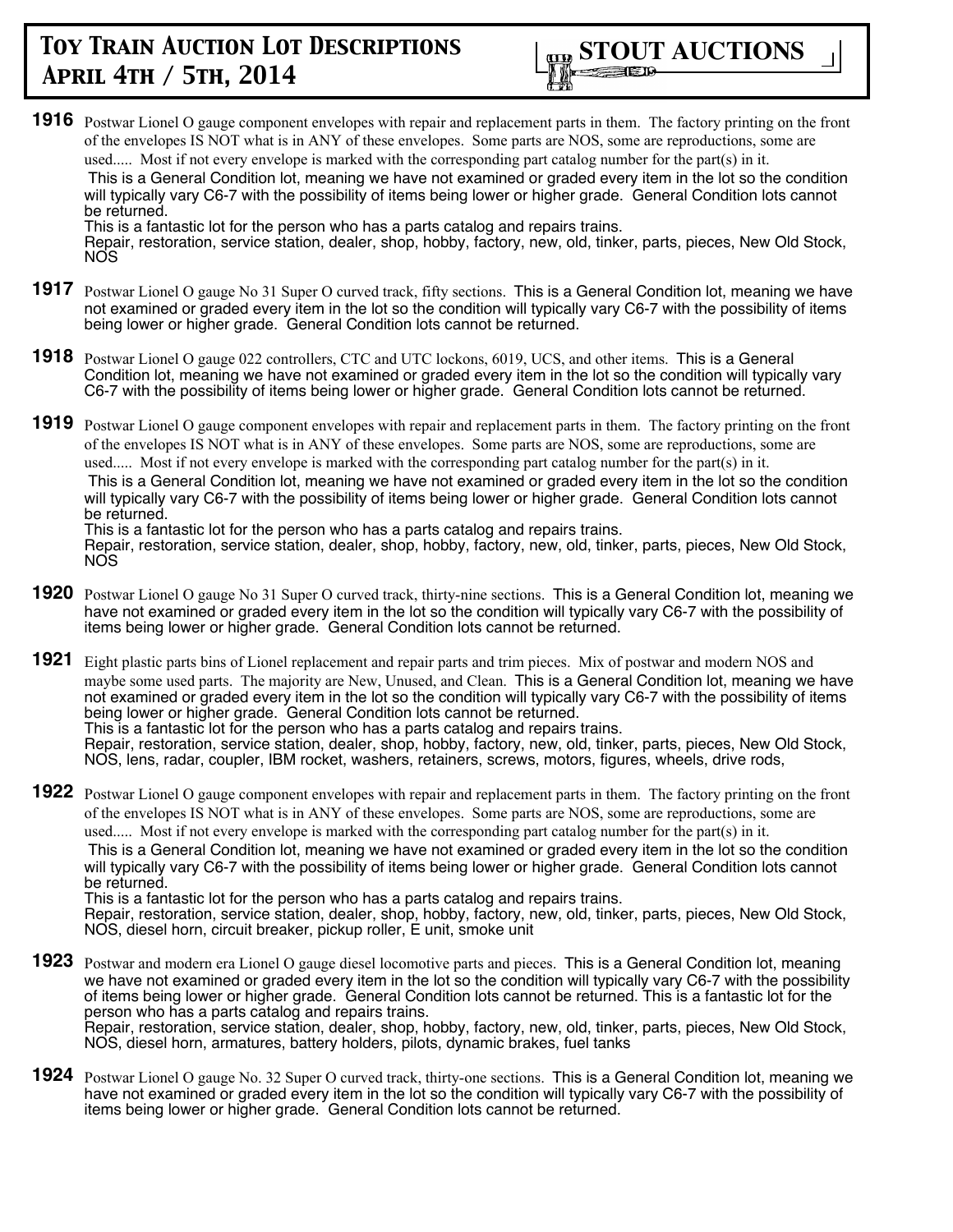

**1925** Postwar Lionel O gauge component envelopes with repair and replacement parts in them. The factory printing on the front of the envelopes IS NOT what is in ANY of these envelopes. Some parts are NOS, some are reproductions, some are used..... Most if not every envelope is marked with the corresponding part catalog number for the part(s) in it. This is a General Condition lot, meaning we have not examined or graded every item in the lot so the condition will typically vary C6-7 with the possibility of items being lower or higher grade. General Condition lots cannot be returned. This is a fantastic lot for the person who has a parts catalog and repairs trains.

Repair, restoration, service station, dealer, shop, hobby, factory, new, old, tinker, parts, pieces, New Old Stock, NOS, searchlight hoods, beacon, Magne-Traction drive wheels,

- **1926** Postwar Lionel O gauge Super O switches, four 142 manual, and five 112 remote control. Switches have melt marks, layout paint, etc. Group is sold as it is shown in our photos with NO returns.
- **1927** Postwar and modern Lionel O gauge diesel locomotive parts and pieces. Some are NOS, some used. Frames, chassis, handrails, wires, speaker, more. This is a General Condition lot, meaning we have not examined or graded every item in the lot so the condition will typically vary C6-7 with the possibility of items being lower or higher grade. General Condition lots cannot be returned.
- **1928** Postwar Lionel O gauge Super O track pieces, two 120 crossovers in OB, straight and curved half sections of track, custom shortened/cut sections of track, empty 022 controller boxes. This is a General Condition lot, meaning we have not examined or graded every item in the lot so the condition will typically vary C6-7 with the possibility of items being lower or higher grade. General Condition lots cannot be returned.
- **1929** Prewar Lionel O gauge 700E scale parts and pieces. A few pieces appear to be new reproduction. Most pieces appear to be original prewar used. Most compartments have a paper tag with 700E- part numbers. Bin and contents are sold with as shown in our photos with NO returns.
- **1930** Postwar Lionel O gauge loads and other accessories. Four No. 40 cable reels with wire and original lettered/printed cellophane tape, bags of 207 coal, 61125 canisters, wooden barrels, and wooden logs. Better C6 to C9 area.
- **1931** Postwar and modern era Lionel O gauge items. 1970 TCA boiler front in OB, box with very nice Madison Hardware label full of O gauge track connectors, IBM missile in metal ended cardboard tube, Lionel Model Railroad printing kit, and ST378 E-unit vise, better C6 to C9-10.
- **1932** Six plastic parts bins with Lionel O gauge repair parts and trim pieces. This is a General Condition lot, meaning we have not examined or graded every item in the lot so the condition will typically vary C6-7 with the possibility of items being lower or higher grade. General Condition lots cannot be returned. This is a fantastic lot for the person who has a parts catalog and repairs trains. Repair, restoration, service station, dealer, shop, hobby, factory, new, old, tinker, parts, pieces, New Old Stock, NOS, rollers, 5903, pilot, diesel end rails, wheels, lamp sockets, crane cranks, doors, pantographs, screws, smoke stacks, springs
- **1933** Postwar Lionel O gauge 022 and 042 switch parts. Lot is sold as it is shown in our photographs with NO returns.
- **1934** Postwar and Lionel O gauge 671, 1689E, 1668E shells, motors, parts, pieces. Lot is sold as it is shown in our photos with NO returns.
- **1935** Postwar Lionel O gauge couplers/pickup rollers and pilot truck assemblies and more. Many of the wheels are unrun. Group is sold as it is shown in our photos with NO returns.
- **1936** Postwar Marx O gauge steam locomotive shells, motors, wheels, hand car, parts, pieces, etc. 333, 666, 1666, 400, 666. Group is sold as it is shown in our photos with NO returns.
- **1937** Two plastic parts bins of various types of lamps/light bulbs for Lionel trains and accessories. Few if any are used. Sold as they are shown in our photos with NO returns.
- **1938** Prewar and postwar Lionel O gauge steam locomotive shells, 1689E, 1688E, 1110, 1656. Group is sold as it is shown in our photos with NO returns.
- **1939** Postwar Lionel transformer handles, cases, knobs, more parts. Group is sold as it is shown in our photos with NO returns.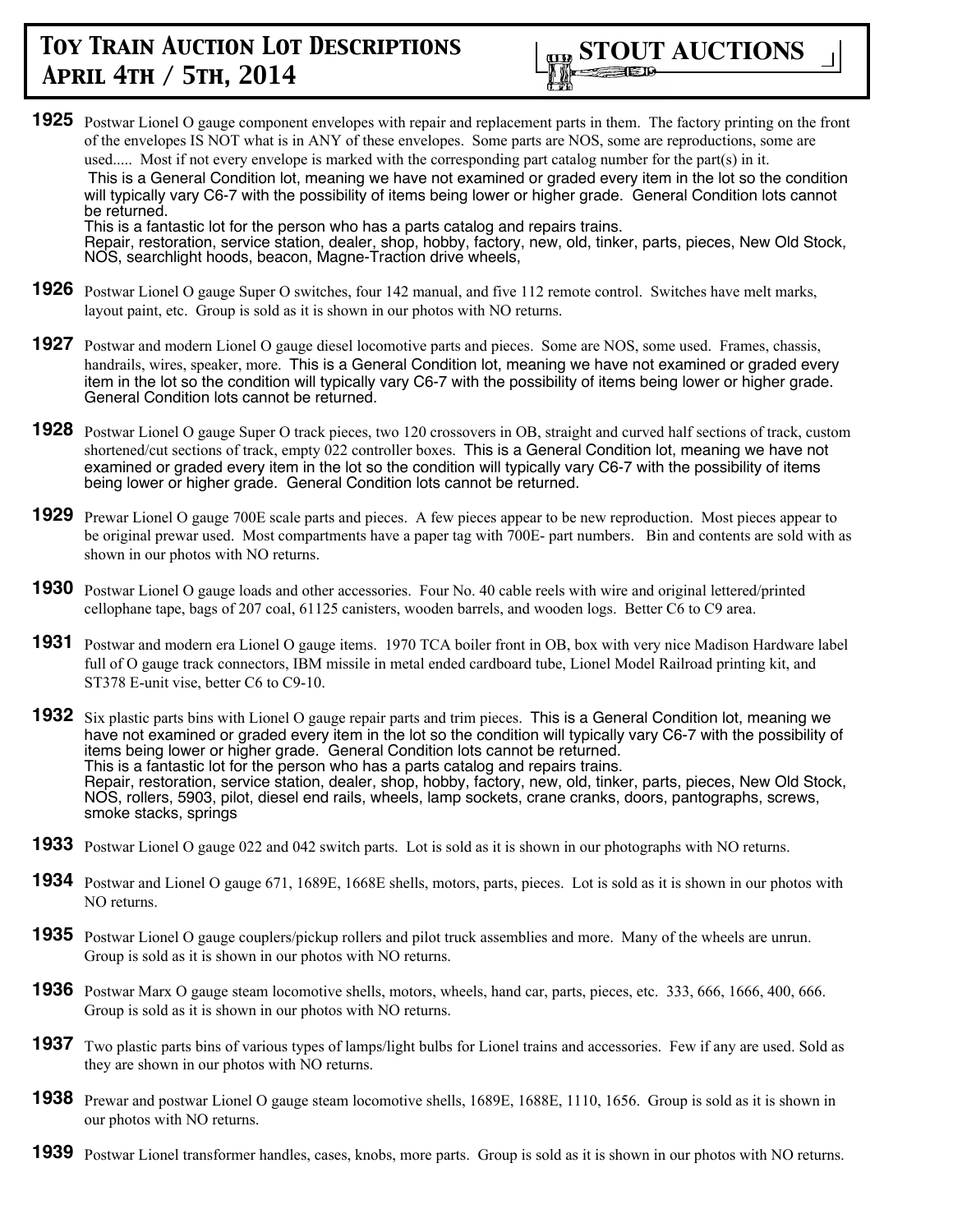

- **1940** Large group of Lionel wheels, most are drive wheels some with gears. Group is sold as it is shown in our photos with NO returns.
- **1941** Four different sized bins of Lionel repair and replacement parts. Pantograph insulators, rivets, banjo signal arms, rollers, screws, diesel battery cover plates, gears, pickup plates, diesel vent screens, slide shoes, truck clips, springs, brushes, more. This is a General Condition lot, meaning we have not examined or graded every item in the lot so the condition will typically vary C6-7 with the possibility of items being lower or higher grade. General Condition lots cannot be returned.

This is a fantastic lot for the person who has a parts catalog and repairs trains.

**1942** Postwar and modern era Lionel O gauge plastic items. 2023 Union Pacific diesel Alco A unit shells, caboose interiors, diesel loco windshields, hopper ends with ladders, bay window caboose end railing, diesel fuel tanks, steam chests, gondola/hopper loads, 2303 Santa Fe crane cab, and more. Most is new modern era reproduction. Some is original postwar. This is a General Condition lot, meaning we have not examined or graded every item in the lot so the condition will typically vary C6-7 with the possibility of items being lower or higher grade. General Condition lots cannot be returned.

This is a fantastic lot for the person who has a parts catalog and repairs trains.

- **1943** Pre/postwar Lionel O gauge steam locomotive shells, 1062, 671, 2026, 6110, 1666, 224, 242, 2026. This is a General Condition lot, meaning we have not examined or graded every item in the lot so the condition will typically vary C6-7 with the possibility of items being lower or higher grade. General Condition lots cannot be returned.
- **1944** Postwar and modern Lionel O gauge electric and diesel locomotive trucks. Some are powered, some have can motors, etc. Most are NOS unrun in bag, some are used. This is a General Condition lot, meaning we have not examined or graded every item in the lot so the condition will typically vary C6-7 with the possibility of items being lower or higher grade. General Condition lots cannot be returned. This is a fantastic lot for the person who has a parts catalog and repairs trains.
- **1945** Prewar Lionel and American Flyer O gauge steam locomotive shells and parts. 3195X, 257. This group is sold as it is shown in our photos with NO returns.
- **1946** Large group of Lionel O gauge NOS modern era parts and postwar used parts. This is a General Condition lot, meaning we have not examined or graded every item in the lot so the condition will typically vary C6-7 with the possibility of items being lower or higher grade. General Condition lots cannot be returned. This is a fantastic lot for the person who has a parts catalog and repairs trains.
- **1947** Postwar Lionel O gauge diesel locomotive parts, F3 trucks, motors, chassis, horn, more. Group is sold as it is shown in our photos with NO returns.
- **1948** Lionel steam locomotive parts, wheels, pickups, etc. Pickups are modern era, rest is original parts. Group is sold as it is shown in our photos with NO returns.
- **1949** Postwar Lionel O gauge motorized unit parts and pieces and more. Chassis, motors, shells, vented trolley roof, 445 roof, and more. Items in this group are sold as they are shown in our photos with NO returns.
- **1950** Postwar and modern Lionel passenger car truck assemblies. Some are used and some are new. Group is sold as it is shown in our photos with NO returns.
- **1951** Postwar and modern era Lionel O gauge replacement and repair parts. Some items are in components envelopes with the actual part numbers written on the backs. This group is sold as it is shown in our photos with NO returns.
- **1952** Lionel steam and diesel lead and trailing truck assemblies, wheels, pilot steps, more. This lot is sold as it is shown in our photos with NO returns.
- **1953** Large group of Lionel smoke units. Almost all are new, unused. Group is sold as it is shown in our photos with NO returns.
- **1954** Large group of Lionel O gauge passenger and freight car truck assemblies and more Almost all are new, unrun. Group is sold as it is shown in our photos with NO returns.